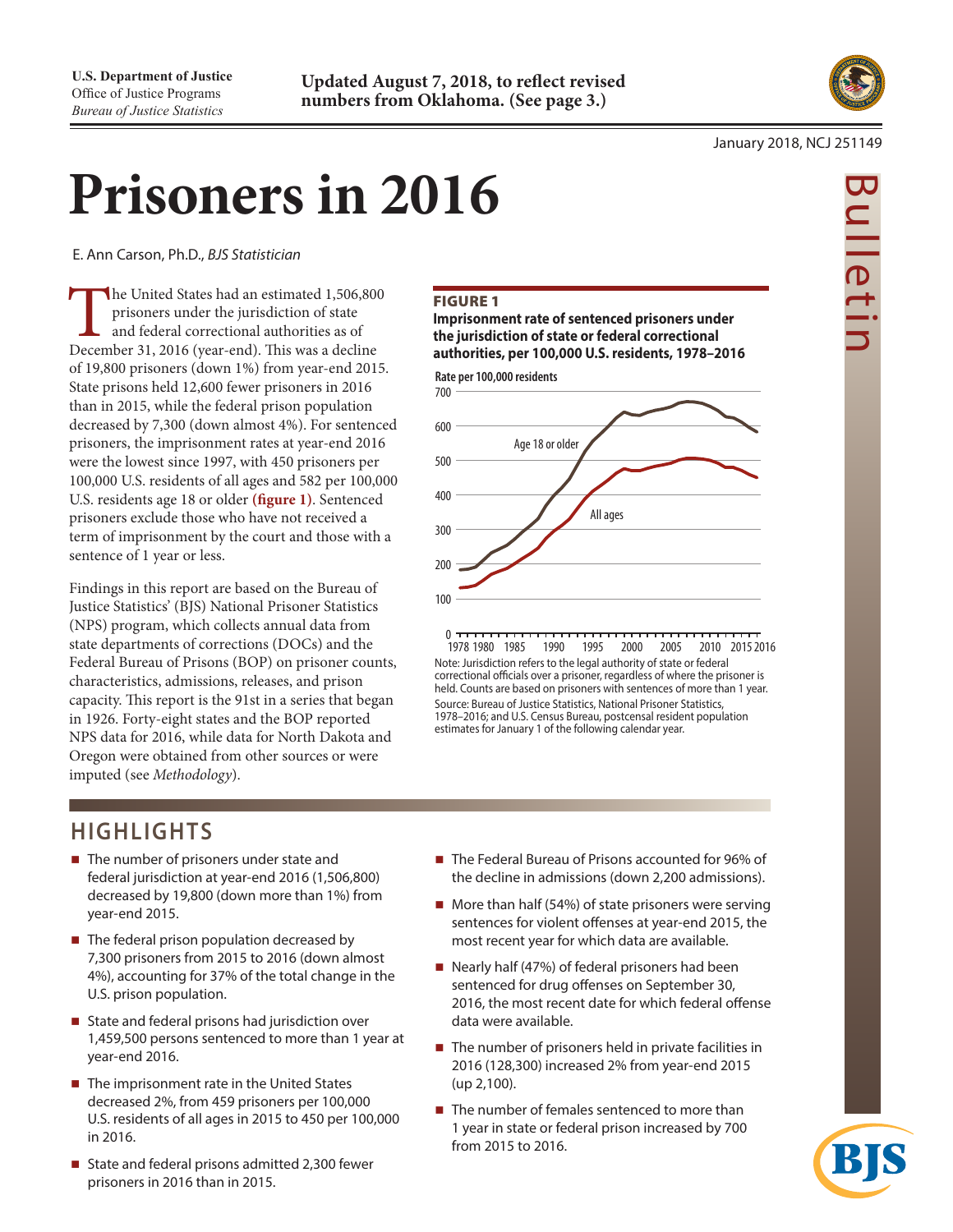# **Terms and definitions**

- Adult imprisonment rate—The number of prisoners under state or federal jurisdiction sentenced to more than 1 year per 100,000 U.S. residents age 18 or older.
- *Capacity, design*—The number of prisoners that planners or architects intended for a facility.
- *Capacity, highest*—The maximum number of beds reported across the three capacity measures: design, operational, and rated capacity.
- **Capacity, lowest**—The minimum number of beds across the three capacity measures: design, operational, and rated capacity.
- **Capacity, operational**—The number of prisoners that may be accommodated based on a facility's staff, existing programs, and services.
- **Capacity, rated**—The number of beds or prisoners assigned by a rating official to a facility within a jurisdiction.
- **Conditional releases**—Includes discretionary parole, mandatory parole, post-custody probation, and other unspecified conditional releases.
- *Conditional release violators*—Return to prison of persons released to discretionary parole, mandatory parole, post-custody probation, and other unspecified conditional releases.
- **Custody**—Prisoners held in the physical custody of state or federal prisons, regardless of sentence length or authority having jurisdiction over the prisoner.
- *Federal prison system*—Includes persons held under the jurisdiction of the Federal Bureau of Prisons in secure federal and private prison facilities; persons held in nonsecure, privately operated community corrections facilities; and juveniles in contract facilities.
- *Imprisonment rate*—The number of prisoners under state or federal jurisdiction sentenced to more than 1 year per 100,000 U.S. residents of all ages.
- *Jail*—A confinement facility usually administered by a local law enforcement agency that is intended for adults but sometimes holds juveniles for confinement before and after adjudication. Such facilities include jails and city or county correctional centers; special jail facilities, such as medical treatment or release centers; halfway houses; work farms; and temporary holding or lockup facilities that are

part of the jail's combined function. Prisoners sentenced to jail facilities usually have a sentence of 1 year or less. Alaska, Connecticut, Delaware, Hawaii, Rhode Island, and Vermont operate integrated systems that combine prisons and jails.

- *Jurisdiction*—The legal authority of state or federal correctional officials over a prisoner, regardless of where the prisoner is held. Prisoners under jurisdiction of state or federal correctional officials can be held in publicly or privately operated secure and nonsecure facilities including boot camps, halfway houses, treatment facilities, and hospitals, as well as in local jails or another states' facilities.
- **New court commitments**—Admissions into prison of offenders convicted and sentenced by a court, usually to a term of more than 1 year, including probation violators and persons with a split sentence to incarceration followed by court-ordered probation or parole.
- **Parole violators**—The imprisonment of persons who were released from prison on discretionary or mandatory parole for either violating conditions of release or for new crimes.
- **Prison**—A long-term confinement facility run by a state or the federal government that typically holds felons and offenders with sentences of more than 1 year. Sentence length may vary by state. Alaska, Connecticut, Delaware, Hawaii, Rhode Island, and Vermont operate integrated systems that combine prisons and jails.
- **Probation violators**—The imprisonment of persons who were released from prison on shock probation or placed on probation for either violating conditions of their probation or for new crimes.
- *Prisoner*—An individual confined in a state or federal correctional facility.
- **Sentenced prisoner**—A prisoner sentenced to more than 1 year.
- *Supervised mandatory releases*—Conditional release with post-custody supervision generally occurring in jurisdictions using determinate sentencing statutes.
- *Unconditional releases*—Expirations of sentences, commutations, and other unspecified unconditional releases.
- *Year-end*—As of December 31 of the calendar year.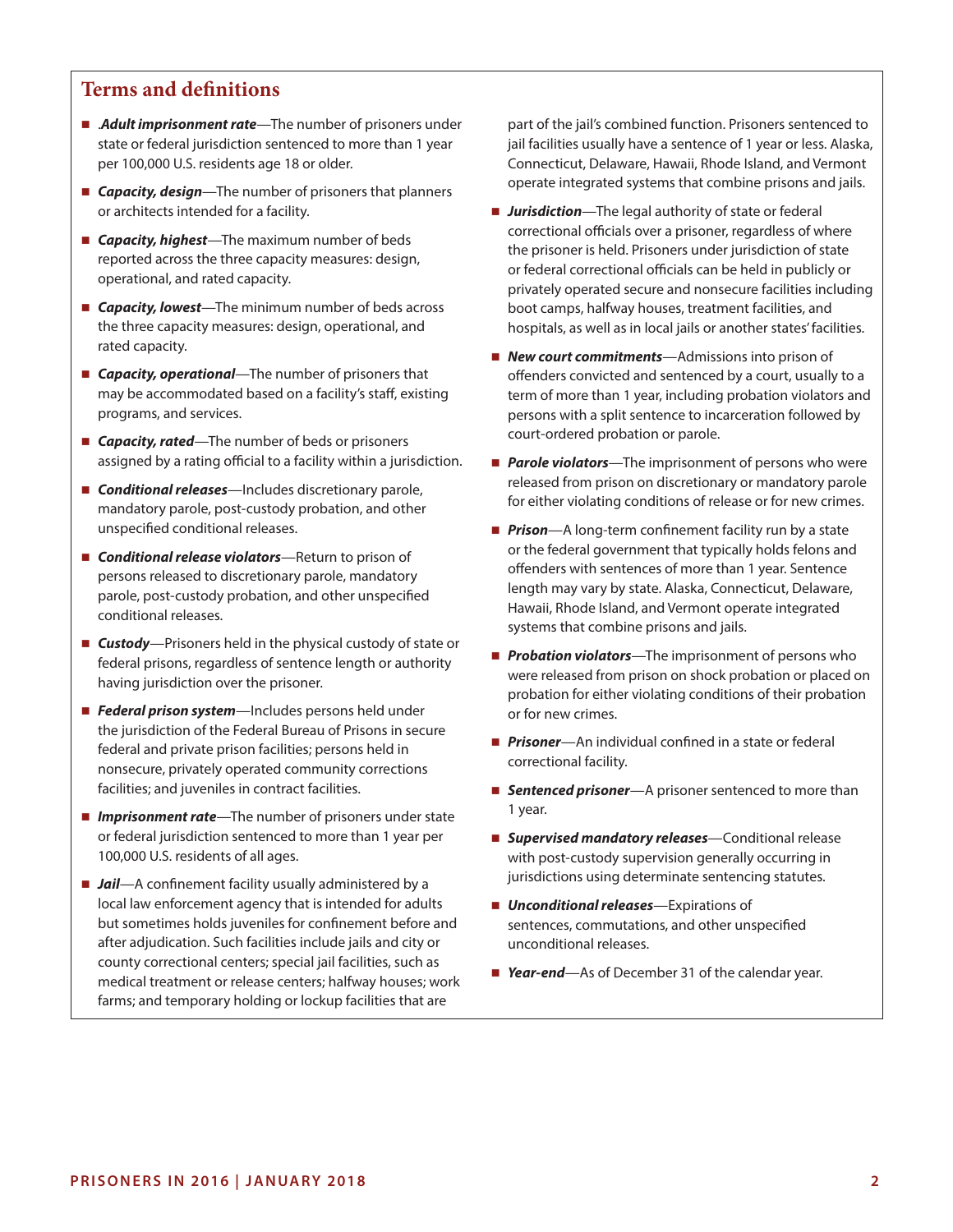# **Total prison population**

The number of prisoners under state and federal jurisdiction at year-end 2016 (1,506,800) was a 7% decrease (down 108,700 prisoners) from 2009 when the U.S. prison population peaked **(table 1)**. Federal prisoners made up 13% of the total U.S. prison population at year-end 2016 but accounted for 37% of the decline in the total prison population. The number of federal prisoners decreased from 196,500 in 2015 to 189,200 in 2016. This was the fourth consecutive year of population decline among federal prisoners.

States held 1,317,600 prisoners at year-end 2016, down 1% or 12,600 from year-end 2015. In addition to the BOP, 31 states showed decreases in year-end prison populations from 2015 to 2016 **(table 2)**. The states with the largest declines in prisoners included Alabama (down 1,900), Indiana (down 1,800), and Michigan (down 1,500). Of the 15 states with increasing prison populations from 2015, Georgia had 1,400 additional prisoners on December 31, 2016, and Kentucky added 1,300 prisoners. Washington and California each increased their total prison jurisdiction populations by about 800 from 2015 to 2016.

Females made up 7% of the total national prison population at year-end 2016, an increase of more than 100 prisoners from 2015. Twenty states and the BOP showed decreases in their female prison populations at year-end 2016, with the largest decreases in the number of prisoners occurring in Indiana (down 300 female prisoners) and Alabama (down 200). The number of female prisoners increased from 2015 to 2016 in 26 states, with the largest increases occurring in Kentucky (up 400), Washington (up 200), Oklahoma (up 170)\*, and Ohio (up 150).

\*As shown on page 4, Oklahoma changed its numbers as follows: total prisoners: 28,231; male prisoners: 25,000; and female prisoners: 3,231. For the original release of *Prisoners in 2016*, see [https://www.bjs.gov/content/pub/](https://www.bjs.gov/content/pub/pdf/p16_old.pdf) [pdf/p16\\_old.pdf](https://www.bjs.gov/content/pub/pdf/p16_old.pdf). For the updated version with highlighted changes, see [https://www.bjs.gov/content/pub/pdf/p16\\_](https://www.bjs.gov/content/pub/pdf/p16_rvhg.pdf) [rvhg.pdf](https://www.bjs.gov/content/pub/pdf/p16_rvhg.pdf).

#### Table 1

**Prisoners under jurisdiction of state or federal correctional authorities, by jurisdiction and sex, December 31, 2006–2016**

| Year                         | Total     | Federal <sup>a</sup> | State     | Male      | Female  |
|------------------------------|-----------|----------------------|-----------|-----------|---------|
| 2006                         | 1,568,674 | 193,046              | 1,375,628 | 1,456,366 | 112,308 |
| 2007                         | 1,596,835 | 199,618              | 1,397,217 | 1,482,524 | 114,311 |
| 2008                         | 1,608,282 | 201,280              | 1,407,002 | 1,493,670 | 114,612 |
| 2009                         | 1,615,487 | 208,118              | 1,407,369 | 1,502,002 | 113,485 |
| 2010                         | 1,613,803 | 209.771              | 1,404,032 | 1,500,936 | 112,867 |
| 2011                         | 1,598,968 | 216,362              | 1,382,606 | 1,487,561 | 111,407 |
| 2012                         | 1,570,397 | 217,815              | 1,352,582 | 1,461,625 | 108,772 |
| 2013                         | 1,576,950 | 215,866              | 1,361,084 | 1,465,592 | 111,358 |
| 2014                         | 1,562,319 | 210,567              | 1,351,752 | 1,449,291 | 113,028 |
| 2015                         | 1,526,603 | 196.455              | 1,330,148 | 1,415,112 | 111,491 |
| 2016 <sup>b</sup>            | 1,506,757 | 189,192              | 1,317,565 | 1,395,141 | 111,616 |
| Percent change               |           |                      |           |           |         |
| Average annual,<br>2006-2015 | $-0.3%$   | 0.2%                 | $-0.3%$   | $-0.3%$   | $-0.1%$ |
| 2015-2016                    | $-1.3$    | $-3.7$               | $-0.9$    | $-1.4$    | 0.1     |

Note: Jurisdiction refers to the legal authority of state or federal correctional officials over a prisoner, regardless of where the prisoner is held.

aIncludes prisoners held in nonsecure, privately operated community corrections facilities and juveniles held in contract facilities.

bTotal and state estimates include imputed counts for North Dakota and Oregon, which did not submit 2016 data to National Prisoner Statistics program. See *Methodology*.

Source: Bureau of Justice Statistics, National Prisoner Statistics, 2006–2016.

# **Counting prisoners**

In this report, counts of prisoners may vary depending on the population of interest.

- *Most totals and trends* are based on jurisdiction counts, which include all prisoners under the authority of state or federal correctional officials, regardless of where the prisoner is held.
- *Imprisonment rates* are based on sentenced prisoners, which include inmates who have received a term of imprisonment by the court of more than 1 year.
- *Admissions and releases* are based on prisoners sentenced to more than 1 year, except where noted.
- **Prisoners age 17 or younger** are based on physical custody populations and exclude those held in private prisons, local jails, or facilities of other jurisdictions.
- **Non-U.S. citizen** data, with the exception of BOP data, exclude persons held in private prisons, local jails, or facilities of other jurisdictions, unless otherwise noted. BJS requests that jurisdictions report the country of current citizenship in the National Prisoners Statistics data collection.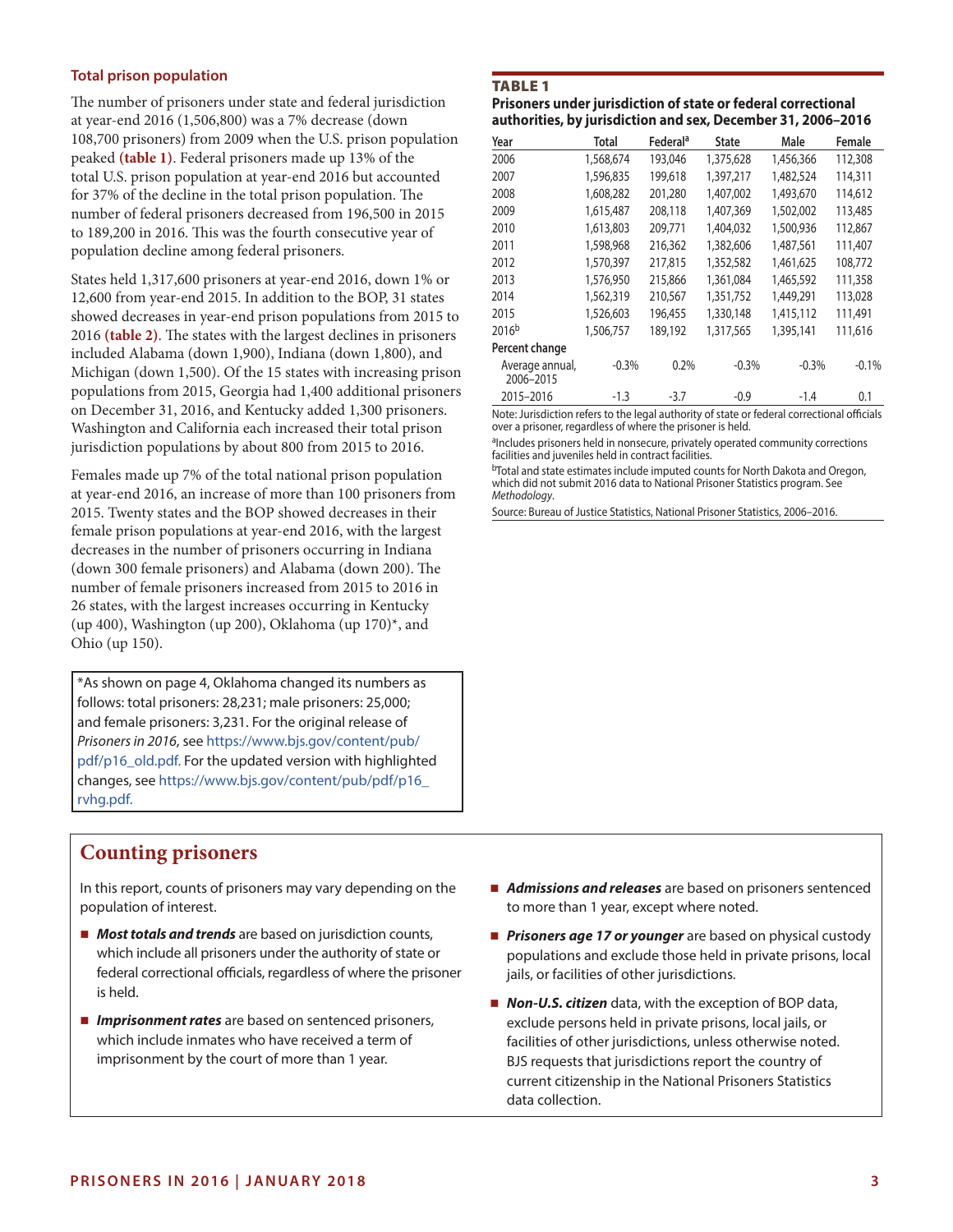| TABLE <sub>2</sub>                                                                                                             |  |  |  |  |  |  |
|--------------------------------------------------------------------------------------------------------------------------------|--|--|--|--|--|--|
| Prisoners under jurisdiction of state or federal correctional authorities, by jurisdiction and sex, December 31, 2015 and 2016 |  |  |  |  |  |  |

|                            |              | 2015      |         |              | 2016      |         |                | Percent change, 2015-2016 |         |
|----------------------------|--------------|-----------|---------|--------------|-----------|---------|----------------|---------------------------|---------|
| Jurisdiction               | <b>Total</b> | Male      | Female  | <b>Total</b> | Male      | Female  | <b>Total</b>   | Male                      | Female  |
| U.S. total <sup>a</sup>    | 1,526,603    | 1,415,112 | 111,491 | 1,506,757    | 1,395,141 | 111,616 | $-1.3%$        | $-1.4%$                   | 0.1%    |
| Federal <sup>b</sup>       | 196,455      | 183,502   | 12,953  | 189,192      | 176,495   | 12,697  | $-3.7%$        | $-3.8%$                   | $-2.0%$ |
| State <sup>a</sup>         | 1,330,148    | 1,231,610 | 98,538  | 1,317,565    | 1,218,646 | 98,919  | $-0.9%$        | $-1.1%$                   | 0.4%    |
| Alabama                    | 30,810       | 28,220    | 2,590   | 28,883       | 26,506    | 2,377   | $-6.3$         | $-6.1$                    | $-8.2$  |
| Alaska <sup>c</sup>        | 5,338        | 4,761     | 577     | 4,434        | 4,024     | 410     | $-16.9$        | $-15.5$                   | $-28.9$ |
| Arizona                    | 42,719       | 38,738    | 3,981   | 42,320       | 38,323    | 3,997   | $-0.9$         | $-1.1$                    | 0.4     |
| Arkansas                   | 17,707       | 16,305    | 1,402   | 17,537       | 16,161    | 1,376   | $-1.0$         | $-0.9$                    | $-1.9$  |
| California                 | 129,593      | 123,808   | 5,785   | 130,390      | 124,487   | 5,903   | 0.6            | 0.5                       | 2.0     |
| Colorado                   | 20,041       | 18,199    | 1,842   | 19,981       | 18,078    | 1,903   | $-0.3$         | $-0.7$                    | 3.3     |
| Connecticut <sup>c</sup>   | 15,816       | 14,695    | 1,121   | 14,957       | 13,892    | 1,065   | $-5.4$         | $-5.5$                    | $-5.0$  |
| Delaware <sup>c</sup>      | 6,654        | 6,117     | 537     | 6,585        | 6,047     | 538     | $-1.0$         | $-1.1$                    | 0.2     |
| Florida                    | 101,424      | 94,481    | 6,943   | 99,974       | 93,111    | 6,863   | $-1.4$         | $-1.5$                    | $-1.2$  |
| Georgia                    | 52,193       | 48,578    | 3,615   | 53,627       | 49,839    | 3,788   | 2.7            | 2.6                       | 4.8     |
| Hawaiic                    | 5,879        | 5,177     | 702     | 5,602        | 4,934     | 668     | $-4.7$         | $-4.7$                    | $-4.8$  |
| Idaho                      | 8,052        | 7,068     | 984     | 8,252        | 7,239     | 1,013   | 2.5            | 2.4                       | 2.9     |
| Illinois <sup>d</sup>      | 46,240       | 43,565    | 2,675   | 43,657       | 41,044    | 2,613   |                | $\ddot{\cdot}$            |         |
| Indiana                    | 27,355       | 24,815    | 2,540   | 25,546       | 23,341    | 2,205   | $-6.6$         | $-5.9$                    | $-13.2$ |
|                            | 8,849        |           |         |              |           |         |                |                           | 1.6     |
| lowa                       |              | 8,041     | 808     | 9,031        | 8,210     | 821     | 2.1            | 2.1                       |         |
| Kansas                     | 9,857        | 9,018     | 839     | 9,920        | 9,051     | 869     | 0.6            | 0.4                       | 3.6     |
| Kentucky                   | 21,701       | 19,114    | 2,587   | 23,022       | 20,080    | 2,942   | 6.1            | 5.1                       | 13.7    |
| Louisiana                  | 36,377       | 34,331    | 2,046   | 35,682       | 33,701    | 1,981   | $-1.9$         | $-1.8$                    | $-3.2$  |
| Maine                      | 2,279        | 2,072     | 207     | 2,404        | 2,169     | 235     | 5.5            | 4.7                       | 13.5    |
| Maryland                   | 20,764       | 19,849    | 915     | 19,994       | 19,172    | 822     | $-3.7$         | $-3.4$                    | $-10.2$ |
| Massachusetts              | 9,922        | 9,268     | 654     | 9,403        | 8,820     | 583     | $-5.2$         | $-4.8$                    | $-10.9$ |
| Michigan                   | 42,628       | 40,355    | 2,273   | 41,122       | 38,880    | 2,242   | $-3.5$         | $-3.7$                    | $-1.4$  |
| Minnesota                  | 10,798       | 10,027    | 771     | 10,592       | 9,818     | 774     | $-1.9$         | $-2.1$                    | 0.4     |
| Mississippi                | 18,911       | 17,595    | 1,316   | 19,192       | 17,823    | 1,369   | 1.5            | 1.3                       | 4.0     |
| Missouri                   | 32,330       | 29,063    | 3,267   | 32,461       | 29,124    | 3,337   | 0.4            | 0.2                       | 2.1     |
| Montana                    | 3,685        | 3,295     | 390     | 3,814        | 3,405     | 409     | 3.5            | 3.3                       | 4.9     |
| Nebraska                   | 5,372        | 4,943     | 429     | 5,302        | 4,878     | 424     | $-1.3$         | $-1.3$                    | $-1.2$  |
| Nevada <sup>e</sup>        | 13,071       | 11,905    | 1,166   | 13,757       | 12,490    | 1,267   | $\ddot{\cdot}$ | $\vdots$                  |         |
| New Hampshire <sup>t</sup> | 2,897        | 2,661     | 236     | 2,818        | 2,591     | 227     | $-2.7$         | $-2.6$                    | $-3.8$  |
| New Jersey                 | 20,489       | 19,581    | 908     | 19,786       | 18,952    | 834     | $-3.4$         | $-3.2$                    | $-8.1$  |
| New Mexico                 | 7,104        | 6,398     | 706     | 7,055        | 6,344     | 711     | $-0.7$         | $-0.8$                    | 0.7     |
| New York                   | 51,727       | 49,373    | 2,354   | 50,716       | 48,442    | 2,274   | $-2.0$         | $-1.9$                    | $-3.4$  |
| North Carolina             | 36,617       | 33,928    | 2,689   | 35,697       | 32,985    | 2,712   | $-2.5$         | $-2.8$                    | 0.9     |
| North Dakota <sup>g</sup>  | 1,795        | 1,587     | 208     | 1,791        | 1,578     | 213     | $-0.2$         | $-0.6$                    | 2.4     |
| Ohio                       | 52,233       | 47,803    | 4,430   | 52,175       | 47,581    | 4,594   | $-0.1$         | $-0.5$                    | 3.7     |
| Oklahoma                   | 28,547       | 25,489    | 3,058   | 28,231       | 25,000    | 3,231   | $-1.1$         | $-1.9$                    | 5.7     |
| Oregonh                    | 15,245       | 13,938    | 1,307   | 15,166       | 13,862    | 1,304   | $\ddot{\cdot}$ | $\vdots$                  |         |
| Pennsylvania               | 49,858       | 47,039    | 2,819   | 49,244       | 46,381    | 2,863   | $-1.2$         | $-1.4$                    | 1.6     |
| Rhode Island <sup>c</sup>  | 3,248        | 3,102     | 146     | 3,103        | 2,927     | 176     | $-4.5$         | $-5.6$                    | 20.5    |
| South Carolina             | 20,929       | 19,574    | 1,355   | 20,858       | 19,384    | 1,474   | $-0.3$         | $-1.0$                    | 8.8     |
| South Dakota               | 3,564        | 3,148     | 416     | 3,831        | 3,333     | 498     | 7.5            | 5.9                       | 19.7    |
| Tennessee                  | 28,172       | 25,532    | 2,640   | 28,203       | 25,481    | 2,722   | 0.1            | $-0.2$                    | 3.1     |
| Texas                      | 163,909      | 149,501   | 14,408  | 163,703      | 149,368   | 14,335  | $-0.1$         | $-0.1$                    | $-0.5$  |
| Utahf                      | 6,495        | 5,980     | 515     | 6,182        | 5,777     | 405     | $-4.8$         | $-3.4$                    | $-21.4$ |
| Vermont <sup>c</sup>       | 1,750        | 1,600     | 150     | 1,735        | 1,600     | 135     | $-0.9$         | $0.0\,$                   | $-10.0$ |
| Virginia                   | 38,403       | 35,167    | 3,236   | 37,813       | 34,704    | 3,109   | $-1.5$         | $-1.3$                    | $-3.9$  |
| Washington                 | 18,284       | 16,829    | 1,455   | 19,104       | 17,446    | 1,658   | 4.5            | 3.7                       | 14.0    |
| West Virginia              | 7,118        | 6,253     | 865     | 7,162        | 6,286     | 876     | $0.6\,$        | $0.5\,$                   | 1.3     |
| Wisconsin                  | 22,975       | 21,567    | 1,408   | 23,377       | 21,889    | 1,488   | 1.7            | 1.5                       | 5.7     |
| Wyoming                    | 2,424        | 2,157     | 267     | 2,374        | 2,088     | 286     | $-2.1$         | $-3.2$                    | 7.1     |
|                            |              |           |         |              |           |         |                |                           |         |

Note: Jurisdiction refers to the legal authority of state or federal correctional officials over a prisoner, regardless of where the prisoner is held. : Not calculated.

a Total and state estimates include imputed counts for North Dakota and Oregon, which did not submit 2016 NPS data. See *Methodology*.

bIncludes prisoners held in nonsecure, privately operated community corrections facilities and juveniles held in contract facilities.

cPrisons and jails form one integrated system. Data include total jail and prison populations.

dState has changed reporting methodology, so 2016 counts are not comparable to those published for earlier years. See *Jurisdiction notes*.

eState did not submit 2015 NPS data. Counts were imputed for 2015 and should not be compared to 2016 counts.

f State submitted updated 2015 population counts.

gState did not submit 2016 NPS data. Counts were imputed. See *Methodology*.

hState did not submit 2015 or 2016 NPS data. Counts were imputed. See *Methodology*.

Source: Bureau of Justice Statistics, National Prisoner Statistics (NPS), 2015–2016.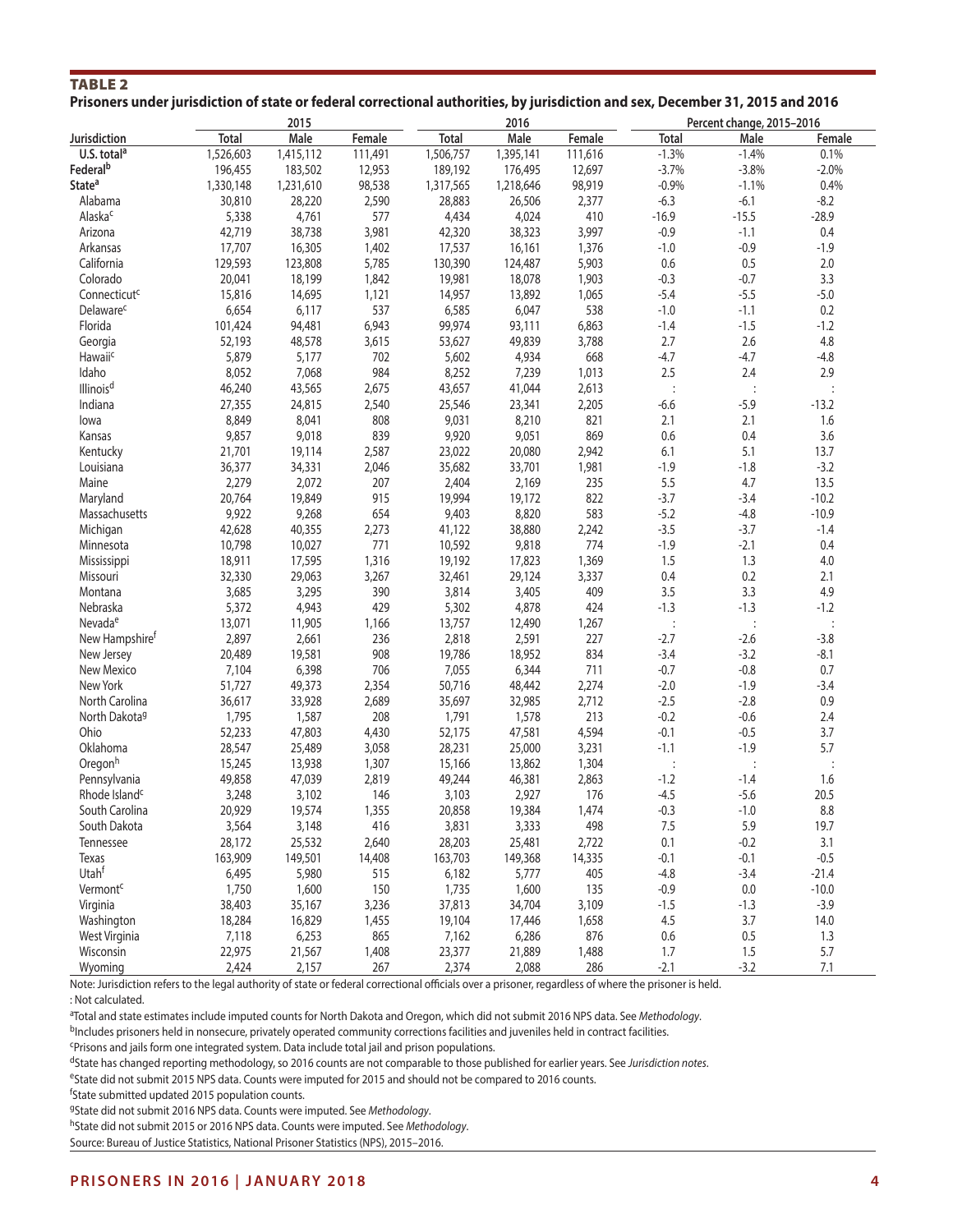#### **Sentenced prison population**

Prisoners sentenced to more than 1 year made up 97% of the total prison population in 2016. The remaining proportion had not been sentenced for an offense or had received a sentence of 1 year or less. BJS makes the distinction between the total number of persons held under the jurisdiction of state and federal correctional authorities and those sentenced to more than 1 year in prison.

#### *State and federal prisoners sentenced to more than 1 year declined for the third consecutive year*

From December 31, 2015, to December 31, 2016, the number of state and federal prisoners who had been sentenced to more than 1 year in prison declined by 17,300 (down 1%) **(table 3)**. This was the third consecutive year that prisoners with sentences of more than 1 year in prison declined. The number of prisoners unsentenced or sentenced to 1 year or less in prison at year-end 2016 was 47,200.

State prisons held 1,288,100 prisoners sentenced to more than 1 year on December 31, 2016, which was 10,100 fewer sentenced prisoners than at year-end 2015 (down 1%). Federal prisons had 171,500 prisoners sentenced to more than 1 year at year-end 2016, or 7,200 fewer than year-end 2015 (down 4%). The decrease in prisoners under BOP jurisdiction accounted for 42% of the total decline in sentenced prisoners between 2015 and 2016.

From 2015 to 2016, the number of prisoners sentenced to more than 1 year declined in 30 states and the federal prison system **(table 4)**. Four jurisdictions decreased their counts of sentenced prisoners by at least 1,500 in 2016: the federal

system (down 7,200 prisoners), Alabama (down 2,000), Indiana (down 1,800), and Michigan (down 1,500). Georgia (up 1,400 prisoners), Kentucky (up 1,300), and California (up 1,100) had the largest increases in sentenced prisoners between year-end 2015 and 2016.

Females sentenced to more than 1 year increased by more than 700 prisoners in 2016. Male prisoners sentenced to 1 year or more decreased in 31 states and the BOP, while the number of females sentenced to at least 1 year under correctional authority decreased in 17 states and the BOP. Large percentage changes in the number of sentenced female prisoners from 2015 to 2016 occurred in states with small female prison populations, including Alaska (down 39%), Utah (down 21%), South Dakota (up 20%), and Maine (up 16%).

#### *Whites and blacks sentenced to more than 1 year in state and federal prison declined in 2016*

The number of non-Hispanic white prisoners and non-Hispanic black prisoners sentenced to more than 1 year each decreased 2% from 2015 to 2016, with 10,000 fewer white prisoners and 12,100 fewer black prisoners. Hispanic prisoners sentenced to more than 1 year increased almost 2% between 2015 and 2016 (up 6,400 prisoners). BJS updated estimates of prisoners' race and Hispanic origin from 2006 to 2016 using new data from the 2016 Survey of Prison Inmates (see *Measuring and reporting race and Hispanic origin in the National Prisoner Statistics Program* text box).

#### TABLE<sub>3</sub>

| Sentenced prisoners under jurisdiction of state or federal correctional authorities, by jurisdiction, sex, race, and Hispanic origin, |
|---------------------------------------------------------------------------------------------------------------------------------------|
| December 31, 2006–2016                                                                                                                |

| Year                      | Total     | Federal <sup>a</sup> | <b>State</b> | Male      | Female  | Whiteb,c,d | Blackb,c,d | Hispanic <sup>c,d</sup> |
|---------------------------|-----------|----------------------|--------------|-----------|---------|------------|------------|-------------------------|
| 2006                      | 1,504,598 | 173,533              | 1,331,065    | 1,401,261 | 103,337 | 507,100    | 590,300    | 313,600                 |
| 2007                      | 1,532,851 | 179,204              | 1,353,647    | 1,427,088 | 105,763 | 499,800    | 592,900    | 330,400                 |
| 2008                      | 1,547,742 | 182,333              | 1,365,409    | 1,441,384 | 106,358 | 499,900    | 592,800    | 329,800                 |
| 2009                      | 1,553,574 | 187,886              | 1,365,688    | 1,448,239 | 105,335 | 490,000    | 584,800    | 341,200                 |
| 2010                      | 1,552,669 | 190,641              | 1,362,028    | 1,447,766 | 104,903 | 484,400    | 572,700    | 345,800                 |
| 2011                      | 1,538,847 | 197,050              | 1,341,797    | 1,435,141 | 103,706 | 474,300    | 557,100    | 347,800                 |
| 2012                      | 1,512,430 | 196,574              | 1,315,856    | 1,411,076 | 101,354 | 466,600    | 537,800    | 340,300                 |
| 2013                      | 1,520,403 | 195,098              | 1,325,305    | 1,416,102 | 104,301 | 463,900    | 529,900    | 341,200                 |
| 2014                      | 1,507,781 | 191,374              | 1,316,407    | 1,401,685 | 106,096 | 461,500    | 518,700    | 338,900                 |
| 2015                      | 1,476,847 | 178,688              | 1,298,159    | 1,371,879 | 104,968 | 450,200    | 499,400    | 333,200                 |
| 2016 <sup>e</sup>         | 1,459,533 | 171,482              | 1,288,051    | 1,353,850 | 105,683 | 440,200    | 487,300    | 339,600                 |
| Percent change            |           |                      |              |           |         |            |            |                         |
| Average annual, 2006-2015 | $-0.2%$   | 0.3%                 | $-0.3%$      | $-0.2%$   | 0.2%    | $-1.2%$    | $-1.7\%$   | 0.6%                    |
| 2015-2016                 | $-1.2$    | $-4.0$               | $-0.8$       | $-1.3$    | 0.7     | $-2.2$     | $-2.4$     | 1.9                     |

Note: Jurisdiction refers to the legal authority of state or federal correctional officials over a prisoner, regardless of where the prisoner is held. Counts are based on prisoners with sentences of more than 1 year.

aIncludes prisoners held in nonsecure, privately operated community corrections facilities and juveniles held in contract facilities.

bExcludes persons of Hispanic or Latino origin and persons of two or more races.

cRace and Hispanic origin counts for all years have been reestimated using a different method and will not match previously published estimates. See *Methodology*. dRounded to the nearest 100.

eTotal and state estimates include imputed counts for North Dakota and Oregon, which did not submit 2016 NPS data. See *Methodology*.

Source: Bureau of Justice Statistics, National Prisoner Statistics (NPS), 2006–2016; Federal Justice Statistics Program, 2016; National Corrections Reporting Program, 2015; Survey of Inmates in State Correctional Facilities, 2004; and Survey of Prison Inmates, 2016.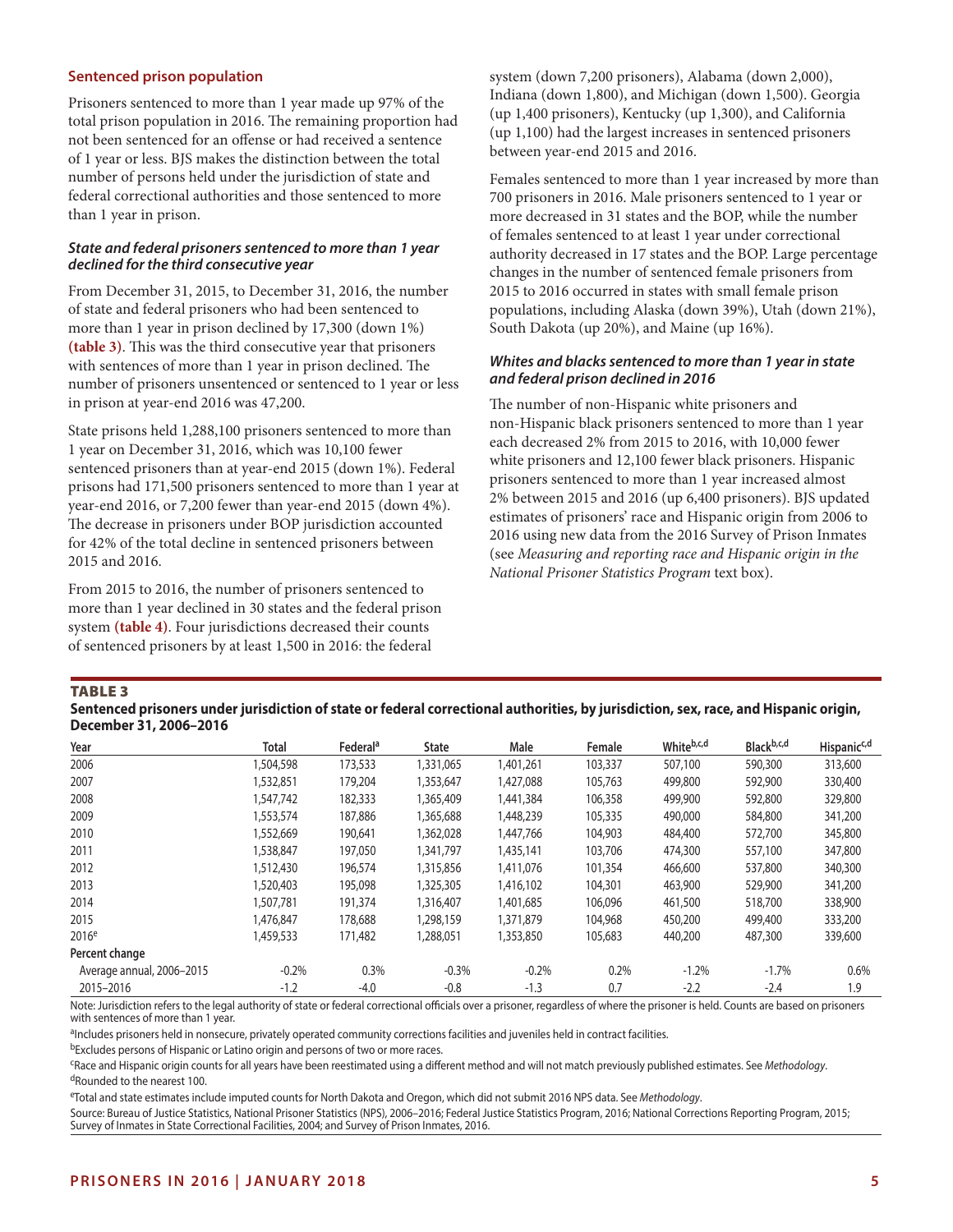| TABLE 4 |  |  |                                                                                                                             |  |  |  |
|---------|--|--|-----------------------------------------------------------------------------------------------------------------------------|--|--|--|
|         |  |  |                                                                                                                             |  |  |  |
|         |  |  |                                                                                                                             |  |  |  |
|         |  |  | Sentenced prisoners under the jurisdiction of state or federal correctional authorities, by sex, December 31, 2015 and 2016 |  |  |  |
|         |  |  |                                                                                                                             |  |  |  |

| Male<br><b>Total</b><br>Male<br><b>Total</b><br>Female<br>Female<br><b>Total</b><br>Male<br>Female<br>U.S. total <sup>a</sup><br>1,476,847<br>1,371,879<br>104,968<br>1,459,533<br>1,353,850<br>105,683<br>$-1.2%$<br>$-1.3%$<br>0.7%<br>Federal <sup>b</sup><br>11,608<br>$-4.0%$<br>$-4.2%$<br>$-1.9%$<br>178,688<br>167,080<br>171,482<br>160,090<br>11,392<br>93,360<br>94,291<br>$-0.8%$<br>$-0.9%$<br>1.0%<br>State <sup>a</sup><br>1,298,159<br>1,204,799<br>1,288,051<br>1,193,760<br>29,762<br>27,329<br>2,433<br>27,799<br>25,593<br>2,206<br>$-6.6$<br>$-9.3$<br>Alabama<br>$-6.4$<br>Alaska <sup>c</sup><br>2,086<br>175<br>107<br>$-7.6$<br>2,261<br>2,089<br>1,982<br>$-5.0$<br>$-38.9$<br>40,952<br>37,314<br>40,849<br>37,131<br>3,718<br>$-0.3$<br>$-0.5$<br>2.2<br>Arizona<br>3,638<br>Arkansas<br>17,656<br>16,268<br>1,388<br>17,476<br>16,111<br>1,365<br>$-1.0$<br>$-1.0$<br>$-1.7$<br>129,205<br>0.9<br>2.9<br>California<br>123,474<br>5,731<br>130,340<br>124,443<br>5,897<br>0.8<br>1,899<br>$-0.9$<br>3.1<br>20,041<br>18,199<br>1,842<br>19,862<br>17,963<br>$-1.3$<br>Colorado<br>9,804<br>$-2.8$<br>Connecticut <sup>c</sup><br>11,220<br>10,643<br>577<br>10,365<br>561<br>$-7.6$<br>$-7.9$<br>4,188<br>225<br>4,090<br>201<br>$-2.3$<br>Delaware <sup>c</sup><br>3,963<br>3,889<br>$-1.9$<br>$-10.7$<br>Florida<br>99,974<br>$-1.4$<br>$-1.5$<br>101,424<br>94,481<br>6,943<br>93,111<br>6,863<br>$-1.2$<br>2.6<br>2.5<br>4.7<br>Georgia<br>51,700<br>48,127<br>3,573<br>53,064<br>49,324<br>3,740<br>$-3.7$<br>Hawaiic<br>3,769<br>3,414<br>355<br>3,629<br>3,271<br>358<br>$-4.2$<br>0.8<br>7,255<br>928<br>7,376<br>960<br>1.7<br>1.4<br>3.4<br>Idaho<br>6,327<br>6,416<br>Illinois <sup>d</sup><br>46,240<br>43,565<br>2,675<br>43,657<br>41,044<br>2,613<br>$\ddot{\phantom{a}}$<br>$\vdots$<br>Indiana<br>27,334<br>24,794<br>2,540<br>25,530<br>23,325<br>2,205<br>$-6.6$<br>$-5.9$<br>$-13.2$<br>8,816<br>8,016<br>8,998<br>8,181<br>817<br>2.1<br>2.1<br>2.1<br>800<br>lowa<br>9,628<br>797<br>0.5<br>0.3<br>2.6<br>9,578<br>8,801<br>777<br>8,831<br>Kansas<br>6.1<br>21,697<br>19,110<br>2,587<br>23,018<br>20,077<br>2,941<br>5.1<br>13.7<br>Kentucky<br>1,981<br>$-1.9$<br>$-1.9$<br>$-3.2$<br>Louisiana<br>36,347<br>34,301<br>2,046<br>35,646<br>33,665<br>153<br>4.2<br>3.3<br>15.9<br>Maine<br>1,754<br>1,622<br>132<br>1,828<br>1,675<br>868<br>19,821<br>811<br>$-2.9$<br>$-6.6$<br>20,408<br>19,540<br>19,010<br>$-2.7$<br>Maryland<br>8,954<br>8,549<br>8,140<br>354<br>$-5.1$<br>405<br>8,494<br>$-4.8$<br>$-12.6$<br>Massachusetts<br>$-3.5$<br>Michigan<br>42,628<br>40,355<br>2,273<br>41,122<br>38,880<br>2,242<br>$-3.7$<br>$-1.4$<br>771<br>774<br>$-1.9$<br>10,798<br>10,027<br>10,592<br>9,818<br>$-2.1$<br>0.4<br>Minnesota<br>18,236<br>17,032<br>17,397<br>2.4<br>2.1<br>5.4<br>1,204<br>18,666<br>1,269<br>Mississippi<br>32,328<br>29,061<br>29,124<br>0.4<br>0.2<br>3,267<br>32,461<br>3,337<br>2.1<br>Missouri<br>3.5<br>3.3<br>4.9<br>3,685<br>3,295<br>390<br>3,814<br>3,405<br>409<br>Montana<br>$-1.4$<br>5,312<br>4,893<br>419<br>5,235<br>4,825<br>410<br>$-1.4$<br>$-2.1$<br>Nebraska<br>Nevada <sup>e</sup><br>12,944<br>11,778<br>13,637<br>12,403<br>1,234<br>1,166<br>$\ddot{\cdot}$<br>$\ddot{\cdot}$<br>$\vdots$<br>2,897<br>2,591<br>227<br>$-2.7$<br>$-3.8$<br>New Hampshire <sup>t</sup><br>2,661<br>236<br>2,818<br>$-2.6$<br>19,581<br>19,786<br>18,952<br>834<br>$-3.4$<br>$-8.1$<br>20,489<br>908<br>$-3.2$<br>New Jersey<br>6,276<br>696<br>$-0.3$<br>New Mexico<br>6,994<br>6,301<br>693<br>6,972<br>$-0.4$<br>0.4<br>$-1.9$<br>New York<br>51,606<br>49,271<br>2,335<br>50,620<br>48,356<br>2,264<br>$-1.9$<br>$-3.0$<br>35,523<br>32,085<br>2,511<br>$-2.6$<br>$-2.8$<br>$0.6\,$<br>North Carolina<br>33,026<br>2,497<br>34,596<br>1,783<br>1,577<br>1,779<br>1,568<br>211<br>North Dakota <sup>g</sup><br>206<br>$\vdots$<br>$\vdots$<br>$\ddot{\cdot}$<br>52,233<br>$-0.5$<br>3.7<br>Ohio<br>47,803<br>52,175<br>47,581<br>4,594<br>$-0.1$<br>4,430<br>$-1.0$<br>5.3<br>Oklahoma<br>28,114<br>25,119<br>2,995<br>27,846<br>24,693<br>3,153<br>$-1.7$<br>Oregonh<br>15,230<br>13,923<br>1,307<br>15,150<br>13,846<br>1,304<br>$\colon$<br>$\vdots$<br>$\ddot{\cdot}$<br>49,578<br>$-1.2$<br>Pennsylvania<br>46,824<br>2,754<br>49,000<br>46,188<br>2,812<br>$-1.4$<br>2.1<br>$-5.8$<br>2,030<br>68<br>$-6.3$<br>9.7<br>Rhode Island <sup>c</sup><br>2,156<br>2,094<br>62<br>1,962<br>20,392<br>1,263<br>20,371<br>18,981<br>1,390<br>$-0.1$<br>$-0.8$<br>10.1<br>South Carolina<br>19,129<br>5.7<br>20.0<br>South Dakota<br>3,558<br>3,144<br>414<br>3,820<br>3,323<br>497<br>7.4<br>Tennessee<br>28,172<br>25,532<br>2,640<br>28,203<br>25,481<br>2,722<br>0.1<br>$-0.2$<br>3.1<br>157,251<br>144,508<br>12,743<br>157,903<br>144,928<br>12,975<br>0.4<br>0.3<br>1.8<br>Texas<br>Utah <sup>f</sup><br>6,488<br>5,973<br>515<br>6,181<br>5,776<br>405<br>$-4.7$<br>$-3.3$<br>$-21.4$<br>Vermont <sup>c</sup><br>1,290<br>1,207<br>83<br>1,229<br>1,146<br>83<br>$-4.7$<br>$-5.1$<br>0.0<br>34,704<br>3,109<br>$-1.5$<br>$-1.3$<br>$-3.9$<br>Virginia<br>38,403<br>35,167<br>3,236<br>37,813<br>18,205<br>16,756<br>19,019<br>17,377<br>4.5<br>3.7<br>Washington<br>1,449<br>1,642<br>13.3<br>West Virginia<br>7,118<br>6,253<br>865<br>7,162<br>6,286<br>876<br>0.6<br>$0.5\,$<br>1.3<br>5.7<br>Wisconsin<br>21,763<br>20,429<br>1,334<br>22,144<br>20,734<br>1.8<br>1.5<br>1,410<br>$-3.2$<br>7.1<br>Wyoming<br>2,424<br>2,157<br>2,374<br>2,088<br>286<br>$-2.1$<br>267 |              | 2015 |  | 2016 |  | Percent change, 2015-2016 |  |
|-------------------------------------------------------------------------------------------------------------------------------------------------------------------------------------------------------------------------------------------------------------------------------------------------------------------------------------------------------------------------------------------------------------------------------------------------------------------------------------------------------------------------------------------------------------------------------------------------------------------------------------------------------------------------------------------------------------------------------------------------------------------------------------------------------------------------------------------------------------------------------------------------------------------------------------------------------------------------------------------------------------------------------------------------------------------------------------------------------------------------------------------------------------------------------------------------------------------------------------------------------------------------------------------------------------------------------------------------------------------------------------------------------------------------------------------------------------------------------------------------------------------------------------------------------------------------------------------------------------------------------------------------------------------------------------------------------------------------------------------------------------------------------------------------------------------------------------------------------------------------------------------------------------------------------------------------------------------------------------------------------------------------------------------------------------------------------------------------------------------------------------------------------------------------------------------------------------------------------------------------------------------------------------------------------------------------------------------------------------------------------------------------------------------------------------------------------------------------------------------------------------------------------------------------------------------------------------------------------------------------------------------------------------------------------------------------------------------------------------------------------------------------------------------------------------------------------------------------------------------------------------------------------------------------------------------------------------------------------------------------------------------------------------------------------------------------------------------------------------------------------------------------------------------------------------------------------------------------------------------------------------------------------------------------------------------------------------------------------------------------------------------------------------------------------------------------------------------------------------------------------------------------------------------------------------------------------------------------------------------------------------------------------------------------------------------------------------------------------------------------------------------------------------------------------------------------------------------------------------------------------------------------------------------------------------------------------------------------------------------------------------------------------------------------------------------------------------------------------------------------------------------------------------------------------------------------------------------------------------------------------------------------------------------------------------------------------------------------------------------------------------------------------------------------------------------------------------------------------------------------------------------------------------------------------------------------------------------------------------------------------------------------------------------------------------------------------------------------------------------------------------------------------------------------------------------------------------------------------------------------------------------------------------------------------------------------------------------------------------------------------------------------------------------------------------------------------------------------------------------------------------------------------------------------------------------------------------------------------------------------------------------------------------------------------------------------------------------------------------------------------------------------------------------------------------------------------------------------------------------------------------------------------------------------------------------------|--------------|------|--|------|--|---------------------------|--|
|                                                                                                                                                                                                                                                                                                                                                                                                                                                                                                                                                                                                                                                                                                                                                                                                                                                                                                                                                                                                                                                                                                                                                                                                                                                                                                                                                                                                                                                                                                                                                                                                                                                                                                                                                                                                                                                                                                                                                                                                                                                                                                                                                                                                                                                                                                                                                                                                                                                                                                                                                                                                                                                                                                                                                                                                                                                                                                                                                                                                                                                                                                                                                                                                                                                                                                                                                                                                                                                                                                                                                                                                                                                                                                                                                                                                                                                                                                                                                                                                                                                                                                                                                                                                                                                                                                                                                                                                                                                                                                                                                                                                                                                                                                                                                                                                                                                                                                                                                                                                                                                                                                                                                                                                                                                                                                                                                                                                                                                                                                                                                                         | Jurisdiction |      |  |      |  |                           |  |
|                                                                                                                                                                                                                                                                                                                                                                                                                                                                                                                                                                                                                                                                                                                                                                                                                                                                                                                                                                                                                                                                                                                                                                                                                                                                                                                                                                                                                                                                                                                                                                                                                                                                                                                                                                                                                                                                                                                                                                                                                                                                                                                                                                                                                                                                                                                                                                                                                                                                                                                                                                                                                                                                                                                                                                                                                                                                                                                                                                                                                                                                                                                                                                                                                                                                                                                                                                                                                                                                                                                                                                                                                                                                                                                                                                                                                                                                                                                                                                                                                                                                                                                                                                                                                                                                                                                                                                                                                                                                                                                                                                                                                                                                                                                                                                                                                                                                                                                                                                                                                                                                                                                                                                                                                                                                                                                                                                                                                                                                                                                                                                         |              |      |  |      |  |                           |  |
|                                                                                                                                                                                                                                                                                                                                                                                                                                                                                                                                                                                                                                                                                                                                                                                                                                                                                                                                                                                                                                                                                                                                                                                                                                                                                                                                                                                                                                                                                                                                                                                                                                                                                                                                                                                                                                                                                                                                                                                                                                                                                                                                                                                                                                                                                                                                                                                                                                                                                                                                                                                                                                                                                                                                                                                                                                                                                                                                                                                                                                                                                                                                                                                                                                                                                                                                                                                                                                                                                                                                                                                                                                                                                                                                                                                                                                                                                                                                                                                                                                                                                                                                                                                                                                                                                                                                                                                                                                                                                                                                                                                                                                                                                                                                                                                                                                                                                                                                                                                                                                                                                                                                                                                                                                                                                                                                                                                                                                                                                                                                                                         |              |      |  |      |  |                           |  |
|                                                                                                                                                                                                                                                                                                                                                                                                                                                                                                                                                                                                                                                                                                                                                                                                                                                                                                                                                                                                                                                                                                                                                                                                                                                                                                                                                                                                                                                                                                                                                                                                                                                                                                                                                                                                                                                                                                                                                                                                                                                                                                                                                                                                                                                                                                                                                                                                                                                                                                                                                                                                                                                                                                                                                                                                                                                                                                                                                                                                                                                                                                                                                                                                                                                                                                                                                                                                                                                                                                                                                                                                                                                                                                                                                                                                                                                                                                                                                                                                                                                                                                                                                                                                                                                                                                                                                                                                                                                                                                                                                                                                                                                                                                                                                                                                                                                                                                                                                                                                                                                                                                                                                                                                                                                                                                                                                                                                                                                                                                                                                                         |              |      |  |      |  |                           |  |
|                                                                                                                                                                                                                                                                                                                                                                                                                                                                                                                                                                                                                                                                                                                                                                                                                                                                                                                                                                                                                                                                                                                                                                                                                                                                                                                                                                                                                                                                                                                                                                                                                                                                                                                                                                                                                                                                                                                                                                                                                                                                                                                                                                                                                                                                                                                                                                                                                                                                                                                                                                                                                                                                                                                                                                                                                                                                                                                                                                                                                                                                                                                                                                                                                                                                                                                                                                                                                                                                                                                                                                                                                                                                                                                                                                                                                                                                                                                                                                                                                                                                                                                                                                                                                                                                                                                                                                                                                                                                                                                                                                                                                                                                                                                                                                                                                                                                                                                                                                                                                                                                                                                                                                                                                                                                                                                                                                                                                                                                                                                                                                         |              |      |  |      |  |                           |  |
|                                                                                                                                                                                                                                                                                                                                                                                                                                                                                                                                                                                                                                                                                                                                                                                                                                                                                                                                                                                                                                                                                                                                                                                                                                                                                                                                                                                                                                                                                                                                                                                                                                                                                                                                                                                                                                                                                                                                                                                                                                                                                                                                                                                                                                                                                                                                                                                                                                                                                                                                                                                                                                                                                                                                                                                                                                                                                                                                                                                                                                                                                                                                                                                                                                                                                                                                                                                                                                                                                                                                                                                                                                                                                                                                                                                                                                                                                                                                                                                                                                                                                                                                                                                                                                                                                                                                                                                                                                                                                                                                                                                                                                                                                                                                                                                                                                                                                                                                                                                                                                                                                                                                                                                                                                                                                                                                                                                                                                                                                                                                                                         |              |      |  |      |  |                           |  |
|                                                                                                                                                                                                                                                                                                                                                                                                                                                                                                                                                                                                                                                                                                                                                                                                                                                                                                                                                                                                                                                                                                                                                                                                                                                                                                                                                                                                                                                                                                                                                                                                                                                                                                                                                                                                                                                                                                                                                                                                                                                                                                                                                                                                                                                                                                                                                                                                                                                                                                                                                                                                                                                                                                                                                                                                                                                                                                                                                                                                                                                                                                                                                                                                                                                                                                                                                                                                                                                                                                                                                                                                                                                                                                                                                                                                                                                                                                                                                                                                                                                                                                                                                                                                                                                                                                                                                                                                                                                                                                                                                                                                                                                                                                                                                                                                                                                                                                                                                                                                                                                                                                                                                                                                                                                                                                                                                                                                                                                                                                                                                                         |              |      |  |      |  |                           |  |
|                                                                                                                                                                                                                                                                                                                                                                                                                                                                                                                                                                                                                                                                                                                                                                                                                                                                                                                                                                                                                                                                                                                                                                                                                                                                                                                                                                                                                                                                                                                                                                                                                                                                                                                                                                                                                                                                                                                                                                                                                                                                                                                                                                                                                                                                                                                                                                                                                                                                                                                                                                                                                                                                                                                                                                                                                                                                                                                                                                                                                                                                                                                                                                                                                                                                                                                                                                                                                                                                                                                                                                                                                                                                                                                                                                                                                                                                                                                                                                                                                                                                                                                                                                                                                                                                                                                                                                                                                                                                                                                                                                                                                                                                                                                                                                                                                                                                                                                                                                                                                                                                                                                                                                                                                                                                                                                                                                                                                                                                                                                                                                         |              |      |  |      |  |                           |  |
|                                                                                                                                                                                                                                                                                                                                                                                                                                                                                                                                                                                                                                                                                                                                                                                                                                                                                                                                                                                                                                                                                                                                                                                                                                                                                                                                                                                                                                                                                                                                                                                                                                                                                                                                                                                                                                                                                                                                                                                                                                                                                                                                                                                                                                                                                                                                                                                                                                                                                                                                                                                                                                                                                                                                                                                                                                                                                                                                                                                                                                                                                                                                                                                                                                                                                                                                                                                                                                                                                                                                                                                                                                                                                                                                                                                                                                                                                                                                                                                                                                                                                                                                                                                                                                                                                                                                                                                                                                                                                                                                                                                                                                                                                                                                                                                                                                                                                                                                                                                                                                                                                                                                                                                                                                                                                                                                                                                                                                                                                                                                                                         |              |      |  |      |  |                           |  |
|                                                                                                                                                                                                                                                                                                                                                                                                                                                                                                                                                                                                                                                                                                                                                                                                                                                                                                                                                                                                                                                                                                                                                                                                                                                                                                                                                                                                                                                                                                                                                                                                                                                                                                                                                                                                                                                                                                                                                                                                                                                                                                                                                                                                                                                                                                                                                                                                                                                                                                                                                                                                                                                                                                                                                                                                                                                                                                                                                                                                                                                                                                                                                                                                                                                                                                                                                                                                                                                                                                                                                                                                                                                                                                                                                                                                                                                                                                                                                                                                                                                                                                                                                                                                                                                                                                                                                                                                                                                                                                                                                                                                                                                                                                                                                                                                                                                                                                                                                                                                                                                                                                                                                                                                                                                                                                                                                                                                                                                                                                                                                                         |              |      |  |      |  |                           |  |
|                                                                                                                                                                                                                                                                                                                                                                                                                                                                                                                                                                                                                                                                                                                                                                                                                                                                                                                                                                                                                                                                                                                                                                                                                                                                                                                                                                                                                                                                                                                                                                                                                                                                                                                                                                                                                                                                                                                                                                                                                                                                                                                                                                                                                                                                                                                                                                                                                                                                                                                                                                                                                                                                                                                                                                                                                                                                                                                                                                                                                                                                                                                                                                                                                                                                                                                                                                                                                                                                                                                                                                                                                                                                                                                                                                                                                                                                                                                                                                                                                                                                                                                                                                                                                                                                                                                                                                                                                                                                                                                                                                                                                                                                                                                                                                                                                                                                                                                                                                                                                                                                                                                                                                                                                                                                                                                                                                                                                                                                                                                                                                         |              |      |  |      |  |                           |  |
|                                                                                                                                                                                                                                                                                                                                                                                                                                                                                                                                                                                                                                                                                                                                                                                                                                                                                                                                                                                                                                                                                                                                                                                                                                                                                                                                                                                                                                                                                                                                                                                                                                                                                                                                                                                                                                                                                                                                                                                                                                                                                                                                                                                                                                                                                                                                                                                                                                                                                                                                                                                                                                                                                                                                                                                                                                                                                                                                                                                                                                                                                                                                                                                                                                                                                                                                                                                                                                                                                                                                                                                                                                                                                                                                                                                                                                                                                                                                                                                                                                                                                                                                                                                                                                                                                                                                                                                                                                                                                                                                                                                                                                                                                                                                                                                                                                                                                                                                                                                                                                                                                                                                                                                                                                                                                                                                                                                                                                                                                                                                                                         |              |      |  |      |  |                           |  |
|                                                                                                                                                                                                                                                                                                                                                                                                                                                                                                                                                                                                                                                                                                                                                                                                                                                                                                                                                                                                                                                                                                                                                                                                                                                                                                                                                                                                                                                                                                                                                                                                                                                                                                                                                                                                                                                                                                                                                                                                                                                                                                                                                                                                                                                                                                                                                                                                                                                                                                                                                                                                                                                                                                                                                                                                                                                                                                                                                                                                                                                                                                                                                                                                                                                                                                                                                                                                                                                                                                                                                                                                                                                                                                                                                                                                                                                                                                                                                                                                                                                                                                                                                                                                                                                                                                                                                                                                                                                                                                                                                                                                                                                                                                                                                                                                                                                                                                                                                                                                                                                                                                                                                                                                                                                                                                                                                                                                                                                                                                                                                                         |              |      |  |      |  |                           |  |
|                                                                                                                                                                                                                                                                                                                                                                                                                                                                                                                                                                                                                                                                                                                                                                                                                                                                                                                                                                                                                                                                                                                                                                                                                                                                                                                                                                                                                                                                                                                                                                                                                                                                                                                                                                                                                                                                                                                                                                                                                                                                                                                                                                                                                                                                                                                                                                                                                                                                                                                                                                                                                                                                                                                                                                                                                                                                                                                                                                                                                                                                                                                                                                                                                                                                                                                                                                                                                                                                                                                                                                                                                                                                                                                                                                                                                                                                                                                                                                                                                                                                                                                                                                                                                                                                                                                                                                                                                                                                                                                                                                                                                                                                                                                                                                                                                                                                                                                                                                                                                                                                                                                                                                                                                                                                                                                                                                                                                                                                                                                                                                         |              |      |  |      |  |                           |  |
|                                                                                                                                                                                                                                                                                                                                                                                                                                                                                                                                                                                                                                                                                                                                                                                                                                                                                                                                                                                                                                                                                                                                                                                                                                                                                                                                                                                                                                                                                                                                                                                                                                                                                                                                                                                                                                                                                                                                                                                                                                                                                                                                                                                                                                                                                                                                                                                                                                                                                                                                                                                                                                                                                                                                                                                                                                                                                                                                                                                                                                                                                                                                                                                                                                                                                                                                                                                                                                                                                                                                                                                                                                                                                                                                                                                                                                                                                                                                                                                                                                                                                                                                                                                                                                                                                                                                                                                                                                                                                                                                                                                                                                                                                                                                                                                                                                                                                                                                                                                                                                                                                                                                                                                                                                                                                                                                                                                                                                                                                                                                                                         |              |      |  |      |  |                           |  |
|                                                                                                                                                                                                                                                                                                                                                                                                                                                                                                                                                                                                                                                                                                                                                                                                                                                                                                                                                                                                                                                                                                                                                                                                                                                                                                                                                                                                                                                                                                                                                                                                                                                                                                                                                                                                                                                                                                                                                                                                                                                                                                                                                                                                                                                                                                                                                                                                                                                                                                                                                                                                                                                                                                                                                                                                                                                                                                                                                                                                                                                                                                                                                                                                                                                                                                                                                                                                                                                                                                                                                                                                                                                                                                                                                                                                                                                                                                                                                                                                                                                                                                                                                                                                                                                                                                                                                                                                                                                                                                                                                                                                                                                                                                                                                                                                                                                                                                                                                                                                                                                                                                                                                                                                                                                                                                                                                                                                                                                                                                                                                                         |              |      |  |      |  |                           |  |
|                                                                                                                                                                                                                                                                                                                                                                                                                                                                                                                                                                                                                                                                                                                                                                                                                                                                                                                                                                                                                                                                                                                                                                                                                                                                                                                                                                                                                                                                                                                                                                                                                                                                                                                                                                                                                                                                                                                                                                                                                                                                                                                                                                                                                                                                                                                                                                                                                                                                                                                                                                                                                                                                                                                                                                                                                                                                                                                                                                                                                                                                                                                                                                                                                                                                                                                                                                                                                                                                                                                                                                                                                                                                                                                                                                                                                                                                                                                                                                                                                                                                                                                                                                                                                                                                                                                                                                                                                                                                                                                                                                                                                                                                                                                                                                                                                                                                                                                                                                                                                                                                                                                                                                                                                                                                                                                                                                                                                                                                                                                                                                         |              |      |  |      |  |                           |  |
|                                                                                                                                                                                                                                                                                                                                                                                                                                                                                                                                                                                                                                                                                                                                                                                                                                                                                                                                                                                                                                                                                                                                                                                                                                                                                                                                                                                                                                                                                                                                                                                                                                                                                                                                                                                                                                                                                                                                                                                                                                                                                                                                                                                                                                                                                                                                                                                                                                                                                                                                                                                                                                                                                                                                                                                                                                                                                                                                                                                                                                                                                                                                                                                                                                                                                                                                                                                                                                                                                                                                                                                                                                                                                                                                                                                                                                                                                                                                                                                                                                                                                                                                                                                                                                                                                                                                                                                                                                                                                                                                                                                                                                                                                                                                                                                                                                                                                                                                                                                                                                                                                                                                                                                                                                                                                                                                                                                                                                                                                                                                                                         |              |      |  |      |  |                           |  |
|                                                                                                                                                                                                                                                                                                                                                                                                                                                                                                                                                                                                                                                                                                                                                                                                                                                                                                                                                                                                                                                                                                                                                                                                                                                                                                                                                                                                                                                                                                                                                                                                                                                                                                                                                                                                                                                                                                                                                                                                                                                                                                                                                                                                                                                                                                                                                                                                                                                                                                                                                                                                                                                                                                                                                                                                                                                                                                                                                                                                                                                                                                                                                                                                                                                                                                                                                                                                                                                                                                                                                                                                                                                                                                                                                                                                                                                                                                                                                                                                                                                                                                                                                                                                                                                                                                                                                                                                                                                                                                                                                                                                                                                                                                                                                                                                                                                                                                                                                                                                                                                                                                                                                                                                                                                                                                                                                                                                                                                                                                                                                                         |              |      |  |      |  |                           |  |
|                                                                                                                                                                                                                                                                                                                                                                                                                                                                                                                                                                                                                                                                                                                                                                                                                                                                                                                                                                                                                                                                                                                                                                                                                                                                                                                                                                                                                                                                                                                                                                                                                                                                                                                                                                                                                                                                                                                                                                                                                                                                                                                                                                                                                                                                                                                                                                                                                                                                                                                                                                                                                                                                                                                                                                                                                                                                                                                                                                                                                                                                                                                                                                                                                                                                                                                                                                                                                                                                                                                                                                                                                                                                                                                                                                                                                                                                                                                                                                                                                                                                                                                                                                                                                                                                                                                                                                                                                                                                                                                                                                                                                                                                                                                                                                                                                                                                                                                                                                                                                                                                                                                                                                                                                                                                                                                                                                                                                                                                                                                                                                         |              |      |  |      |  |                           |  |
|                                                                                                                                                                                                                                                                                                                                                                                                                                                                                                                                                                                                                                                                                                                                                                                                                                                                                                                                                                                                                                                                                                                                                                                                                                                                                                                                                                                                                                                                                                                                                                                                                                                                                                                                                                                                                                                                                                                                                                                                                                                                                                                                                                                                                                                                                                                                                                                                                                                                                                                                                                                                                                                                                                                                                                                                                                                                                                                                                                                                                                                                                                                                                                                                                                                                                                                                                                                                                                                                                                                                                                                                                                                                                                                                                                                                                                                                                                                                                                                                                                                                                                                                                                                                                                                                                                                                                                                                                                                                                                                                                                                                                                                                                                                                                                                                                                                                                                                                                                                                                                                                                                                                                                                                                                                                                                                                                                                                                                                                                                                                                                         |              |      |  |      |  |                           |  |
|                                                                                                                                                                                                                                                                                                                                                                                                                                                                                                                                                                                                                                                                                                                                                                                                                                                                                                                                                                                                                                                                                                                                                                                                                                                                                                                                                                                                                                                                                                                                                                                                                                                                                                                                                                                                                                                                                                                                                                                                                                                                                                                                                                                                                                                                                                                                                                                                                                                                                                                                                                                                                                                                                                                                                                                                                                                                                                                                                                                                                                                                                                                                                                                                                                                                                                                                                                                                                                                                                                                                                                                                                                                                                                                                                                                                                                                                                                                                                                                                                                                                                                                                                                                                                                                                                                                                                                                                                                                                                                                                                                                                                                                                                                                                                                                                                                                                                                                                                                                                                                                                                                                                                                                                                                                                                                                                                                                                                                                                                                                                                                         |              |      |  |      |  |                           |  |
|                                                                                                                                                                                                                                                                                                                                                                                                                                                                                                                                                                                                                                                                                                                                                                                                                                                                                                                                                                                                                                                                                                                                                                                                                                                                                                                                                                                                                                                                                                                                                                                                                                                                                                                                                                                                                                                                                                                                                                                                                                                                                                                                                                                                                                                                                                                                                                                                                                                                                                                                                                                                                                                                                                                                                                                                                                                                                                                                                                                                                                                                                                                                                                                                                                                                                                                                                                                                                                                                                                                                                                                                                                                                                                                                                                                                                                                                                                                                                                                                                                                                                                                                                                                                                                                                                                                                                                                                                                                                                                                                                                                                                                                                                                                                                                                                                                                                                                                                                                                                                                                                                                                                                                                                                                                                                                                                                                                                                                                                                                                                                                         |              |      |  |      |  |                           |  |
|                                                                                                                                                                                                                                                                                                                                                                                                                                                                                                                                                                                                                                                                                                                                                                                                                                                                                                                                                                                                                                                                                                                                                                                                                                                                                                                                                                                                                                                                                                                                                                                                                                                                                                                                                                                                                                                                                                                                                                                                                                                                                                                                                                                                                                                                                                                                                                                                                                                                                                                                                                                                                                                                                                                                                                                                                                                                                                                                                                                                                                                                                                                                                                                                                                                                                                                                                                                                                                                                                                                                                                                                                                                                                                                                                                                                                                                                                                                                                                                                                                                                                                                                                                                                                                                                                                                                                                                                                                                                                                                                                                                                                                                                                                                                                                                                                                                                                                                                                                                                                                                                                                                                                                                                                                                                                                                                                                                                                                                                                                                                                                         |              |      |  |      |  |                           |  |
|                                                                                                                                                                                                                                                                                                                                                                                                                                                                                                                                                                                                                                                                                                                                                                                                                                                                                                                                                                                                                                                                                                                                                                                                                                                                                                                                                                                                                                                                                                                                                                                                                                                                                                                                                                                                                                                                                                                                                                                                                                                                                                                                                                                                                                                                                                                                                                                                                                                                                                                                                                                                                                                                                                                                                                                                                                                                                                                                                                                                                                                                                                                                                                                                                                                                                                                                                                                                                                                                                                                                                                                                                                                                                                                                                                                                                                                                                                                                                                                                                                                                                                                                                                                                                                                                                                                                                                                                                                                                                                                                                                                                                                                                                                                                                                                                                                                                                                                                                                                                                                                                                                                                                                                                                                                                                                                                                                                                                                                                                                                                                                         |              |      |  |      |  |                           |  |
|                                                                                                                                                                                                                                                                                                                                                                                                                                                                                                                                                                                                                                                                                                                                                                                                                                                                                                                                                                                                                                                                                                                                                                                                                                                                                                                                                                                                                                                                                                                                                                                                                                                                                                                                                                                                                                                                                                                                                                                                                                                                                                                                                                                                                                                                                                                                                                                                                                                                                                                                                                                                                                                                                                                                                                                                                                                                                                                                                                                                                                                                                                                                                                                                                                                                                                                                                                                                                                                                                                                                                                                                                                                                                                                                                                                                                                                                                                                                                                                                                                                                                                                                                                                                                                                                                                                                                                                                                                                                                                                                                                                                                                                                                                                                                                                                                                                                                                                                                                                                                                                                                                                                                                                                                                                                                                                                                                                                                                                                                                                                                                         |              |      |  |      |  |                           |  |
|                                                                                                                                                                                                                                                                                                                                                                                                                                                                                                                                                                                                                                                                                                                                                                                                                                                                                                                                                                                                                                                                                                                                                                                                                                                                                                                                                                                                                                                                                                                                                                                                                                                                                                                                                                                                                                                                                                                                                                                                                                                                                                                                                                                                                                                                                                                                                                                                                                                                                                                                                                                                                                                                                                                                                                                                                                                                                                                                                                                                                                                                                                                                                                                                                                                                                                                                                                                                                                                                                                                                                                                                                                                                                                                                                                                                                                                                                                                                                                                                                                                                                                                                                                                                                                                                                                                                                                                                                                                                                                                                                                                                                                                                                                                                                                                                                                                                                                                                                                                                                                                                                                                                                                                                                                                                                                                                                                                                                                                                                                                                                                         |              |      |  |      |  |                           |  |
|                                                                                                                                                                                                                                                                                                                                                                                                                                                                                                                                                                                                                                                                                                                                                                                                                                                                                                                                                                                                                                                                                                                                                                                                                                                                                                                                                                                                                                                                                                                                                                                                                                                                                                                                                                                                                                                                                                                                                                                                                                                                                                                                                                                                                                                                                                                                                                                                                                                                                                                                                                                                                                                                                                                                                                                                                                                                                                                                                                                                                                                                                                                                                                                                                                                                                                                                                                                                                                                                                                                                                                                                                                                                                                                                                                                                                                                                                                                                                                                                                                                                                                                                                                                                                                                                                                                                                                                                                                                                                                                                                                                                                                                                                                                                                                                                                                                                                                                                                                                                                                                                                                                                                                                                                                                                                                                                                                                                                                                                                                                                                                         |              |      |  |      |  |                           |  |
|                                                                                                                                                                                                                                                                                                                                                                                                                                                                                                                                                                                                                                                                                                                                                                                                                                                                                                                                                                                                                                                                                                                                                                                                                                                                                                                                                                                                                                                                                                                                                                                                                                                                                                                                                                                                                                                                                                                                                                                                                                                                                                                                                                                                                                                                                                                                                                                                                                                                                                                                                                                                                                                                                                                                                                                                                                                                                                                                                                                                                                                                                                                                                                                                                                                                                                                                                                                                                                                                                                                                                                                                                                                                                                                                                                                                                                                                                                                                                                                                                                                                                                                                                                                                                                                                                                                                                                                                                                                                                                                                                                                                                                                                                                                                                                                                                                                                                                                                                                                                                                                                                                                                                                                                                                                                                                                                                                                                                                                                                                                                                                         |              |      |  |      |  |                           |  |
|                                                                                                                                                                                                                                                                                                                                                                                                                                                                                                                                                                                                                                                                                                                                                                                                                                                                                                                                                                                                                                                                                                                                                                                                                                                                                                                                                                                                                                                                                                                                                                                                                                                                                                                                                                                                                                                                                                                                                                                                                                                                                                                                                                                                                                                                                                                                                                                                                                                                                                                                                                                                                                                                                                                                                                                                                                                                                                                                                                                                                                                                                                                                                                                                                                                                                                                                                                                                                                                                                                                                                                                                                                                                                                                                                                                                                                                                                                                                                                                                                                                                                                                                                                                                                                                                                                                                                                                                                                                                                                                                                                                                                                                                                                                                                                                                                                                                                                                                                                                                                                                                                                                                                                                                                                                                                                                                                                                                                                                                                                                                                                         |              |      |  |      |  |                           |  |
|                                                                                                                                                                                                                                                                                                                                                                                                                                                                                                                                                                                                                                                                                                                                                                                                                                                                                                                                                                                                                                                                                                                                                                                                                                                                                                                                                                                                                                                                                                                                                                                                                                                                                                                                                                                                                                                                                                                                                                                                                                                                                                                                                                                                                                                                                                                                                                                                                                                                                                                                                                                                                                                                                                                                                                                                                                                                                                                                                                                                                                                                                                                                                                                                                                                                                                                                                                                                                                                                                                                                                                                                                                                                                                                                                                                                                                                                                                                                                                                                                                                                                                                                                                                                                                                                                                                                                                                                                                                                                                                                                                                                                                                                                                                                                                                                                                                                                                                                                                                                                                                                                                                                                                                                                                                                                                                                                                                                                                                                                                                                                                         |              |      |  |      |  |                           |  |
|                                                                                                                                                                                                                                                                                                                                                                                                                                                                                                                                                                                                                                                                                                                                                                                                                                                                                                                                                                                                                                                                                                                                                                                                                                                                                                                                                                                                                                                                                                                                                                                                                                                                                                                                                                                                                                                                                                                                                                                                                                                                                                                                                                                                                                                                                                                                                                                                                                                                                                                                                                                                                                                                                                                                                                                                                                                                                                                                                                                                                                                                                                                                                                                                                                                                                                                                                                                                                                                                                                                                                                                                                                                                                                                                                                                                                                                                                                                                                                                                                                                                                                                                                                                                                                                                                                                                                                                                                                                                                                                                                                                                                                                                                                                                                                                                                                                                                                                                                                                                                                                                                                                                                                                                                                                                                                                                                                                                                                                                                                                                                                         |              |      |  |      |  |                           |  |
|                                                                                                                                                                                                                                                                                                                                                                                                                                                                                                                                                                                                                                                                                                                                                                                                                                                                                                                                                                                                                                                                                                                                                                                                                                                                                                                                                                                                                                                                                                                                                                                                                                                                                                                                                                                                                                                                                                                                                                                                                                                                                                                                                                                                                                                                                                                                                                                                                                                                                                                                                                                                                                                                                                                                                                                                                                                                                                                                                                                                                                                                                                                                                                                                                                                                                                                                                                                                                                                                                                                                                                                                                                                                                                                                                                                                                                                                                                                                                                                                                                                                                                                                                                                                                                                                                                                                                                                                                                                                                                                                                                                                                                                                                                                                                                                                                                                                                                                                                                                                                                                                                                                                                                                                                                                                                                                                                                                                                                                                                                                                                                         |              |      |  |      |  |                           |  |
|                                                                                                                                                                                                                                                                                                                                                                                                                                                                                                                                                                                                                                                                                                                                                                                                                                                                                                                                                                                                                                                                                                                                                                                                                                                                                                                                                                                                                                                                                                                                                                                                                                                                                                                                                                                                                                                                                                                                                                                                                                                                                                                                                                                                                                                                                                                                                                                                                                                                                                                                                                                                                                                                                                                                                                                                                                                                                                                                                                                                                                                                                                                                                                                                                                                                                                                                                                                                                                                                                                                                                                                                                                                                                                                                                                                                                                                                                                                                                                                                                                                                                                                                                                                                                                                                                                                                                                                                                                                                                                                                                                                                                                                                                                                                                                                                                                                                                                                                                                                                                                                                                                                                                                                                                                                                                                                                                                                                                                                                                                                                                                         |              |      |  |      |  |                           |  |
|                                                                                                                                                                                                                                                                                                                                                                                                                                                                                                                                                                                                                                                                                                                                                                                                                                                                                                                                                                                                                                                                                                                                                                                                                                                                                                                                                                                                                                                                                                                                                                                                                                                                                                                                                                                                                                                                                                                                                                                                                                                                                                                                                                                                                                                                                                                                                                                                                                                                                                                                                                                                                                                                                                                                                                                                                                                                                                                                                                                                                                                                                                                                                                                                                                                                                                                                                                                                                                                                                                                                                                                                                                                                                                                                                                                                                                                                                                                                                                                                                                                                                                                                                                                                                                                                                                                                                                                                                                                                                                                                                                                                                                                                                                                                                                                                                                                                                                                                                                                                                                                                                                                                                                                                                                                                                                                                                                                                                                                                                                                                                                         |              |      |  |      |  |                           |  |
|                                                                                                                                                                                                                                                                                                                                                                                                                                                                                                                                                                                                                                                                                                                                                                                                                                                                                                                                                                                                                                                                                                                                                                                                                                                                                                                                                                                                                                                                                                                                                                                                                                                                                                                                                                                                                                                                                                                                                                                                                                                                                                                                                                                                                                                                                                                                                                                                                                                                                                                                                                                                                                                                                                                                                                                                                                                                                                                                                                                                                                                                                                                                                                                                                                                                                                                                                                                                                                                                                                                                                                                                                                                                                                                                                                                                                                                                                                                                                                                                                                                                                                                                                                                                                                                                                                                                                                                                                                                                                                                                                                                                                                                                                                                                                                                                                                                                                                                                                                                                                                                                                                                                                                                                                                                                                                                                                                                                                                                                                                                                                                         |              |      |  |      |  |                           |  |
|                                                                                                                                                                                                                                                                                                                                                                                                                                                                                                                                                                                                                                                                                                                                                                                                                                                                                                                                                                                                                                                                                                                                                                                                                                                                                                                                                                                                                                                                                                                                                                                                                                                                                                                                                                                                                                                                                                                                                                                                                                                                                                                                                                                                                                                                                                                                                                                                                                                                                                                                                                                                                                                                                                                                                                                                                                                                                                                                                                                                                                                                                                                                                                                                                                                                                                                                                                                                                                                                                                                                                                                                                                                                                                                                                                                                                                                                                                                                                                                                                                                                                                                                                                                                                                                                                                                                                                                                                                                                                                                                                                                                                                                                                                                                                                                                                                                                                                                                                                                                                                                                                                                                                                                                                                                                                                                                                                                                                                                                                                                                                                         |              |      |  |      |  |                           |  |
|                                                                                                                                                                                                                                                                                                                                                                                                                                                                                                                                                                                                                                                                                                                                                                                                                                                                                                                                                                                                                                                                                                                                                                                                                                                                                                                                                                                                                                                                                                                                                                                                                                                                                                                                                                                                                                                                                                                                                                                                                                                                                                                                                                                                                                                                                                                                                                                                                                                                                                                                                                                                                                                                                                                                                                                                                                                                                                                                                                                                                                                                                                                                                                                                                                                                                                                                                                                                                                                                                                                                                                                                                                                                                                                                                                                                                                                                                                                                                                                                                                                                                                                                                                                                                                                                                                                                                                                                                                                                                                                                                                                                                                                                                                                                                                                                                                                                                                                                                                                                                                                                                                                                                                                                                                                                                                                                                                                                                                                                                                                                                                         |              |      |  |      |  |                           |  |
|                                                                                                                                                                                                                                                                                                                                                                                                                                                                                                                                                                                                                                                                                                                                                                                                                                                                                                                                                                                                                                                                                                                                                                                                                                                                                                                                                                                                                                                                                                                                                                                                                                                                                                                                                                                                                                                                                                                                                                                                                                                                                                                                                                                                                                                                                                                                                                                                                                                                                                                                                                                                                                                                                                                                                                                                                                                                                                                                                                                                                                                                                                                                                                                                                                                                                                                                                                                                                                                                                                                                                                                                                                                                                                                                                                                                                                                                                                                                                                                                                                                                                                                                                                                                                                                                                                                                                                                                                                                                                                                                                                                                                                                                                                                                                                                                                                                                                                                                                                                                                                                                                                                                                                                                                                                                                                                                                                                                                                                                                                                                                                         |              |      |  |      |  |                           |  |
|                                                                                                                                                                                                                                                                                                                                                                                                                                                                                                                                                                                                                                                                                                                                                                                                                                                                                                                                                                                                                                                                                                                                                                                                                                                                                                                                                                                                                                                                                                                                                                                                                                                                                                                                                                                                                                                                                                                                                                                                                                                                                                                                                                                                                                                                                                                                                                                                                                                                                                                                                                                                                                                                                                                                                                                                                                                                                                                                                                                                                                                                                                                                                                                                                                                                                                                                                                                                                                                                                                                                                                                                                                                                                                                                                                                                                                                                                                                                                                                                                                                                                                                                                                                                                                                                                                                                                                                                                                                                                                                                                                                                                                                                                                                                                                                                                                                                                                                                                                                                                                                                                                                                                                                                                                                                                                                                                                                                                                                                                                                                                                         |              |      |  |      |  |                           |  |
|                                                                                                                                                                                                                                                                                                                                                                                                                                                                                                                                                                                                                                                                                                                                                                                                                                                                                                                                                                                                                                                                                                                                                                                                                                                                                                                                                                                                                                                                                                                                                                                                                                                                                                                                                                                                                                                                                                                                                                                                                                                                                                                                                                                                                                                                                                                                                                                                                                                                                                                                                                                                                                                                                                                                                                                                                                                                                                                                                                                                                                                                                                                                                                                                                                                                                                                                                                                                                                                                                                                                                                                                                                                                                                                                                                                                                                                                                                                                                                                                                                                                                                                                                                                                                                                                                                                                                                                                                                                                                                                                                                                                                                                                                                                                                                                                                                                                                                                                                                                                                                                                                                                                                                                                                                                                                                                                                                                                                                                                                                                                                                         |              |      |  |      |  |                           |  |
|                                                                                                                                                                                                                                                                                                                                                                                                                                                                                                                                                                                                                                                                                                                                                                                                                                                                                                                                                                                                                                                                                                                                                                                                                                                                                                                                                                                                                                                                                                                                                                                                                                                                                                                                                                                                                                                                                                                                                                                                                                                                                                                                                                                                                                                                                                                                                                                                                                                                                                                                                                                                                                                                                                                                                                                                                                                                                                                                                                                                                                                                                                                                                                                                                                                                                                                                                                                                                                                                                                                                                                                                                                                                                                                                                                                                                                                                                                                                                                                                                                                                                                                                                                                                                                                                                                                                                                                                                                                                                                                                                                                                                                                                                                                                                                                                                                                                                                                                                                                                                                                                                                                                                                                                                                                                                                                                                                                                                                                                                                                                                                         |              |      |  |      |  |                           |  |
|                                                                                                                                                                                                                                                                                                                                                                                                                                                                                                                                                                                                                                                                                                                                                                                                                                                                                                                                                                                                                                                                                                                                                                                                                                                                                                                                                                                                                                                                                                                                                                                                                                                                                                                                                                                                                                                                                                                                                                                                                                                                                                                                                                                                                                                                                                                                                                                                                                                                                                                                                                                                                                                                                                                                                                                                                                                                                                                                                                                                                                                                                                                                                                                                                                                                                                                                                                                                                                                                                                                                                                                                                                                                                                                                                                                                                                                                                                                                                                                                                                                                                                                                                                                                                                                                                                                                                                                                                                                                                                                                                                                                                                                                                                                                                                                                                                                                                                                                                                                                                                                                                                                                                                                                                                                                                                                                                                                                                                                                                                                                                                         |              |      |  |      |  |                           |  |
|                                                                                                                                                                                                                                                                                                                                                                                                                                                                                                                                                                                                                                                                                                                                                                                                                                                                                                                                                                                                                                                                                                                                                                                                                                                                                                                                                                                                                                                                                                                                                                                                                                                                                                                                                                                                                                                                                                                                                                                                                                                                                                                                                                                                                                                                                                                                                                                                                                                                                                                                                                                                                                                                                                                                                                                                                                                                                                                                                                                                                                                                                                                                                                                                                                                                                                                                                                                                                                                                                                                                                                                                                                                                                                                                                                                                                                                                                                                                                                                                                                                                                                                                                                                                                                                                                                                                                                                                                                                                                                                                                                                                                                                                                                                                                                                                                                                                                                                                                                                                                                                                                                                                                                                                                                                                                                                                                                                                                                                                                                                                                                         |              |      |  |      |  |                           |  |
|                                                                                                                                                                                                                                                                                                                                                                                                                                                                                                                                                                                                                                                                                                                                                                                                                                                                                                                                                                                                                                                                                                                                                                                                                                                                                                                                                                                                                                                                                                                                                                                                                                                                                                                                                                                                                                                                                                                                                                                                                                                                                                                                                                                                                                                                                                                                                                                                                                                                                                                                                                                                                                                                                                                                                                                                                                                                                                                                                                                                                                                                                                                                                                                                                                                                                                                                                                                                                                                                                                                                                                                                                                                                                                                                                                                                                                                                                                                                                                                                                                                                                                                                                                                                                                                                                                                                                                                                                                                                                                                                                                                                                                                                                                                                                                                                                                                                                                                                                                                                                                                                                                                                                                                                                                                                                                                                                                                                                                                                                                                                                                         |              |      |  |      |  |                           |  |
|                                                                                                                                                                                                                                                                                                                                                                                                                                                                                                                                                                                                                                                                                                                                                                                                                                                                                                                                                                                                                                                                                                                                                                                                                                                                                                                                                                                                                                                                                                                                                                                                                                                                                                                                                                                                                                                                                                                                                                                                                                                                                                                                                                                                                                                                                                                                                                                                                                                                                                                                                                                                                                                                                                                                                                                                                                                                                                                                                                                                                                                                                                                                                                                                                                                                                                                                                                                                                                                                                                                                                                                                                                                                                                                                                                                                                                                                                                                                                                                                                                                                                                                                                                                                                                                                                                                                                                                                                                                                                                                                                                                                                                                                                                                                                                                                                                                                                                                                                                                                                                                                                                                                                                                                                                                                                                                                                                                                                                                                                                                                                                         |              |      |  |      |  |                           |  |
|                                                                                                                                                                                                                                                                                                                                                                                                                                                                                                                                                                                                                                                                                                                                                                                                                                                                                                                                                                                                                                                                                                                                                                                                                                                                                                                                                                                                                                                                                                                                                                                                                                                                                                                                                                                                                                                                                                                                                                                                                                                                                                                                                                                                                                                                                                                                                                                                                                                                                                                                                                                                                                                                                                                                                                                                                                                                                                                                                                                                                                                                                                                                                                                                                                                                                                                                                                                                                                                                                                                                                                                                                                                                                                                                                                                                                                                                                                                                                                                                                                                                                                                                                                                                                                                                                                                                                                                                                                                                                                                                                                                                                                                                                                                                                                                                                                                                                                                                                                                                                                                                                                                                                                                                                                                                                                                                                                                                                                                                                                                                                                         |              |      |  |      |  |                           |  |
|                                                                                                                                                                                                                                                                                                                                                                                                                                                                                                                                                                                                                                                                                                                                                                                                                                                                                                                                                                                                                                                                                                                                                                                                                                                                                                                                                                                                                                                                                                                                                                                                                                                                                                                                                                                                                                                                                                                                                                                                                                                                                                                                                                                                                                                                                                                                                                                                                                                                                                                                                                                                                                                                                                                                                                                                                                                                                                                                                                                                                                                                                                                                                                                                                                                                                                                                                                                                                                                                                                                                                                                                                                                                                                                                                                                                                                                                                                                                                                                                                                                                                                                                                                                                                                                                                                                                                                                                                                                                                                                                                                                                                                                                                                                                                                                                                                                                                                                                                                                                                                                                                                                                                                                                                                                                                                                                                                                                                                                                                                                                                                         |              |      |  |      |  |                           |  |
|                                                                                                                                                                                                                                                                                                                                                                                                                                                                                                                                                                                                                                                                                                                                                                                                                                                                                                                                                                                                                                                                                                                                                                                                                                                                                                                                                                                                                                                                                                                                                                                                                                                                                                                                                                                                                                                                                                                                                                                                                                                                                                                                                                                                                                                                                                                                                                                                                                                                                                                                                                                                                                                                                                                                                                                                                                                                                                                                                                                                                                                                                                                                                                                                                                                                                                                                                                                                                                                                                                                                                                                                                                                                                                                                                                                                                                                                                                                                                                                                                                                                                                                                                                                                                                                                                                                                                                                                                                                                                                                                                                                                                                                                                                                                                                                                                                                                                                                                                                                                                                                                                                                                                                                                                                                                                                                                                                                                                                                                                                                                                                         |              |      |  |      |  |                           |  |
|                                                                                                                                                                                                                                                                                                                                                                                                                                                                                                                                                                                                                                                                                                                                                                                                                                                                                                                                                                                                                                                                                                                                                                                                                                                                                                                                                                                                                                                                                                                                                                                                                                                                                                                                                                                                                                                                                                                                                                                                                                                                                                                                                                                                                                                                                                                                                                                                                                                                                                                                                                                                                                                                                                                                                                                                                                                                                                                                                                                                                                                                                                                                                                                                                                                                                                                                                                                                                                                                                                                                                                                                                                                                                                                                                                                                                                                                                                                                                                                                                                                                                                                                                                                                                                                                                                                                                                                                                                                                                                                                                                                                                                                                                                                                                                                                                                                                                                                                                                                                                                                                                                                                                                                                                                                                                                                                                                                                                                                                                                                                                                         |              |      |  |      |  |                           |  |
|                                                                                                                                                                                                                                                                                                                                                                                                                                                                                                                                                                                                                                                                                                                                                                                                                                                                                                                                                                                                                                                                                                                                                                                                                                                                                                                                                                                                                                                                                                                                                                                                                                                                                                                                                                                                                                                                                                                                                                                                                                                                                                                                                                                                                                                                                                                                                                                                                                                                                                                                                                                                                                                                                                                                                                                                                                                                                                                                                                                                                                                                                                                                                                                                                                                                                                                                                                                                                                                                                                                                                                                                                                                                                                                                                                                                                                                                                                                                                                                                                                                                                                                                                                                                                                                                                                                                                                                                                                                                                                                                                                                                                                                                                                                                                                                                                                                                                                                                                                                                                                                                                                                                                                                                                                                                                                                                                                                                                                                                                                                                                                         |              |      |  |      |  |                           |  |
|                                                                                                                                                                                                                                                                                                                                                                                                                                                                                                                                                                                                                                                                                                                                                                                                                                                                                                                                                                                                                                                                                                                                                                                                                                                                                                                                                                                                                                                                                                                                                                                                                                                                                                                                                                                                                                                                                                                                                                                                                                                                                                                                                                                                                                                                                                                                                                                                                                                                                                                                                                                                                                                                                                                                                                                                                                                                                                                                                                                                                                                                                                                                                                                                                                                                                                                                                                                                                                                                                                                                                                                                                                                                                                                                                                                                                                                                                                                                                                                                                                                                                                                                                                                                                                                                                                                                                                                                                                                                                                                                                                                                                                                                                                                                                                                                                                                                                                                                                                                                                                                                                                                                                                                                                                                                                                                                                                                                                                                                                                                                                                         |              |      |  |      |  |                           |  |
|                                                                                                                                                                                                                                                                                                                                                                                                                                                                                                                                                                                                                                                                                                                                                                                                                                                                                                                                                                                                                                                                                                                                                                                                                                                                                                                                                                                                                                                                                                                                                                                                                                                                                                                                                                                                                                                                                                                                                                                                                                                                                                                                                                                                                                                                                                                                                                                                                                                                                                                                                                                                                                                                                                                                                                                                                                                                                                                                                                                                                                                                                                                                                                                                                                                                                                                                                                                                                                                                                                                                                                                                                                                                                                                                                                                                                                                                                                                                                                                                                                                                                                                                                                                                                                                                                                                                                                                                                                                                                                                                                                                                                                                                                                                                                                                                                                                                                                                                                                                                                                                                                                                                                                                                                                                                                                                                                                                                                                                                                                                                                                         |              |      |  |      |  |                           |  |
|                                                                                                                                                                                                                                                                                                                                                                                                                                                                                                                                                                                                                                                                                                                                                                                                                                                                                                                                                                                                                                                                                                                                                                                                                                                                                                                                                                                                                                                                                                                                                                                                                                                                                                                                                                                                                                                                                                                                                                                                                                                                                                                                                                                                                                                                                                                                                                                                                                                                                                                                                                                                                                                                                                                                                                                                                                                                                                                                                                                                                                                                                                                                                                                                                                                                                                                                                                                                                                                                                                                                                                                                                                                                                                                                                                                                                                                                                                                                                                                                                                                                                                                                                                                                                                                                                                                                                                                                                                                                                                                                                                                                                                                                                                                                                                                                                                                                                                                                                                                                                                                                                                                                                                                                                                                                                                                                                                                                                                                                                                                                                                         |              |      |  |      |  |                           |  |
|                                                                                                                                                                                                                                                                                                                                                                                                                                                                                                                                                                                                                                                                                                                                                                                                                                                                                                                                                                                                                                                                                                                                                                                                                                                                                                                                                                                                                                                                                                                                                                                                                                                                                                                                                                                                                                                                                                                                                                                                                                                                                                                                                                                                                                                                                                                                                                                                                                                                                                                                                                                                                                                                                                                                                                                                                                                                                                                                                                                                                                                                                                                                                                                                                                                                                                                                                                                                                                                                                                                                                                                                                                                                                                                                                                                                                                                                                                                                                                                                                                                                                                                                                                                                                                                                                                                                                                                                                                                                                                                                                                                                                                                                                                                                                                                                                                                                                                                                                                                                                                                                                                                                                                                                                                                                                                                                                                                                                                                                                                                                                                         |              |      |  |      |  |                           |  |

Note: Jurisdiction refers to the legal authority of state or federal correctional officials over a prisoner, regardless of where the prisoner is held. Counts are based on prisoners with sentences of more than 1 year.

: Not calculated.

a Total and state estimates include imputed counts for North Dakota and Oregon, which did not submit 2016 NPS data. See *Methodology*.

bIncludes prisoners held in nonsecure, privately operated community corrections facilities and juveniles held in contract facilities.

cPrisons and jails form one integrated system. Data include total jail and prison populations.

dCounts from 2016 are not comparable to counts from prior years due to a change in reporting methodology. See *Jurisdiction notes*.

eState did not submit 2015 NPS data. Counts were imputed for 2015 and should not be compared to 2016 counts.

f State submitted updated 2015 population counts.

gState did not submit 2016 NPS data. Counts were imputed. See *Methodology*.

hState did not submit 2015 or 2016 NPS data. Counts were imputed. See *Methodology*.

Source: Bureau of Justice Statistics, National Prisoner Statistics (NPS), 2015–2016.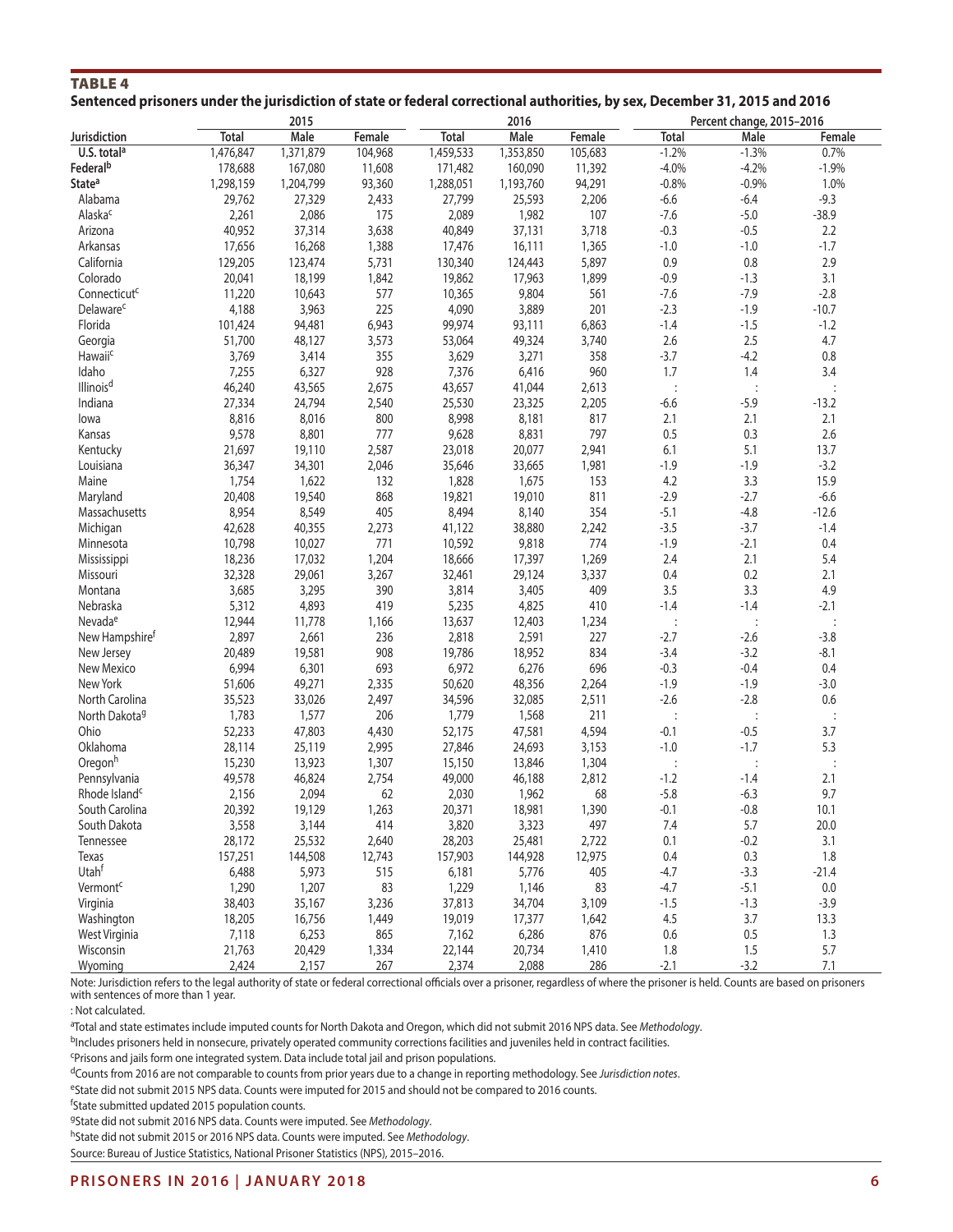# **Measuring and reporting race and Hispanic origin in the National Prisoner Statistics program**

The methods used to collect race and Hispanic origin by the federal government have changed over time. In 1997, the Office of Management and Budget (OMB) released guidelines for federal statistical agencies that required the collection of race and Hispanic origin into the following minimum categories: American Indian or Alaska Native, Asian, black or African American, Hispanic or Latino, Native Hawaiian or Other Pacific Islander, and white.<sup>1</sup> Per OMB instructions, respondents to federal data collections should have the ability to choose one category or more, and in the event a person chose Hispanic and a race, the agency should report that person as Hispanic if there were too few individuals to permit agencies to report the individual races disaggregated by Hispanic or non-Hispanic. Persons reporting multiple races should be reported as persons of two or more races.

While these guidelines could be implemented relatively quickly in federal surveys, data collected through the National Prisoner Statistics program (NPS) are derived from individual administrative or operational records of prisoners in state and federal correctional databases. Race and Hispanic origin in these settings are used primarily to describe and distinguish prisoners, and the values assigned to prisoners in their administrative records may not agree with how individual prisoners would choose to self-identify. In addition, while the standards were set in 1997, some departments of corrections (DOC) still do not have databases that permit the reporting of multiple races or Hispanic origin (see table 21).

The distribution of race and Hispanic origin among state prisoners sentenced to more than 1 year was reported to NPS in 2016 by state DOCs and was measured through self-identification in the Bureau of Justice Statistics' (BJS) 2016 Survey of Prison Inmates (SPI). When prisoners have the ability to self-identify on the survey, a higher percentage of both male and female state prisoners reported Hispanic origin or multiple races, and fewer identified as non-Hispanic white and non-Hispanic black than in NPS data **(table 5)**.

To reflect the race and Hispanic origin that state and federal prisoners would report if given the opportunity, BJS has adjusted the annual NPS race and Hispanic origin distributions in all *Prisoners* bulletins since the 1990s to reflect data collected from BJS's periodic in-person

<sup>1</sup>Revisions to the Standards for the Classification of Federal Data on Race and Ethnicity, Office of Management and Budget, Federal Register Notice October 30, 1997.

#### Table 5

**Percent of sentenced prisoners under jurisdiction of state correctional authorities, by race, Hispanic origin, and data collection, 2016**

|                                            |                        | Male         | Female                 |              |  |
|--------------------------------------------|------------------------|--------------|------------------------|--------------|--|
| Race/Hispanic origin <sup>c</sup>          | <b>NPS<sup>a</sup></b> | <b>SPI</b> b | <b>NPS<sup>a</sup></b> | <b>SPI</b> b |  |
| Total                                      | 100%                   | 100%         | 100%                   | 100%         |  |
| White                                      | 39.0                   | 30.6         | 61.0                   | 47.5         |  |
| <b>Black</b>                               | 41.3                   | 34.9         | 23.9                   | 19.8         |  |
| <b>Hispanic</b>                            | 16.6                   | 21.1         | 10.6                   | 16.2         |  |
| American Indian or Alaska Native           | 1.4                    | 1.3          | 2.6                    | 2.0          |  |
| Asian                                      | 0.6                    | 0.8          | 0.6                    | 0.4          |  |
| Native Hawaiian or Other Pacific Islander  | 0.2                    | 0.4          | 0.4                    | 0.3          |  |
| Two or more races                          | 0.0                    | 10.9         | 0.1                    | 13.8         |  |
| Other                                      | 0.7                    | 0.0          | 0.5                    | 0.0          |  |
| Unknown                                    | 0.2                    | 0.0          | 0.2                    | 0.0          |  |
| Number of sentenced prisoners <sup>d</sup> | 1,193,760              | 1,160,096    | 94.291                 | 89,208       |  |

aNPS data are aggregate counts of prisoners collected annually from administrative databases in state departments of corrections.

bSPI is a periodic in-person computer assisted personal interview survey of state prisoners conducted by data collection agents on behalf of BJS.

cExcludes persons of Hispanic or Latino origin, unless noted.

dTotal number of sentenced state prisoners for the 2016 SPI is based on the 2015 NPS because the NPS reference date of December 31, 2015, is closer to the start of the 2016 SPI fielding (January 2016). Because prisoners held in local jails were not sampled in the 2016 SPI, these totals exclude those prisoners and differ from the 2015 sentenced jurisdiction counts presented in tables 3 and 4. Source: Bureau of Justice Statistics (BJS), National Prisoner Statistics (NPS), 2015–2016; and Survey of Prison Inmates (SPI), 2016 (preliminary).

prisoner surveys. (See *Methodology*.) For state prisoners, BJS calculated the ratio of the SPI survey race and Hispanic origin distribution to the NPS administrative data for the year closest to the fielding of the SPI (in this case, 2015 since the SPI began in January 2016). This ratio was then multiplied by the distribution of race and Hispanic origin from the current year's NPS. The percentage of persons self-reporting to the SPI as non-Hispanic and two or more races was used without ratio adjustment. Federal prisoners' race and Hispanic origin distribution was adjusted using the same method, but with SPI survey data limited to federal respondents.

Adjusted data for state and federal prisoners were summed to obtain total counts of sentenced prisoners by race and sex. In previous years' reports, BJS used the distribution from the 2004 Survey of Inmates in State Correctional Facilities to adjust state prisoner race and Hispanic origin data. The estimates presented in the current report differ from those previously published because they rely on 2016 SPI data.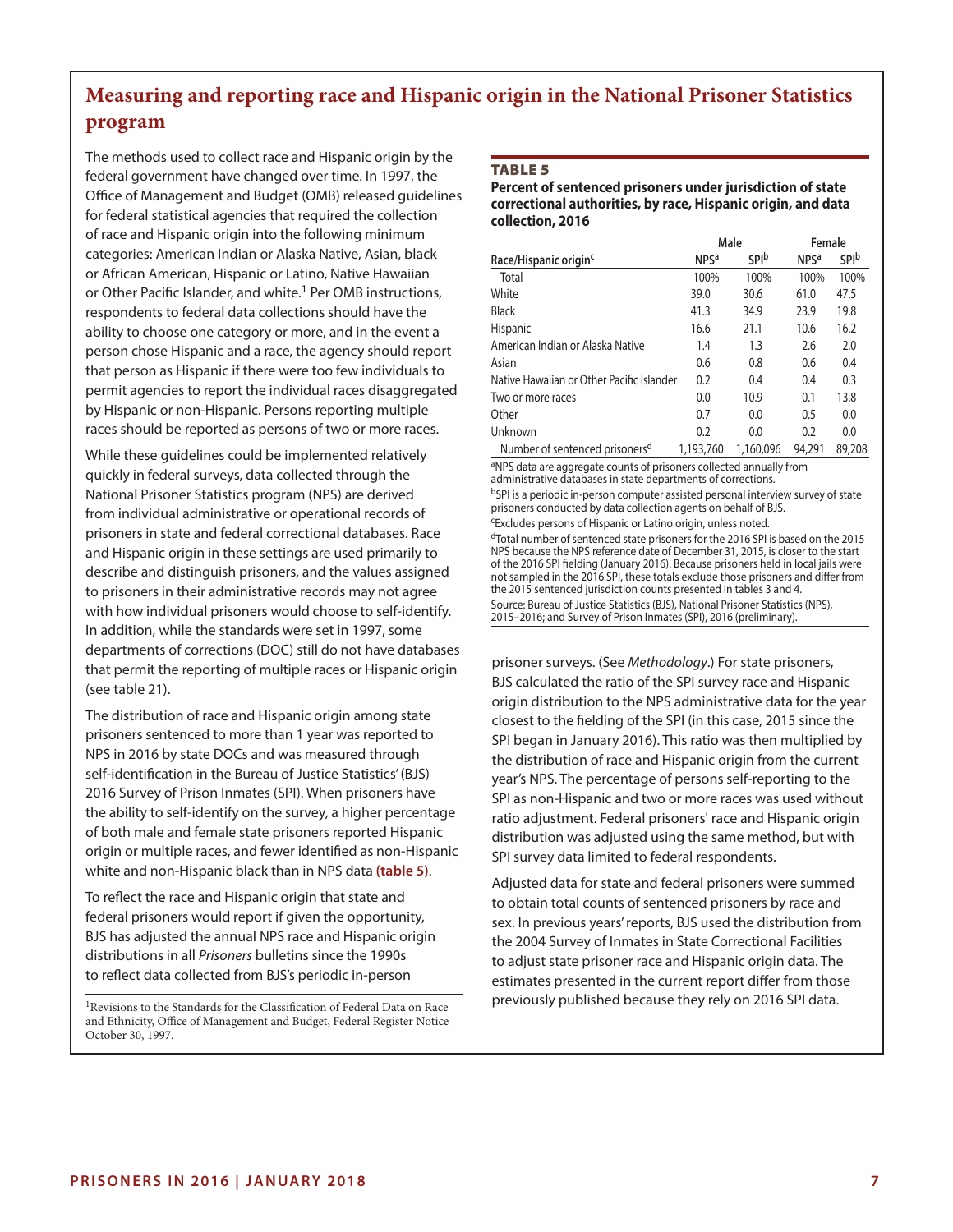#### **Imprisonment rate**

#### *At year-end 2016, the imprisonment rate for sentenced prisoners was 450 per 100,000 U.S. residents of all ages*

At year-end 2016, there were 450 prisoners sentenced to more than 1 year in state and federal prisons per 100,000 U.S. residents of all ages **(table 6)**. The imprisonment rate for the U.S. population of all ages was the lowest since 1997 (444 per 100,000 U.S. residents) (see figure 1). Among U.S. residents age 18 or older, there were 582 prisoners sentenced to more than 1 year in state and federal prisons per 100,000 U.S. adult residents at year-end 2016. On December 31, 2016, a total of 1% of adult males living in the United States were serving prison sentences of more than 1 year (1,109 per 100,000 adult male residents), a decrease of 2% from year-end 2015 (1,135 per 100,000). The imprisonment rates for females of all ages and adult females in 2016 were unchanged from year-end 2015 (64 per 100,000 female residents of all ages and 82 per 100,000 adult female residents).

At year-end 2016, 12 states had imprisonment rates that were greater than the national rate of 450 per 100,000 U.S. residents of all ages: Louisiana (760 per 100,000 state residents), Oklahoma (708 per 100,000), Mississippi (624 per 100,000), Arizona (585 per 100,000), Arkansas (583 per 100,000), Alabama (571 per 100,000), Texas (563 per 100,000), Missouri (532 per 100,000), Kentucky (518 per 100,000), Georgia (512 per 100,000), Florida (481 per 100,000), and Nevada (460 per 100,000) **(table 7)**.

The imprisonment rate for females was highest in Oklahoma (159 per 100,000 female state residents), followed by Kentucky (130 per 100,000), South Dakota (115 per 100,000), and Idaho (113 per 100,000). More than 1% of all males in seven states were in prison on December 31, 2016: Louisiana (1,469 per 100,000 male state residents), Oklahoma (1,267 per 100,000), Mississippi (1,200 per 100,000), Arkansas (1,095 per 100,000), Alabama (1,085 per 100,000), Arizona (1,071 per 100,000), and Texas (1,040 per 100,000).

**TABLE 6** 

 **Imprisonment rate of sentenced prisoners under jurisdiction of state or federal correctional authorities, by jurisdiction and demographic characteristics, December 31, 2006–2016**

|                           |         | Per 100,000 U.S. residents of all ages |              |         |         | Per 100,000 U.S. residents age 18 or older |         |         |                      |                      |                       |
|---------------------------|---------|----------------------------------------|--------------|---------|---------|--------------------------------------------|---------|---------|----------------------|----------------------|-----------------------|
| Year                      | Total   | Federal <sup>b</sup>                   | <b>State</b> | Male    | Female  | Total                                      | Male    | Female  | White <sup>c,d</sup> | Black <sup>c,d</sup> | Hispanic <sup>d</sup> |
| 2006                      | 501     | 58                                     | 443          | 948     | 68      | 666                                        | 1,275   | 89      | 324                  | 2,261                | 1,073                 |
| 2007                      | 506     | 59                                     | 447          | 955     | 69      | 670                                        | 1,282   | 90      | 317                  | 2,233                | 1,094                 |
| 2008                      | 506     | 60                                     | 447          | 956     | 69      | 669                                        | 1,279   | 90      | 316                  | 2,196                | 1,057                 |
| 2009                      | 504     | 61                                     | 443          | 952     | 67      | 665                                        | 1,271   | 88      | 308                  | 2,134                | 1,060                 |
| 2010                      | 500     | 61                                     | 439          | 948     | 66      | 656                                        | 1,260   | 86      | 307                  | 2,059                | 1,014                 |
| 2011                      | 492     | 63                                     | 429          | 932     | 65      | 644                                        | 1,236   | 84      | 299                  | 1,973                | 990                   |
| 2012                      | 480     | 62                                     | 417          | 910     | 63      | 626                                        | 1,201   | 82      | 293                  | 1,873                | 949                   |
| 2013                      | 479     | 61                                     | 417          | 906     | 65      | 623                                        | 1,194   | 83      | 291                  | 1,817                | 922                   |
| 2014                      | 471     | 60                                     | 412          | 890     | 65      | 612                                        | 1,170   | 84      | 289                  | 1,754                | 893                   |
| 2015                      | 459     | 55                                     | 403          | 865     | 64      | 595                                        | 1,135   | 82      | 281                  | 1,670                | 862                   |
| 2016 <sup>a</sup>         | 450     | 53                                     | 397          | 848     | 64      | 582                                        | 1,109   | 82      | 274                  | 1,609                | 857                   |
| Percent change            |         |                                        |              |         |         |                                            |         |         |                      |                      |                       |
| Average annual, 2006-2015 | $-0.9%$ | $-0.4%$                                | $-1.0%$      | $-0.9%$ | $-0.6%$ | $-1.1%$                                    | $-1.2%$ | $-0.8%$ | $-1.4%$              | $-3.0%$              | $-2.2%$               |
| 2015-2016                 | $-1.9$  | $-4.7$                                 | $-1.6$       | $-2.0$  | $-0.2$  | $-2.1$                                     | $-2.3$  | $-0.4$  | $-2.5$               | $-3.7$               | $-0.6$                |

Note: Jurisdiction refers to the legal authority of state or federal correctional officials over a prisoner, regardless of where the prisoner is held. Counts are based on prisoners with sentences of more than 1 year.

a Total and state estimates include imputed counts for North Dakota and Oregon, which did not submit 2016 NPS data. See *Methodology*.

bIncludes prisoners held in nonsecure, privately operated community corrections facilities and juveniles held in contract facilities.

cExcludes persons of Hispanic or Latino origin and persons of two or more races.

dRace and Hispanic origin rates for all years have been reestimated using a different method and will not match previously published rates. See *Methodology*.

Source: Bureau of Justice Statistics, National Prisoner Statistics (NPS), 2006–2016; Federal Justice Statistics Program, 2016; National Corrections Reporting Program, 2015; Survey of Inmates in State Correctional Facilities, 2004; and Survey of Prison Inmates, 2016.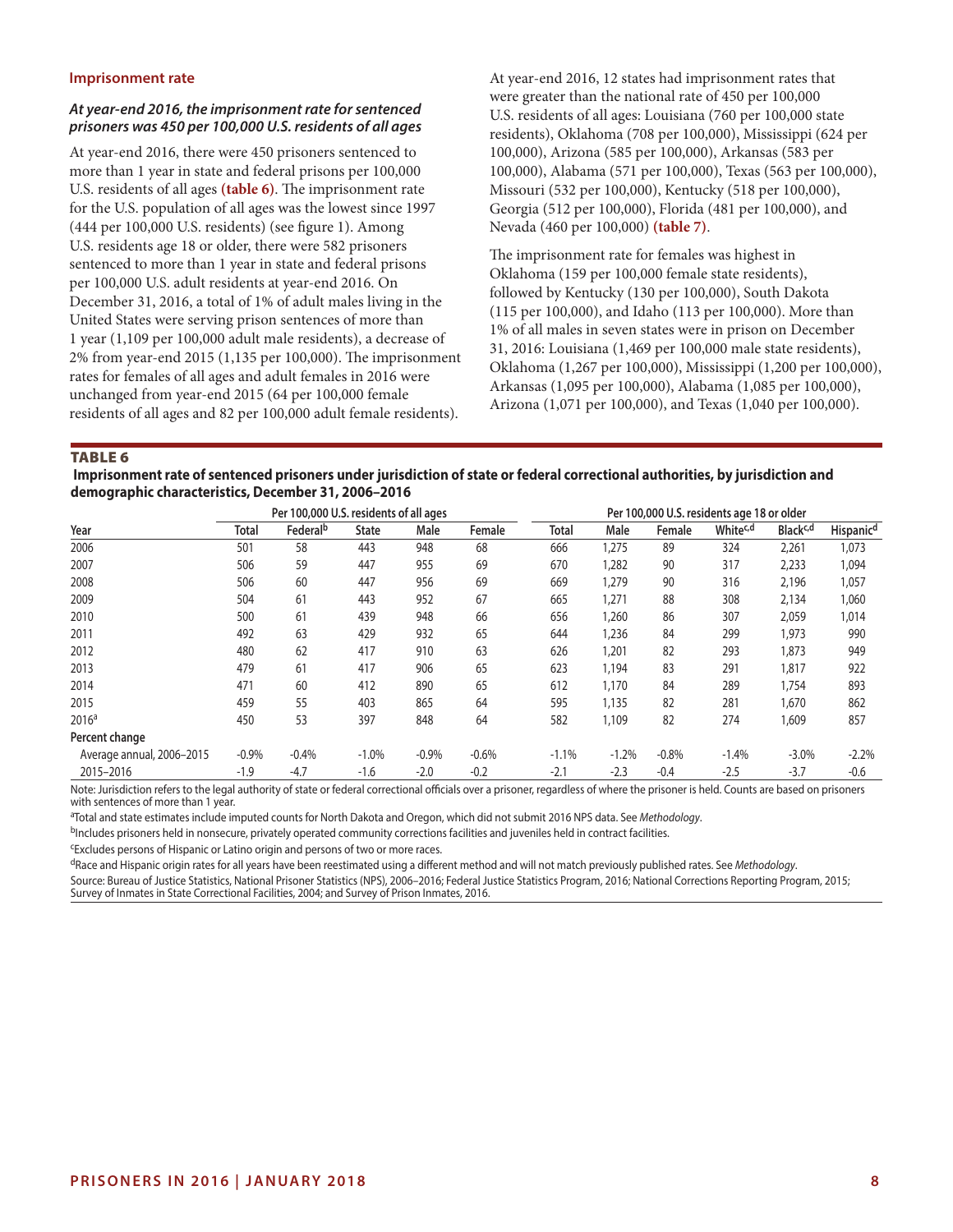# Table 7

**Imprisonment rate of sentenced prisoners under jurisdiction of state or federal correctional authorities per 100,000 U.S. residents, by jurisdiction and sex, December 31, 2015 and 2016**

|                            |                    |       | 2015                |                          |                          |       | 2016                |                          |
|----------------------------|--------------------|-------|---------------------|--------------------------|--------------------------|-------|---------------------|--------------------------|
| Jurisdiction               | Total <sup>a</sup> | Male  | Female <sup>a</sup> | Total adult <sup>b</sup> | <b>Total<sup>a</sup></b> | Male  | Female <sup>a</sup> | Total adult <sup>b</sup> |
| U.S. total <sup>a</sup>    | 459                | 865   | 64                  | 595                      | 450                      | 848   | 64                  | 582                      |
| Federal <sup>c</sup>       | 55                 | 105   | $\overline{7}$      | 72                       | 53                       | 100   | $\overline{7}$      | 68                       |
| State <sup>a</sup>         | 403                | 760   | 57                  | 523                      | 397                      | 748   | 57                  | 514                      |
| Alabama                    | 612                | 1,161 | 97                  | 792                      | 571                      | 1,085 | 88                  | 736                      |
| Alaska <sup>d</sup>        | 306                | 539   | 50                  | 409                      | 281                      | 510   | 30                  | 376                      |
| Arizona                    | 596                | 1,092 | 105                 | 780                      | 585                      | 1,071 | 106                 | 764                      |
| Arkansas                   | 592                | 1,110 | 91                  | 775                      | 583                      | 1,095 | 90                  | 763                      |
| California                 | 330                | 635   | 29                  | 430                      | 331                      | 636   | 30                  | 430                      |
| Colorado                   | 365                | 659   | 67                  | 473                      | 356                      | 640   | 68                  | 460                      |
| Connecticut <sup>d</sup>   | 313                | 609   | 31                  | 398                      | 290                      | 562   | 31                  | 367                      |
| Delaware <sup>d</sup>      | 442                | 863   | 46                  | 563                      | 428                      | 841   | 41                  | 544                      |
|                            |                    |       |                     |                          |                          |       |                     |                          |
| Florida                    | 496                | 946   | 66                  | 622                      | 481                      | 917   | 65                  | 601                      |
| Georgia                    | 504                | 963   | 68                  | 667                      | 512                      | 978   | 70                  | 676                      |
| Hawaii <sup>d</sup>        | 264                | 476   | 50                  | 337                      | 254                      | 455   | 50                  | 323                      |
| Idaho                      | 435                | 757   | 112                 | 588                      | 435                      | 755   | 113                 | 587                      |
| Illinoise                  | 361                | 691   | 41                  | 468                      | 341                      | 653   | 40                  | 442                      |
| Indiana                    | 413                | 760   | 76                  | 542                      | 384                      | 712   | 65                  | 503                      |
| lowa                       | 282                | 515   | 51                  | 368                      | 286                      | 523   | 52                  | 373                      |
| Kansas                     | 329                | 608   | 53                  | 437                      | 331                      | 610   | 55                  | 438                      |
| Kentucky                   | 490                | 875   | 115                 | 635                      | 518                      | 916   | 130                 | 670                      |
| Louisiana                  | 777                | 1,500 | 86                  | 1,021                    | 760                      | 1,469 | 83                  | 997                      |
| Maine                      | 132                | 249   | 19                  | 163                      | 137                      | 256   | 23                  | 169                      |
| Maryland                   | 340                | 672   | 28                  | 438                      | 329                      | 651   | 26                  | 424                      |
| Massachusetts              | 171                | 336   | 15                  | 214                      | 156                      | 308   | 13                  | 195                      |
| Michigan                   | 430                | 827   | 45                  | 552                      | 414                      | 795   | 44                  | 530                      |
| Minnesota                  | 196                | 366   | 28                  | 256                      | 191                      | 356   | 28                  | 249                      |
| Mississippi                | 610                | 1,175 | 78                  | 805                      | 624                      | 1,200 | 82                  | 822                      |
| Missouri                   | 531                | 973   | 105                 | 688                      | 532                      | 971   | 107                 | 688                      |
| Montana                    | 355                | 631   | 76                  | 455                      | 364                      | 646   | 79                  | 466                      |
| Nebraska                   | 279                | 517   | 44                  | 372                      | 274                      | 506   | 43                  | 364                      |
| Nevada <sup>t</sup>        | 444                | 806   | 80                  | 578                      | 460                      | 835   | 83                  | 597                      |
|                            | 217                | 403   | 35                  | 271                      | 211                      | 391   | 34                  | 262                      |
| New Hampshire <sup>g</sup> | 229                | 449   |                     | 295                      | 221                      | 433   | 18                  | 284                      |
| New Jersey                 | 336                |       | 20                  |                          | 335                      |       |                     |                          |
| New Mexico                 |                    | 611   | 66                  | 441                      |                          | 609   | 66                  | 438                      |
| New York                   | 261                | 514   | 23                  | 332                      | 256                      | 504   | 22                  | 325                      |
| North Carolina             | 352                | 673   | 48                  | 456                      | 339                      | 647   | 48                  | 438                      |
| North Dakota <sup>h</sup>  | 235                | 406   | 56                  | 306                      | 234                      | 403   | 57                  | 306                      |
| Ohio                       | 450                | 840   | 75                  | 581                      | 449                      | 835   | 77                  | 578                      |
| Oklahoma                   | 718                | 1,295 | 152                 | 952                      | 708                      | 1,267 | 159                 | 937                      |
| Oregon                     | 375                | 693   | 64                  | 477                      | 367                      | 678   | 63                  | 466                      |
| Pennsylvania               | 388                | 748   | 42                  | 491                      | 383                      | 737   | 43                  | 484                      |
| Rhode Island <sup>d</sup>  | 204                | 408   | 11                  | 255                      | 192                      | 382   | 13                  | 239                      |
| South Carolina             | 414                | 799   | 50                  | 532                      | 408                      | 784   | 54                  | 524                      |
| South Dakota               | 413                | 724   | 97                  | 548                      | 440                      | 758   | 115                 | 583                      |
| Tennessee                  | 425                | 791   | 78                  | 550                      | 422                      | 782   | 79                  | 545                      |
| Texas                      | 569                | 1,053 | 92                  | 771                      | 563                      | 1,040 | 92                  | 761                      |
| Utah <sup>9</sup>          | 215                | 393   | 34                  | 308                      | 201                      | 373   | 26                  | 287                      |
| Vermont <sup>d</sup>       | 206                | 391   | 26                  | 255                      | 197                      | 372   | 26                  | 243                      |
| Virginia                   | 458                | 852   | 76                  | 589                      | 448                      | 837   | 73                  | 576                      |
| Washington                 | 252                | 464   | 40                  | 325                      | 259                      | 473   | 45                  | 333                      |
| West Virginia              | 388                | 688   | 93                  | 488                      | 392                      | 695   | 95                  | 492                      |
| Wisconsin                  | 377                | 712   | 46                  | 486                      | 383                      | 721   | 48                  | 492                      |
| Wyoming                    | 414                | 721   | 93                  | 543                      | 406                      | 700   | 100                 | 532                      |

Note: Jurisdiction refers to the legal authority of state or federal correctional officials over a prisoner, regardless of where the prisoner is held. Counts are based on prisoners with sentences of more than 1 year.

a Total and state estimates include imputed counts for North Dakota and Oregon, which did not submit 2016 NPS data. See *Methodology*.

bImprisonment rate per 100,000 U.S. residents age 18 or older.

cIncludes prisoners held in nonsecure, privately operated community corrections facilities and juveniles held in contract facilities.

dPrisons and jails form one integrated system. Data include total jail and prison populations.

e2016 rates are not comparable to rates from prior years due to a change in reporting methodology. See *Jurisdiction notes*.

<sup>f</sup>State did not submit 2015 NPS data. Counts were imputed for the calculation of 2015 rates and should not be compared to 2016 rates.

<sup>g</sup>State submitted updated 2015 population counts.

hState did not submit 2016 NPS data. Counts were imputed. See *Methodology*.

i State did not submit 2015 or 2016 NPS data. Counts were imputed. See *Methodology*.

Source: Bureau of Justice Statistics, National Prisoner Statistics (NPS), 2015–2016; and U.S. Census Bureau, postcensal resident population estimates for January 1 of the following calendar year.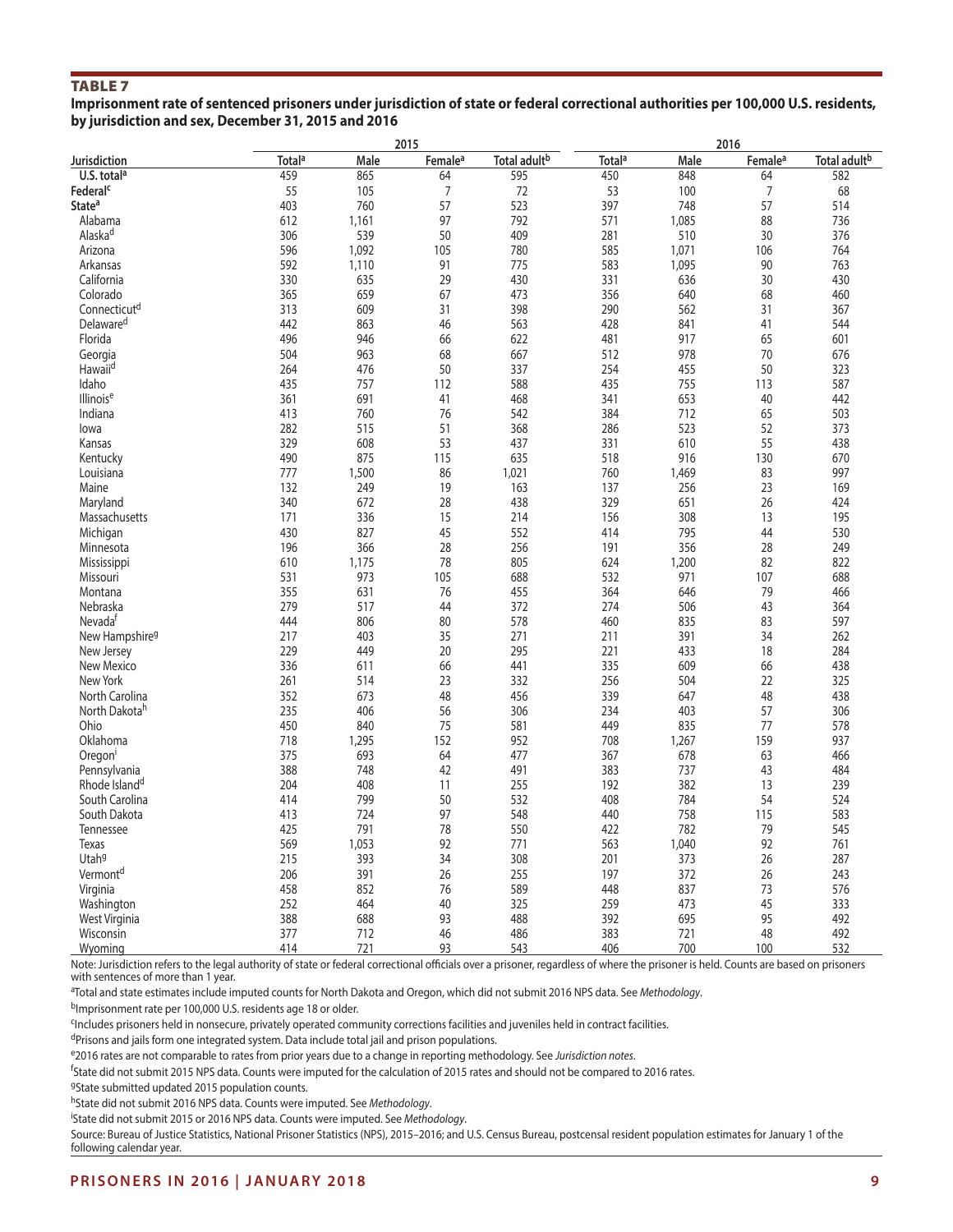### *The imprisonment rates decreased for all races between 2015 and 2016*

Between year-end 2015 and year-end 2016, the rate of imprisonment for black adults decreased 4% (from 1,670 per 100,000 in 2015 to 1,609 per 100,000 in 2016) **(figure 2)**. The imprisonment rate declined 29% since 2006 (2,261 per 100,000). The rate for white adults decreased 2% between 2015 (281 per 100,000) and 2016 (274 per 100,000), and it declined 15% during the past decade (324 per 100,000 in 2006). The imprisonment rate for Hispanic adults decreased 1%, from 862 per 100,000 in 2015 to 857 in 2016. Since 2006, the imprisonment rate for Hispanics declined 20% (1,073 per 100,000 in 2006).

#### **Prison admissions and releases**

# *The number of admissions to state and federal prisons was unchanged between 2015 and 2016*

Federal and state correctional authorities admitted a total of 606,000 prisoners sentenced to more than 1 year in 2016, including 419,000 new court commitments **(table 8)**. This was unchanged from the number of prison admissions in 2015 (608,300). The BOP admitted 2,200 fewer prisoners in 2016 than in 2015, a 5% decrease that accounted for 96% of the total decline in 2016 U.S. prison admissions (down 2,300). In addition to the BOP, large decreases were observed in admissions to state prisons between 2015 and 2016 in Indiana (down 3,400 admissions), Illinois (down 1,500), and Florida (down 1,400), while increases occurred in Washington (up 3,200), Texas (up 2,500), and Idaho (up 1,700).

Sixty-seven percent of state prisoners and 90% of federal prisoners admitted in 2016 entered prison on new court commitments. Fewer than a third (29%) of state and federal prisoners were admitted for post-custody supervison violations. States that admitted more than half of their prisoners for violation of conditional release in 2016 included Washington (71%), Arkansas (55%), Utah (55%), and New Hampshire (52%).

#### *Correctional authorities released 15,000 fewer prisoners from state and federal prisons in 2016 than in 2015*

The total number of prisoners released by state and federal correctional authorities decreased 2% (down 15,000 releases) between 2015 (641,000) and 2016 (626,000). The BOP accounted for more than half (54%) of the total change between years, releasing 8,100 fewer prisoners in 2016. Louisiana (down 1,700 releases), Florida (down 1,500), and Indiana (down 1,500) had the largest declines in the number of released prisoners between 2015 and 2016. Washington (up 3,000 releases), Oklahoma (up 1,500), and Alabama (up 1,300) observed increases in the number of persons released from their state prison facilities in 2016.

Four of the 48 states that reported type of prison release to BJS in 2016 discharged more than half of their prisoners unconditionally. Post-custody community supervision was not required for the majority of released prisoners in Massachusetts (75% releases were unconditional), Rhode Island (72%), Florida (62%), and New Jersey (56%).

While the majority of releases from the federal prison system were reported as unconditional, the federal parole system was eliminated under the Sentencing Reform Act of 1984. However, federal courts were allowed to impose a term of supervised release after imprisonment as part of a prisoner's sentence. Because this supervised release term was not implemented under the jurisdiction of the federal prison system, the BOP reports prison releases as unconditional even though released prisoners may serve post-custody community supervision.

#### Figure 2

**Imprisonment rate of sentenced prisoners under the jurisdiction of state or federal correctional authorities, per 100,000 U.S. residents age 18 or older, by race and Hispanic origin, December 31, 2006–2016**



Note: Jurisdiction refers to the legal authority of state or federal correctional officials over a prisoner, regardless of where the prisoner is held. Counts are based on prisoners with sentences of more than 1 year. Imprisonment rate is per 100,000 U.S. residents age 18 or older.

\*Excludes persons of Hispanic origin.

Source: Bureau of Justice Statistics, National Prisoner Statistics, 2006–2016; Federal Justice Statistics Program, 2016; National Corrections Reporting Program, 2015; Survey of Inmates in State Correctional Facilities, 2004; and Survey of Prison Inmates, 2016.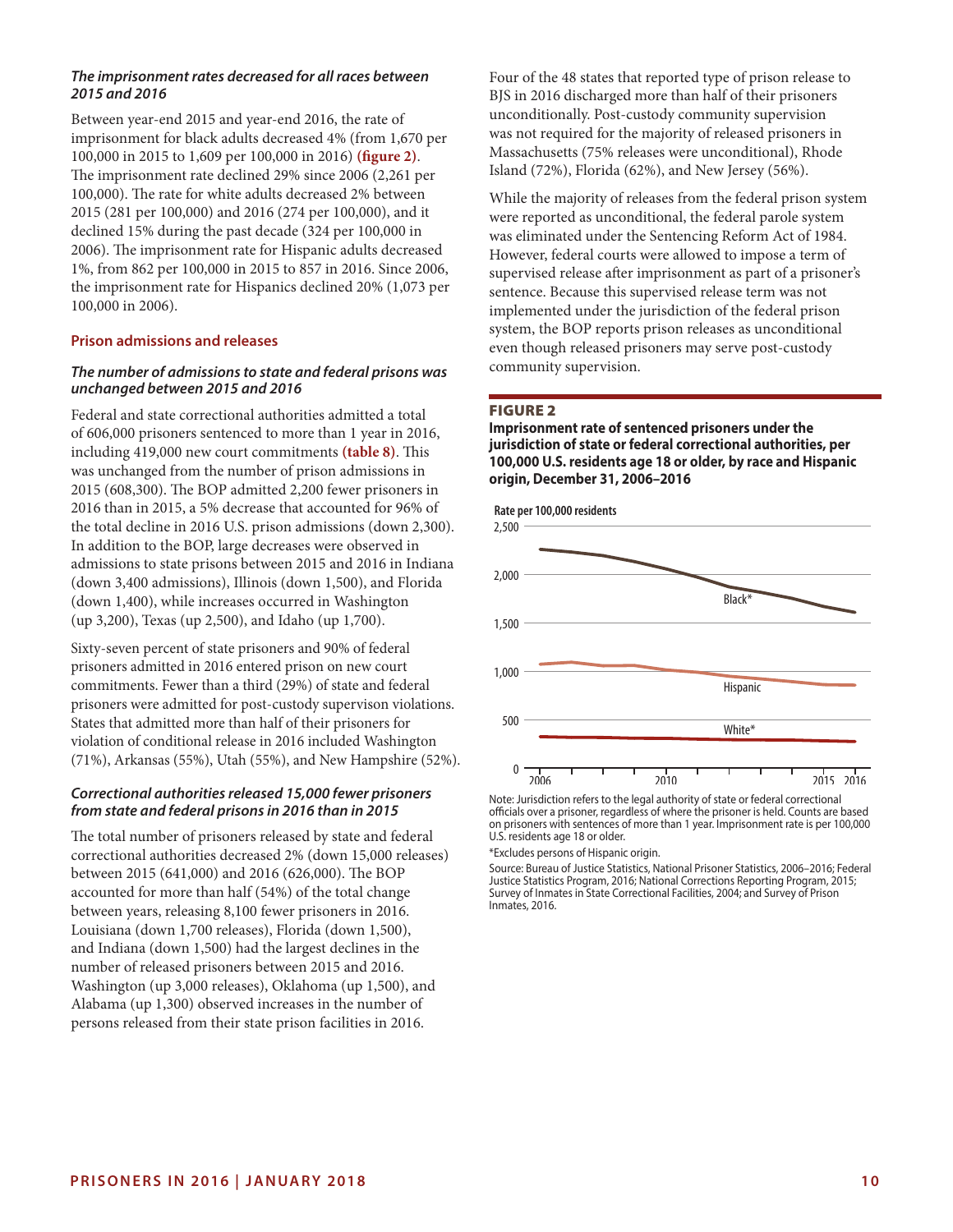# TABLE 8 **Admissions and releases of sentenced prisoners under jurisdiction of state or federal correctional authorities, 2015 and 2016**

|                           |               |               |                      | Admissions <sup>a</sup>                             |                                              | Releasesb     |               |                                 |         |                                                                 |
|---------------------------|---------------|---------------|----------------------|-----------------------------------------------------|----------------------------------------------|---------------|---------------|---------------------------------|---------|-----------------------------------------------------------------|
| Jurisdiction              | 2015<br>total | 2016<br>total | Percent<br>change,   | 2016 new court supervision<br>2015-2016 commitments | 2016 post-custody<br>violations <sup>c</sup> | 2015<br>total | 2016<br>total | Percent<br>change,<br>2015-2016 | 2016    | 2016<br>unconditional <sup>d,e</sup> conditional <sup>e,f</sup> |
| U.S. total <sup>9</sup>   | 608,318       | 606,000       | $-0.4%$              | 419,028                                             | 173,468                                      | 641,027       | 626,024       | $-2.3%$                         | 168,752 | 426,755                                                         |
| Federal <sup>e</sup>      | 46,912        | 44,682        | $-4.8%$              | 40,432                                              | 4,249                                        | 60,156        | 52,035        | $-13.5%$                        | 50,775  | 308                                                             |
| State <sup>9</sup>        | 561,406       | 561,318       | 0.0%                 | 378,596                                             | 169,219                                      | 580,871       | 573,989       | $-1.2%$                         | 117,977 | 426,447                                                         |
| Alabama                   | 10,451        | 10,749        | 2.9                  | 7,738                                               | 1,234                                        | 11,446        | 12,711        | 11.1                            | 3,912   | 7,756                                                           |
| Alaskah,i                 | 4,271         | 1,804         | $\ddot{\phantom{a}}$ | 1,650                                               | 154                                          | 4,085         | 2,159         | $\ddot{\cdot}$                  | 515     | 1,532                                                           |
| Arizona                   | 14,670        | 13,663        | $-6.9$               | 11,042                                              | 2,489                                        | 14,092        | 13,857        | $-1.7$                          | 2,430   | 11,190                                                          |
| Arkansas                  | 9,351         | 9,911         | 6.0                  | 4,431                                               | 5,480                                        | 9,702         | 10,370        | 6.9                             | 804     | 9,494                                                           |
| California                | 34,790        | 35,730        | 2.7                  | 31,518                                              | 4,212                                        | 41,257        | 34,528        | $-16.3$                         | 52      | 17,063                                                          |
| Colorado                  | 9,291         | 8,707         | $-6.3$               | 5,428                                               | 3,279                                        | 9,958         | 8,934         | $-10.3$                         | 1,212   | 7,569                                                           |
| Connecticuth              | 5,377         | 4,747         | $-11.7$              | 4,002                                               | 635                                          | 5,937         | 5,618         | $-5.4$                          | 2,733   | 2,865                                                           |
| Delawareh,k               | 3,146         | 3,096         | $-1.6$               | 2,337                                               | 729                                          | 4,261         | 4,041         | $-5.2$                          | 314     | 3,658                                                           |
| Florida                   | 30,431        | 29,038        | $-4.6$               | 28,236                                              | 99                                           | 32,690        | 31,166        | $-4.7$                          | 19,193  | 11,595                                                          |
| Georgia                   | 17,227        | 17,585        | 2.1                  | 15,491                                              | 2,086                                        | 15,599        | 15,053        | $-3.5$                          | 6,982   | 7,940                                                           |
| Hawaii <sup>h</sup>       | 1,515         | 1,538         | 1.5                  | 926                                                 | 612                                          | 1,293         | 1,666         | 28.8                            | 366     | 591                                                             |
| Idaho                     | 4,092         | 5,766         | 40.9                 | 3,768                                               | 1,987                                        | 5,315         | 5,479         | 3.1                             | 505     | 4,923                                                           |
| Illinois <sup>m</sup>     | 27,175        | 25,661        | $-5.6$               | 16,831                                              | 8,828                                        | 29,650        | 28,615        | $-3.5$                          | 4,100   | 24,414                                                          |
| Indiana <sup>n</sup>      | 16,021        | 12,600        | $-21.4$              | 8,301                                               | 4,132                                        | 16,075        | 14,561        | $-9.4$                          | 1,307   | 13,182                                                          |
| lowa                      | 5,120         | 5,541         | 8.2                  | 3,885                                               | 1,624                                        | 5,134         | 5,305         | 3.3                             | 1,156   | 4,043                                                           |
| Kansas                    | 5,884         | 6,442         | 9.5                  | 3,796                                               | 1,496                                        | 5,924         | 6,394         | 7.9                             | 1,718   | 4,630                                                           |
| Kentucky                  | 19,356        | 20,111        | 3.9                  | 11,295                                              | 8,672                                        | 18,476        | 18,552        | 0.4                             | 4,118   | 13,814                                                          |
| Louisiana                 | 15,746        | 15,877        | 0.8                  | 10,384                                              | 5,493                                        | 17,971        | 16,308        | $-9.3$                          | 1,108   | 15,061                                                          |
| Maine                     | 845           | 657           | $-22.2$              | 650                                                 | 5                                            | 682           | 647           | $-5.1$                          | 239     | 402                                                             |
| Maryland <sup>o</sup>     | 9,837         | 8,843         | $-10.1$              | 6,128                                               | 2,712                                        | 10,258        | 9,459         | $-7.8$                          | 3,255   | 6,148                                                           |
| Massachusetts             | 2,214         | 2,059         | $-7.0$               | 1,825                                               | 225                                          | 2,708         | 2,458         | $-9.2$                          | 1,853   | 575                                                             |
| Michigan                  | 12,982        | 12,573        | $-3.2$               | 7,004                                               | 3,058                                        | 13,713        | 14,081        | 2.7                             | 703     | 11,151                                                          |
| Minnesota                 | 8,057         | 8,027         | $-0.4$               | 4,845                                               | 3,182                                        | 7,669         | 8,254         | 7.6                             | 955     | 7,278                                                           |
| Mississippi               | 6,461         | 7,510         | 16.2                 | 5,437                                               | 1,953                                        | 6,104         | 7,080         | 16.0                            | 566     | 6,443                                                           |
| Missouri                  | 18,208        | 18,426        | 1.2                  | 9,834                                               | 8,589                                        | 17,930        | 18,410        | 2.7                             | 1,608   | 16,678                                                          |
| Montana                   | 2,394         | 2,666         | 11.4                 | 1,990                                               | 676                                          | 2,413         | 2,546         | 5.5                             | 260     | 2,264                                                           |
| Nebraska                  | 2,283         | 2,310         | 1.2                  | 1,823                                               | 485                                          | 2,317         | 2,366         | 2.1                             | 732     | 1,594                                                           |
| Nevada                    | 6,368         | 6,059         | $\ddot{\phantom{a}}$ | 4,754                                               | 893                                          | 5,838         | 5,778         | $\ddot{\cdot}$                  | 2,525   | 3,209                                                           |
| New Hampshire             | 1,578         | 1,538         | $-2.5$               | 736                                                 | 802                                          | 1,660         | 1,601         | $-3.6$                          | 75      | 1,515                                                           |
| New Jersey                | 9,028         | 8,837         | $-2.1$               | 6,116                                               | 2,721                                        | 10,248        | 9,685         | $-5.5$                          | 5,412   | 3,919                                                           |
| New Mexico <sup>p</sup>   | 3,994         | 3,615         | $-9.5$               | 2,311                                               | 1,304                                        | 3,737         | 3,631         | $-2.8$                          | 989     | 2,626                                                           |
| New York                  | 20,667        | 21,081        | 2.0                  | 12,654                                              | 8,331                                        | 21,775        | 22,047        | 1.2                             | 2,382   | 19,321                                                          |
| North Carolina            | 16,319        | 16,009        | $-1.9$               | 12,274                                              | 3,734                                        | 16,353        | 16,677        | 2.0                             | 2,728   | 13,829                                                          |
| North Dakota <sup>q</sup> | 1,569         |               | $\ddot{\cdot}$       |                                                     |                                              | 1,484         |               | $\vdots$                        |         |                                                                 |
| Ohio <sup>p</sup>         | 22,473        | 22,792        | 1.4                  | 17,992                                              | 4,789                                        | 21,759        | 22,850        | $5.0\,$                         | 9,492   | 13,200                                                          |
| Oklahoma                  | 9,734         | 8,778         | $-9.8$               | 6,383                                               | 2,395                                        | 8,898         | 10,404        | 16.9                            | 3,383   | 6,925                                                           |
| Oregon <sup>q</sup>       | 5,212         |               | $\ddot{\cdot}$       |                                                     | $\sqrt{2}$                                   | 5,084         | $\sqrt{2}$    | $\ddot{\cdot}$                  | T       |                                                                 |
| Pennsylvania              | 20,113        | 20,326        | 1.1                  | 9,093                                               | 10,143                                       | 20,847        | 20,418        | $-2.1$                          | 3,239   | 16,991                                                          |
| Rhode Islandh             | 623           | 767           | 23.1                 | 666                                                 | 101                                          | 781           | 939           | 20.2                            | 672     | 267                                                             |
| South Carolina            | 6,156         | 6,688         | 8.6                  | 5,395                                               | 1,285                                        | 6,595         | 6,709         | 1.7                             | 2,441   | 4,171                                                           |
| South Dakota              | 2,623         | 2,891         | 10.2                 | 1,510                                               | 573                                          | 2,746         | 2,832         | 3.1                             | 303     | 2,022                                                           |
| Tennessee                 | 13,536        | 12,898        | $-4.7$               | 7,765                                               | 5,133                                        | 14,488        | 13,508        | $-6.8$                          | 5,189   | 8,217                                                           |
| Texas                     | 74,851        | 77,385        | 3.4                  | 47,207                                              | 26,538                                       | 76,189        | 76,733        | $0.7\,$                         | 10,382  | 63,875                                                          |
| Utah                      | 2,803         | 3,293         | 17.5                 | 1,483                                               | 1,810                                        | 3,346         | 3,611         | 7.9                             | 945     | 2,644                                                           |
| Vermonth,q                | 1,715         | 1,715         | $0.0\,$              | 601                                                 | 1,114                                        | 1,886         | 1,733         | $-8.1$                          | 273     | 1,453                                                           |

*Continued on next page*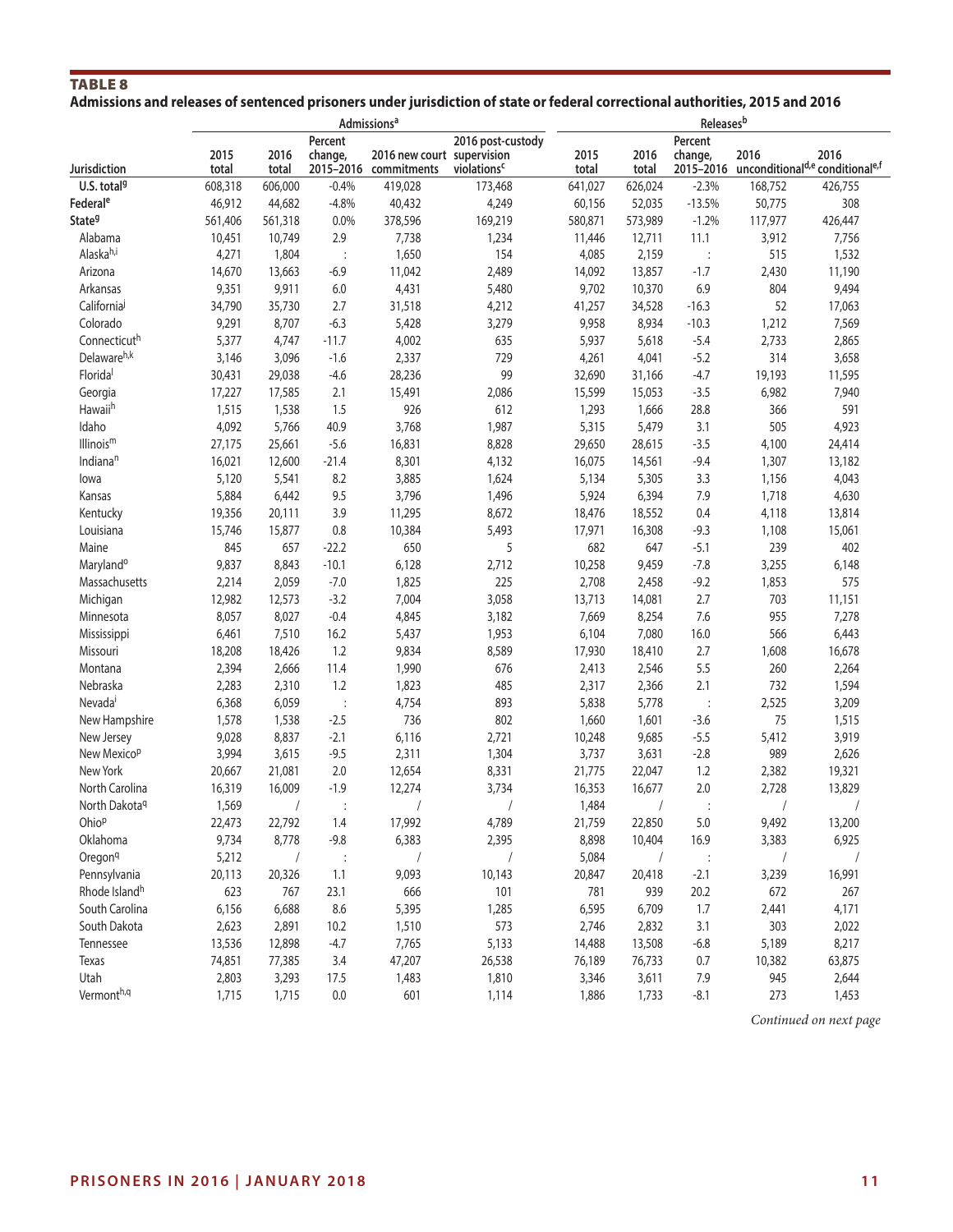#### TABLE 8 (continued) **Admissions and releases of sentenced prisoners under jurisdiction of state or federal correctional authorities, 2015 and 2016**

|                         |               | Admissions <sup>a</sup> |                                 |                                           |                                              |               |               | <b>Releases</b> <sup>b</sup>    |                                                                 |        |  |  |  |
|-------------------------|---------------|-------------------------|---------------------------------|-------------------------------------------|----------------------------------------------|---------------|---------------|---------------------------------|-----------------------------------------------------------------|--------|--|--|--|
| Jurisdiction            | 2015<br>total | 2016<br>total           | Percent<br>change,<br>2015-2016 | 2016 new court supervision<br>commitments | 2016 post-custody<br>violations <sup>c</sup> | 2015<br>total | 2016<br>total | Percent<br>change,<br>2015-2016 | 2016<br>unconditional <sup>d,e</sup> conditional <sup>e,f</sup> | 2016   |  |  |  |
| Virginia <sup>q</sup>   | 11.762        | 12.163                  | 3.4                             | 12,030                                    | 133                                          | 12,483        | 12,653        | 1.4                             | 1.174                                                           | 11,368 |  |  |  |
| Washington <sup>p</sup> | 21.824        | 25,055                  | 14.8                            | 7.356                                     | 17.694                                       | 21,939        | 24,940        | 13.7                            | 2.169                                                           | 22,729 |  |  |  |
| West Virginia           | 3,879         | 3,584                   | $-7.6$                          | 2,272                                     | 984                                          | 3,644         | 3,543         | $-2.8$                          | 832                                                             | 2,159  |  |  |  |
| <b>Wisconsin</b>        | 6.442         | 6,600                   | 2.5                             | 4.272                                     | 2,301                                        | 5,532         | 5.743         | 3.8                             | 236                                                             | 5,432  |  |  |  |
| Wvomina                 | 942           | 997                     | 5.8                             | 748                                       | 249                                          | 900           | .041          | 15.7                            | 218                                                             | 811    |  |  |  |

Note: Jurisdiction refers to the legal authority of state or federal correctional officials over a prisoner, regardless of where the prisoner is held. Counts are based on prisoners admitted to or released from state or federal correctional authority with a sentence of more than 1 year.

: Not calculated.

/Not reported.

aExcludes transfers, escapes, and those absent without leave (AWOL), and includes other conditional release violators, returns from appeal or bond, and other admissions. See *Methodology*.

bExcludes transfers, escapes, and those AWOL, and includes deaths, releases to appeal or bond, and other releases. See *Methodology*.

<sup>c</sup>Includes all conditional release violators returned to prison from post-custody community supervision, including parole and probation, for either violations of conditions of release or new crimes.

dIncludes expirations of sentence, commutations, and other unconditional releases.

eIncludes prisoners held in nonsecure, privately operated community corrections facilities and juveniles held in contract facilities. The Federal Bureau of Prisons reports prison releases as unconditional even though prisoners may serve post-custody community supervision.

<sup>f</sup>Includes releases to probation, supervised mandatory releases, and other unspecified conditional releases.

gU.S. total and state estimates for 2015 include imputed counts for Alaska, Nevada, Oregon, and Vermont, which did not submit 2015 NPS data on admissions and releases. U.S. total and state estimates for 2016 include imputed counts for North Dakota and Oregon, which did not submit 2016 NPS data on admissions and releases. See *Methodology*.

hPrisons and jails form one integrated system. Data include total jail and prison populations.

i State did not submit 2015 NPS admissions or release data. Totals for 2015 admissions and releases were imputed by BJS and are not comparable to 2016 data. See *Methodology*. j California reported that 16,887 prisoners were released as transfers in 2016. These prisoners were released from state jurisdiction to post-custody supervision by county authorities.

kReleases include offenders who received a combined sentence of prison and probation of more than 1 year.

l Florida does not report technical violation prison admissions. All admissions represent new sentences.

mIllinois includes short-term movements of fewer than 30 days in its admission and release counts. See *Jurisdiction notes*.

<sup>n</sup>Indiana underwent a major criminal code overhaul in 2014 that caused a large decrease in prison admissions and releases for the first time in 2016.

oCounts for 2015 and 2016 admissions and releases are not comparable to earlier years due to a change in reporting methodology.

pIncludes all admissions and releases from state prison, regardless of sentence length. See *Jurisdiction notes*.

9State did not submit 2016 NPS admissions or release data. Total and detailed types of admissions and releases were imputed and included in U.S. and state totals. See *Methodology* and *Jurisdiction notes*.

r Admission and release counts are for fiscal year 2016, and new court commitment counts are preliminary estimates.

Source: Bureau of Justice Statistics, National Prisoner Statistics (NPS), 2015–2016.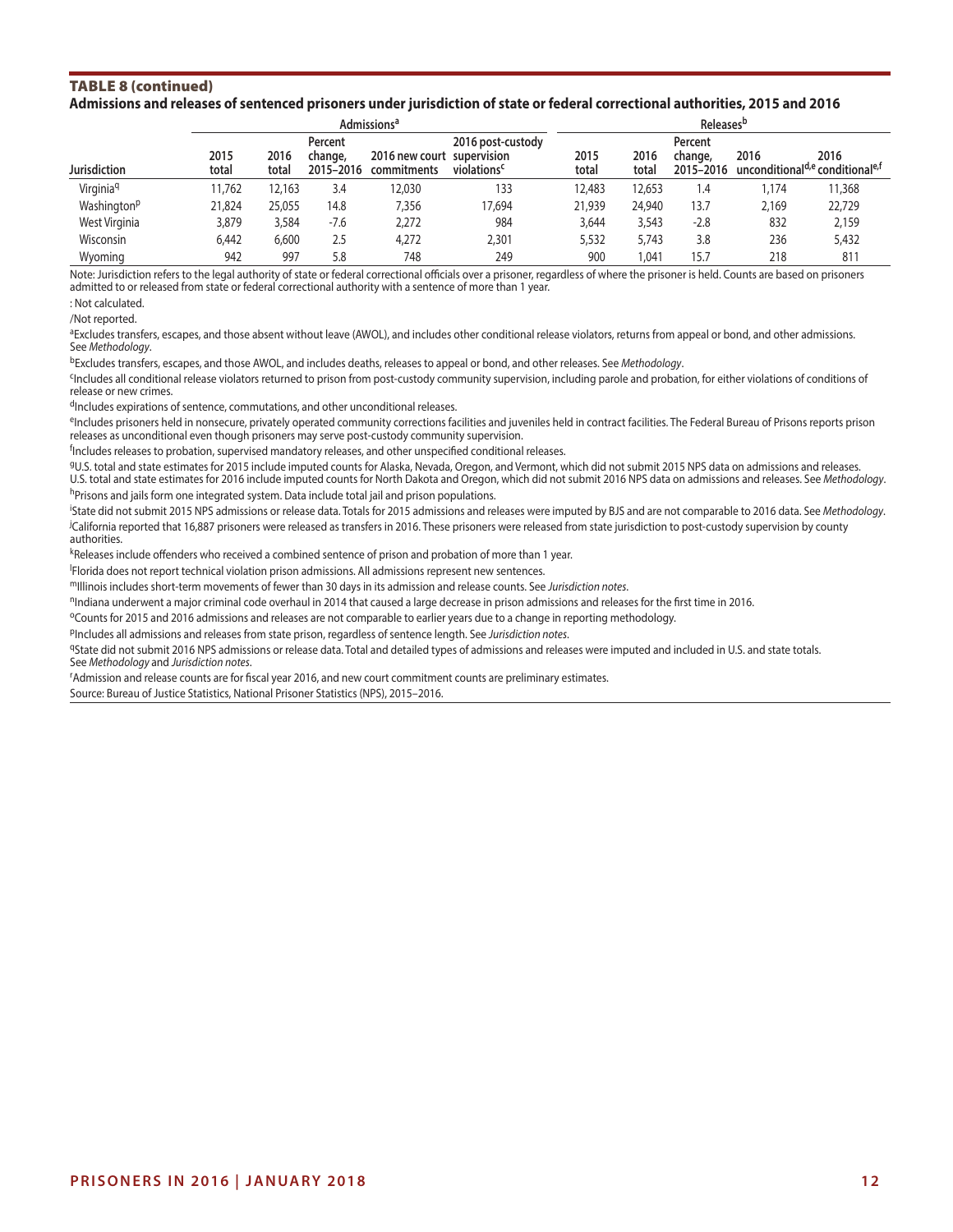## **Other selected findings**

The remainder of this report presents characteristics of prisoner demographics, offenses, facilities, and other institutional correctional systems. These statistics are presented in a series of tables, with bulleted highlights.

#### *Demographic characteristics*

- A tenth (11%) of prisoners sentenced to more than 1 year in state or federal prison at year-end 2016 were age 55 or older **(table 9)**.
- At year-end 2016, an estimated 7% of non-Hispanic white males in state and federal prison were ages 18 to 24, compared to 13% of non-Hispanic black males and 12% of Hispanic males.
- Sixteen percent of while male prisoners were age 55 or older, compared to 10% of black male and 8% of Hispanic male prisoners.
- Eight percent each of white and black female prisoners in 2015 were age 55 or older, compared to 5% of Hispanic female prisoners.
- $\blacksquare$  More than twice as many white females (49,000 prisoners) as black (20,400) or Hispanic (19,300) females were in state and federal prison at year-end 2016.
- About 2.5% of black male U.S. residents were in state or federal prison on December 31, 2016 (2,417 per 100,000 black residents) **(table 10)**.
- Black males ages 18 to 19 were 11.8 times more likely to be imprisoned than white males of the same age. This age group had the highest black-to-white racial disparity in 2016.
- Black males age 65 or older were 4.4 times more likely to be imprisoned than white males age 65 or older. This age group had the lowest black-to-white racial disparity in 2016.
- The imprisonment rate for black females (97 per 100,000 black female residents) was almost double that for white females (49 per 100,000 white female residents).
- Among females ages 18 to 19, black females were 3.1 times more likely than white females and 2.2 times more likely than Hispanic females to be imprisoned in 2016.

## *Noncitizens*

- More than 21% of federal prisoners (39,956 of 189,192) were non-U.S. citizens (excluding persons detained by the U.S. Department of Homeland Security) **(table 11)**.
- States reported holding an additional 43,600 non-U.S. citizens in prisons on December 31, 2016. However, state data are undercounted, as five states—California, Nevada, New Hampshire, North Dakota, and Oregon—did not report counts and some states likely provided undercounts, in part because the definition of non-U.S. citizen varied across states.

■ Ninety-six percent of non-U.S. citizens in state or federal prison were males.

#### *Prisoners age 17 or younger*

- On December 31, 2106, states held fewer than 1,000 prisoners age 17 or younger in adult facilities.
- The BOP held fewer than 50 prisoners age 17 or younger in private contract facilities at year-end 2016.

## *Offense characteristics*

- More than half (54% or 707,900 prisoners) of all state prisoners sentenced to more than 1 year at year-end 2015 (the most recent year for which state prison offense data are available) were serving sentences for violent offenses on their current term of imprisonment **(table 12; table 13)**.
- At year-end 2015, an estimated 14% of sentenced prisoners (177,600 prisoners) were serving time in state prison for murder or nonnegligent manslaughter, and an additional 12% of state prisoners (161,900) had been sentenced for rape or sexual assault.
- Among sentenced prisoners under the jurisdiction of state correctional authorities on December 31, 2015, 15% (197,200 prisoners) had been convicted of a drug offense as their most serious crime.
- At year-end 2015, 60% of all Hispanic prisoners sentenced to more than 1 year in state prison were sentenced for a violent offense, compared to 59% of black and 47% of white prisoners.
- $\blacksquare$  A quarter (25%) of females serving time in state prison on December 31, 2015, had been convicted of a drug offense, compared to 14% of males.
- Forty-seven percent (81,900) of sentenced federal prisoners on September 30, 2016 (the most recent date for which federal offense data are available) were serving time for a drug offense **(table 14; table 15)**.
- More than a third (38% or 65,900 prisoners) of federal prisoners were imprisoned for a public order offense, including 17% (28,800 federal prisoners) for a weapons offense and 8% (13,300) for an adjudicated immigration offense.
- More than half (56% or 6,300) of female federal prisoners were serving sentences for a drug offense, compared to 47% of males (75,600).
- A larger proportion of white offenders in federal prison (45%) were serving time for a public order offense on September 30, 2016, than blacks (34%) or Hispanics (38%).
- More than half (57%) of Hispanic federal prisoners in 2016 were convicted of a drug offense, and nearly a quarter (23%) were serving time for an adjudicated immigration offense.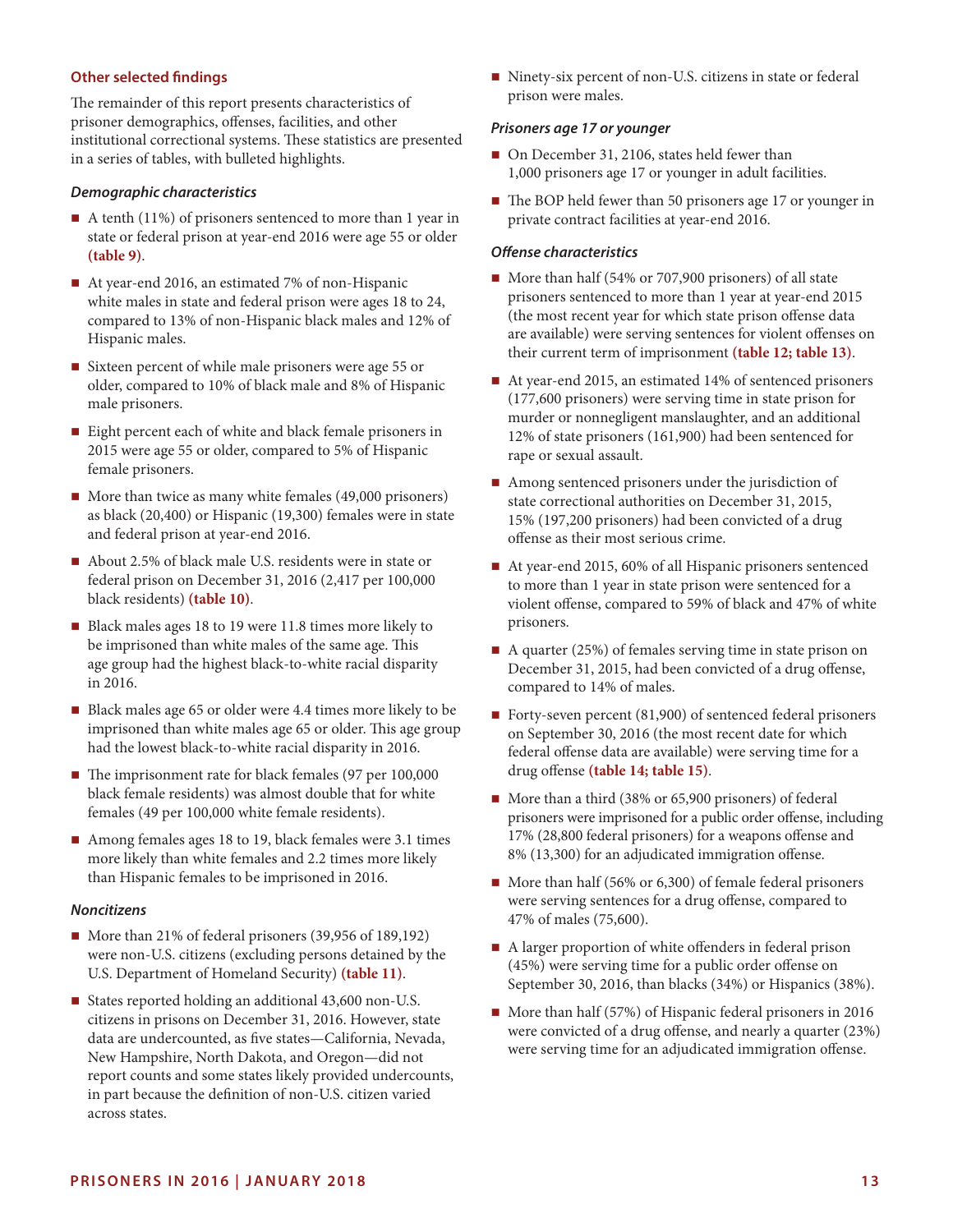# *Prison capacity*

- At year-end 2016, a total of 14 states and the BOP met or exceeded the maximum measure of their prison facilities' capacity, and 27 states and the BOP had a number of prisoners in their custody that met or exceeded their minimum number of beds **(table 16)**.
- I Jurisdictions with more prisoners in custody than the maximum number of beds for which their facilities were designed, rated, or operationally intended included Illinois (138%), Nebraska (126%), Iowa (115%), the BOP (114%), Delaware (114%), Colorado (109%), and Virginia (108%).

## *Private prisons*

- In 2016, 9% of state and federal prisoners were held in privately operated facilities that were under the jurisdiction of 28 states and the BOP **(table 17)**.
- Federal prisoners held in private prisons decreased by 800 prisoners (down 2%) between 2015 and 2016.
- Private prison facilities, including nonsecure community corrections centers and home confinement, housed 18% of the federal prison population on December 31, 2016.
- **Private facilities in Louisiana were reclassified as local** facilities in July 2016.
- Five states housed at least 20% of their prison population in privately operated facilities at year-end 2016: New Mexico (43%), Montana (39%), Tennessee (26%), Oklahoma (25%), and Hawaii (25%).

## *Prisoners held in local jails*

- At year-end 2016, a total of 83,700 prisoners were held in the custody of local jails for 35 states and the BOP, a 3% increase (up 2,500 prisoners) from 81,200 prisoners in 2015.
- **Louisiana increased the proportion of its state prisoners** held in local facilities from 49% at year-end 2015 to 58% in 2016 as a result of reclassifying its private prisons to local jail facilities in 2016.

■ Six states held at least 20% of their state prisoners in local jail facilities at year-end 2016: Kentucky (48%), Louisiana (58%); Mississippi (26%), Utah (26%), Tennessee (24%), and Virginia (21%).

#### *U.S. military and territories*

- At year-end 2016, the U.S. military held 1,100 persons sentenced to 1 year or more and 1,300 persons of all sentence lengths under their correctional authority **(table 18)**.
- Almost half (48%) of offenders under military correctional authority had served in the U.S. Army before imprisonment.
- $\blacksquare$  The Army had custody of two-thirds (66%) of all military personnel sentenced to 1 year or more on December 31, 2016, and the U.S. Navy held nearly a third (31%).
- Of military personnel with known offense data sentenced to any term of imprisonment under military jurisdiction, 43% had committed violent offenses, including 28% incarcerated for violent sexual offenses, 6% for murder, and 7% for assault **(table 19)**.
- Almost two-thirds  $(65%)$  of the total military prison population were serving time for committing violent or nonviolent sex offenses, including sexual misconduct.
- The five U.S. territories and commonwealths held a total of 12,300 persons in the custody of correctional authorities at year-end 2016 **(table 20)**.

#### *Reported race and Hispanic origin*

- State DOCs and the BOP reported the race and Hispanic origin distribution of their prison populations **(table 21)**.
- These data are administrative in nature and may not reflect prisoners' self-identification of race or Hispanic origin.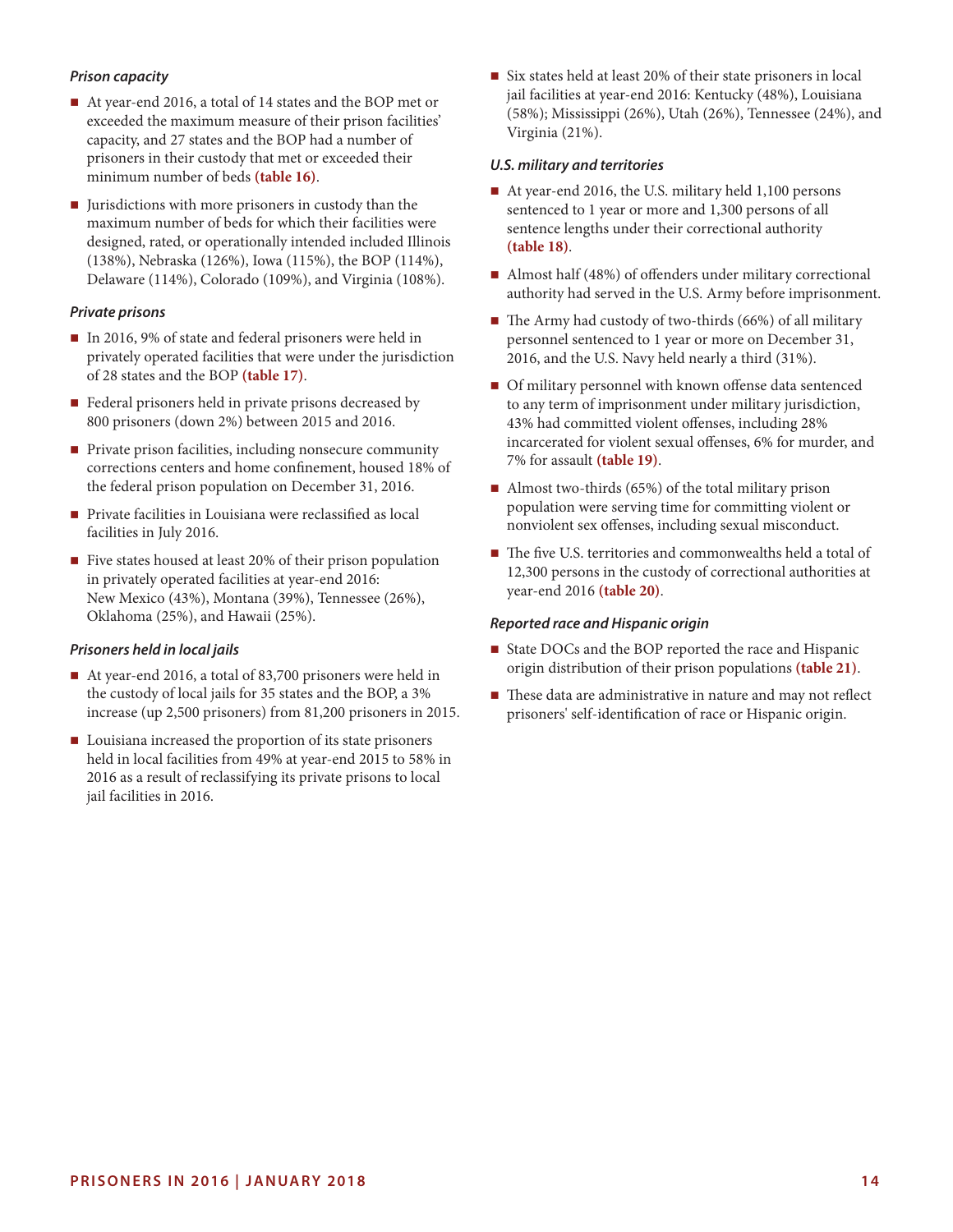#### Table 9

#### **Percent of sentenced prisoners under jurisdiction of state or federal correctional authorities, by sex, race, Hispanic origin, and age, December 31, 2016**

|                                            |                    |                       |         | Male           |                 |                    |                         |        | Female         |                 |                    |
|--------------------------------------------|--------------------|-----------------------|---------|----------------|-----------------|--------------------|-------------------------|--------|----------------|-----------------|--------------------|
| Age group                                  | Total <sup>a</sup> | All male <sup>a</sup> | Whiteb  | <b>Black</b> b | <b>Hispanic</b> | Other <sup>b</sup> | All female <sup>a</sup> | Whiteb | <b>Black</b> b | <b>Hispanic</b> | Other <sup>b</sup> |
| Total <sup>c</sup>                         | 100%               | 100%                  | 100%    | 100%           | 100%            | 100%               | 100%                    | 100%   | 100%           | 100%            | 100%               |
| $18 - 19$                                  | 0.8                | 0.8                   | 0.4     | 1.1            | 0.9             | 0.8                | 0.5                     | 0.4    | 0.5            | 0.5             | 0.6                |
| $20 - 24$                                  | 10.0               | 10.0                  | 7.2     | 11.9           | 11.0            | 11.3               | 8.7                     | 7.4    | 10.8           | 10.4            | 10.6               |
| $25 - 29$                                  | 15.8               | 15.7                  | 13.4    | 16.8           | 17.2            | 16.0               | 18.0                    | 17.6   | 17.7           | 19.7            | 18.8               |
| $30 - 34$                                  | 16.3               | 16.1                  | 15.4    | 15.6           | 17.9            | 17.8               | 19.1                    | 19.4   | 16.7           | 21.2            | 20.6               |
| $35 - 39$                                  | 15.2               | 15.1                  | 14.4    | 14.9           | 16.5            | 15.0               | 16.3                    | 16.4   | 14.8           | 17.6            | 16.5               |
| $40 - 44$                                  | 11.9               | 11.9                  | 11.8    | 11.6           | 12.5            | 12.3               | 12.1                    | 12.3   | 11.8           | 11.4            | 12.4               |
| $45 - 49$                                  | 10.2               | 10.2                  | 11.4    | 9.9            | 9.2             | 9.9                | 10.0                    | 10.4   | 10.8           | 8.3             | 8.2                |
| $50 - 54$                                  | 8.5                | 8.6                   | 10.3    | 8.3            | 6.7             | 7.5                | 7.8                     | 8.2    | 8.9            | 5.7             | 6.5                |
| $55 - 59$                                  | 5.7                | 5.8                   | 7.3     | 5.5            | 4.0             | 4.7                | 4.3                     | 4.5    | 4.9            | 2.6             | 3.5                |
| $60 - 64$                                  | 3.0                | 3.1                   | 4.1     | 2.6            | 2.2             | 2.3                | 1.9                     | 2.0    | 2.0            | 1.0             | 1.2                |
| 65 or older                                | 2.6                | 2.7                   | 4.3     | 1.7            | 1.8             | 2.3                | 1.3                     | 1.6    | 1.0            | 1.0             | 1.2                |
| Number of sentenced prisoners <sup>d</sup> | 1,459,533          | 1,353,850             | 391,300 | 467,000        | 320,300         | 175,300            | 105,683                 | 49,000 | 20,400         | 19,300          | 17,000             |

Note: Jurisdiction refers to the legal authority of state or federal correctional officials over a prisoner, regardless of where the prisoner is held. Counts are based on prisoners with sentences of more than 1 year under jurisdiction of state or federal correctional officials. Federal data include prisoners held in nonsecure, privately operated community corrections facilities and juveniles held in contract facilities. Includes imputed counts for North Dakota and Oregon, which did not submit 2016 NPS data. See *Methodology*. aIncludes American Indians and Alaska Natives; Asians, Native Hawaiians, and Other Pacific Islanders; and persons of two or more races.

bExcludes persons of Hispanic or Latino origin.

cIncludes persons age 17 or younger.

dRounded to the nearest 100.

Source: Bureau of Justice Statistics, National Prisoner Statistics (NPS), 2016; Federal Justice Statistics Program, 2016; National Corrections Reporting Program, 2015; and Survey of Prison Inmates, 2016 (preliminary).

#### Table 10

 **Imprisonment rate of sentenced state and federal prisoners per 100,000 U.S. residents, by sex, race, Hispanic origin, and age, December 31, 2016**

|                                            |                    |                       |         | Male           |                 |         |                         |        | Female                    |                 |                    |
|--------------------------------------------|--------------------|-----------------------|---------|----------------|-----------------|---------|-------------------------|--------|---------------------------|-----------------|--------------------|
| Age group                                  | Total <sup>a</sup> | All male <sup>a</sup> | Whiteb  | <b>Black</b> b | <b>Hispanic</b> | Otherb  | All female <sup>a</sup> | Whiteb | <b>Black</b> <sup>b</sup> | <b>Hispanic</b> | Other <sup>b</sup> |
| Total <sup>c</sup>                         | 450                | 848                   | 401     | 2,417          | 1,093           | 1,307   | 64                      | 49     | 97                        | 67              | 118                |
| $18 - 19$                                  | 130                | 244                   | 72      | 853            | 298             | 338     | 11                      | 8      | 25                        | 11              | 21                 |
| $20 - 24$                                  | 653                | 1,191                 | 453     | 3,371          | 1,417           | 1,831   | 85                      | 61     | 141                       | 85              | 168                |
| $25 - 29$                                  | 998                | 1,801                 | 803     | 4,725          | 2,249           | 2,485   | 167                     | 136    | 216                       | 170             | 271                |
| $30 - 34$                                  | 1,091              | 1,981                 | 960     | 5,334          | 2,450           | 3,006   | 186                     | 155    | 232                       | 193             | 312                |
| $35 - 39$                                  | 1,053              | 1,944                 | 934     | 5,435          | 2,359           | 2,791   | 164                     | 136    | 214                       | 161             | 263                |
| $40 - 44$                                  | 886                | 1,655                 | 820     | 4,645          | 1,975           | 2,430   | 129                     | 108    | 181                       | 114             | 213                |
| $45 - 49$                                  | 710                | 1,333                 | 688     | 3,781          | 1,611           | 2,106   | 100                     | 79     | 158                       | 90              | 150                |
| $50 - 54$                                  | 575                | 1,093                 | 572     | 3,087          | 1,359           | 1,756   | 75                      | 56     | 124                       | 69              | 133                |
| $55 - 59$                                  | 377                | 733                   | 376     | 2,142          | 1,016           | 1,208   | 40                      | 28     | 72                        | 41              | 79                 |
| $60 - 64$                                  | 220                | 439                   | 229     | 1,246          | 739             | 683     | 19                      | 13     | 33                        | 22              | 35                 |
| 65 or older                                | 76                 | 165                   | 97      | 430            | 319             | 321     |                         | 4      | 8                         | 8               | 9                  |
| Number of sentenced prisoners <sup>a</sup> | 1,459,533          | ,353,850              | 391,300 | 467,000        | 320,300         | 175,300 | 105,683                 | 49,000 | 20,400                    | 19,300          | 17,000             |

Note: Counts based on prisoners with sentences of more than 1 year under the jurisdiction of state or federal correctional officials. Imprisonment rate is the number of prisoners under state or federal jurisdiction with a sentence of more than 1 year per 100,000 U.S. residents of corresponding sex, race, Hispanic origin, and age. Resident population estimates are from the U.S. Census Bureau for January 1, 2016. Includes imputed counts for North Dakota and Oregon, which did not submit 2016 NPS data. See *Methodology*.

aIncludes American Indians and Alaska Natives; Asians, Native Hawaiians, and Other Pacific Islanders; and persons of two or more races.

bExcludes persons of Hispanic or Latino origin.

<sup>c</sup>Includes persons age 17 or younger.

dRace and Hispanic origin totals are rounded to the nearest 100 to accommodate differences in data collection techniques between jurisdictions.

Source: Bureau of Justice Statistics, National Prisoner Statistics (NPS), 2016; Federal Justice Statistics Program, 2016; National Corrections Reporting Program, 2015; Survey of Prison Inmates, 2016 (preliminary); and U.S. Census Bureau, postcensal resident population estimates for January 1, 2017.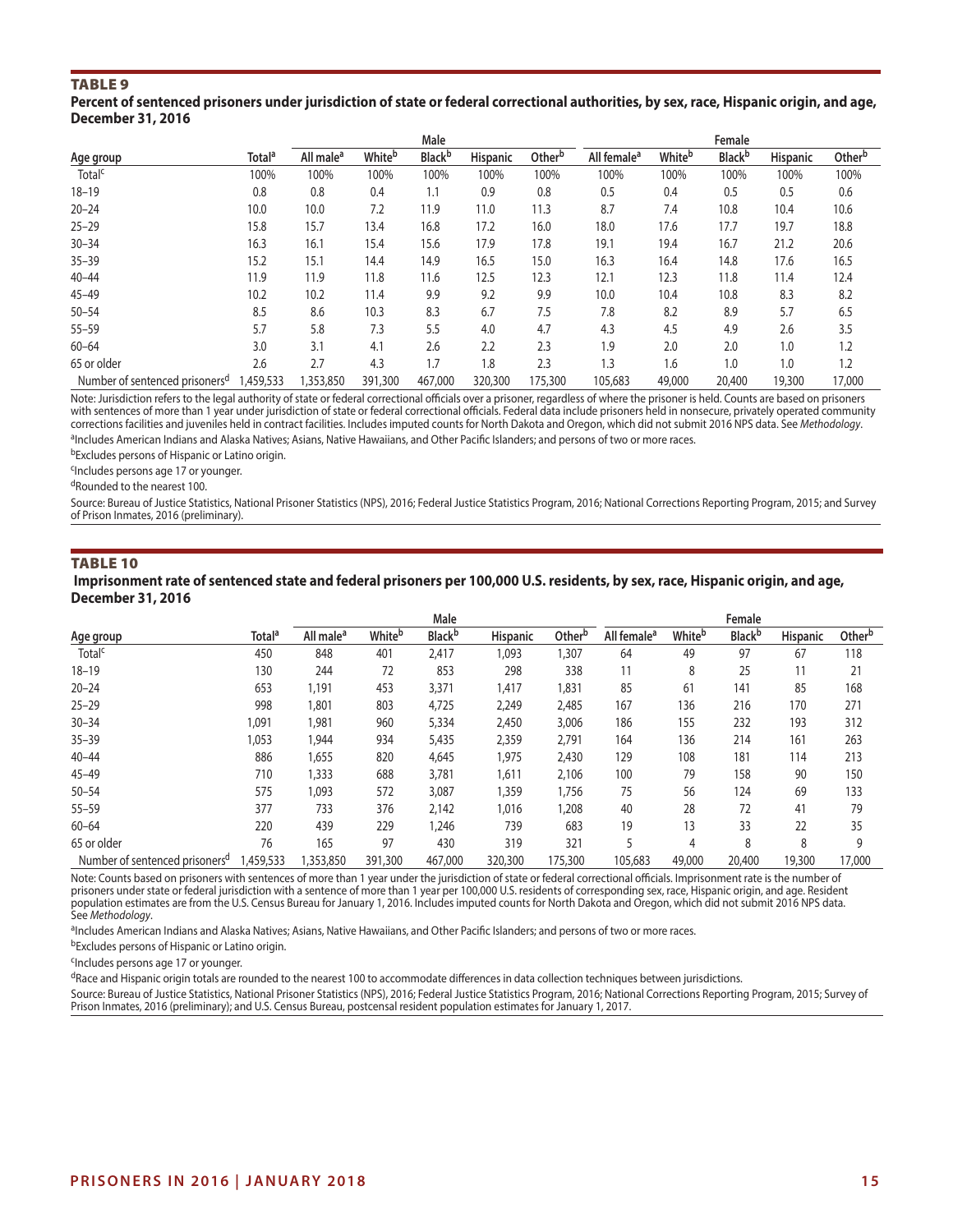# Table 11

**Non-U.S. citizen prisoners and prisoners age 17 or younger under jurisdiction of federal correctional authorities or the custody of state correctional authorities, by sex, December 31, 2016**

|                          |                | Non-U.S. citizen prisoners <sup>a</sup> |                | Prisoners age 17 or younger |                |              |  |  |
|--------------------------|----------------|-----------------------------------------|----------------|-----------------------------|----------------|--------------|--|--|
| Jurisdiction             | <b>Total</b>   | Male                                    | Female         | <b>Total</b>                | Male           | Female       |  |  |
| U.S. totalb,c,d          | 83,573         | 80,744                                  | 2,829          | 956                         | 923            | 33           |  |  |
| Federal <sup>c,d,e</sup> | 39,956         | 38,424                                  | 1,532          | $\cdots$                    | $\cdots$       | $\cdots$     |  |  |
| Stateb                   | 43,617         | 42,320                                  | 1,297          | 956                         | 923            | 33           |  |  |
| Alabama                  | 176            | 173                                     | 3              | 27                          | 27             | $\pmb{0}$    |  |  |
| Alaskaf                  | 113            | 108                                     | 5              | $\overline{4}$              | $\overline{4}$ | $\mathbf 0$  |  |  |
| Arizona                  | 4,662          | 4,537                                   | 125            | 76                          | 74             | 2            |  |  |
| Arkansas                 | 278            | 268                                     | $10\,$         | 17                          | 17             | $\mathbf 0$  |  |  |
| California               | $\sqrt{2}$     |                                         |                | 0                           | $\pmb{0}$      | 0            |  |  |
| Colorado <sup>e</sup>    | 1,401          | 1,353                                   | 48             | $\overline{4}$              | 4              | 0            |  |  |
| Connecticutf             | 419            | 408                                     | 11             | 63                          | 61             | $\sqrt{2}$   |  |  |
| Delawaref                | 319            | 303                                     | 16             | 12                          | 12             | 0            |  |  |
| Florida <sup>g</sup>     | 6,984          | 6,723                                   | 261            | 143                         | 138            | 5            |  |  |
| Georgia                  | 2,468          | 2,366                                   | 102            | 67                          | 64             | 3            |  |  |
| Hawaii <sup>f,h</sup>    | 128            | 122                                     | 6              | $\pmb{0}$                   | 0              | 0            |  |  |
| Idaho                    | 303            | 291                                     | 12             | $\pmb{0}$                   | 0              | $\mathbf 0$  |  |  |
| Illinois                 | 1,637          | 1,595                                   | 42             | 3                           | 3              | 0            |  |  |
| Indiana                  | 573            | 563                                     | $10$           | 25                          | 23             |              |  |  |
|                          |                |                                         |                |                             |                | 2            |  |  |
| lowa                     | 136            | 132                                     | 4              | $\boldsymbol{7}$            | $\overline{7}$ | $\pmb{0}$    |  |  |
| Kansas                   | 307            | 298                                     | 9              | $\pmb{0}$                   | $\pmb{0}$      | 0            |  |  |
| Kentucky                 | 154            | 152                                     | 2              | $\pmb{0}$                   | $\pmb{0}$      | 0            |  |  |
| Louisiana                | 128            | 127                                     | $\mathbf{1}$   | 11                          | 11             | $\mathbf 0$  |  |  |
| Maine                    | 56             | 53                                      | 3              | $\pmb{0}$                   | $\pmb{0}$      | 0            |  |  |
| Maryland                 | 603            | 591                                     | 12             | 9                           | 8              |              |  |  |
| Massachusettsh           | 623            | 602                                     | 21             | $\pmb{0}$                   | 0              | 0            |  |  |
| Michigan                 | 535            | 520                                     | 15             | 85                          | 84             | $\mathbf{1}$ |  |  |
| Minnesota                | 426            | 417                                     | 9              | 8                           | 8              | 0            |  |  |
| Mississippi              | 18             | 18                                      | $\pmb{0}$      | 24                          | 24             | 0            |  |  |
| Missouri <sup>e,h</sup>  | 498            | 456                                     | 42             | $\overline{7}$              | 7              | $\mathbf 0$  |  |  |
| Montana                  | 19             | 17                                      | $\overline{2}$ | $\pmb{0}$                   | 0              | 0            |  |  |
| Nebraska                 | 219            | 217                                     | 2              | 4                           | 4              | 0            |  |  |
| Nevada                   |                | $\sqrt{2}$                              |                | 15                          | 15             | 0            |  |  |
| New Hampshire            | $\cdots$       |                                         |                | $\pmb{0}$                   | $\pmb{0}$      | 0            |  |  |
| New Jersey               | 1,279          | 1,254                                   | 25             | 3                           | 3              | 0            |  |  |
| New Mexico <sup>i</sup>  | 141            | 138                                     | 3              | $\mathbf 0$                 | $\mathbf 0$    | 0            |  |  |
| New York <sup>e</sup>    | 4,232          | 4,108                                   | 124            | 68                          | 66             | 2            |  |  |
| North Carolina           | 1,268          | 1,240                                   | 28             | $72\,$                      | 68             | 4            |  |  |
| North Dakota             | $\sqrt{2}$     |                                         |                | $\sqrt{2}$                  |                |              |  |  |
| Ohio                     | 479            | 464                                     | 15             | 30                          | 30             | 0            |  |  |
| Oklahoma                 | 176            | 173                                     | 3              | $\overline{4}$              | 4              | 0            |  |  |
| Oregon                   |                |                                         |                |                             |                |              |  |  |
| Pennsylvania             | 1,117          | 1,083                                   | 34             | 29                          | 28             |              |  |  |
| Rhode Islandf            | 65             | 64                                      | $\mathbf{1}$   | $\pmb{0}$                   | $\pmb{0}$      | 0            |  |  |
| South Carolina           | 466            | 446                                     | $20\,$         | 42                          | 41             |              |  |  |
| South Dakota             | 87             | 81                                      | 6              | $\pmb{0}$                   | 0              | 0            |  |  |
| Tennessee <sup>e</sup>   | 289            | 279                                     | $10$           | 8                           | 8              | 0            |  |  |
|                          |                |                                         | 198            | 45                          | 40             | 5            |  |  |
| Texas<br>Utah            | 8,331          | 8,133                                   |                |                             |                |              |  |  |
|                          | 336            | 329                                     | $\overline{7}$ | $\mathbf 0$                 | 0              | 0            |  |  |
| Vermontf                 | $\overline{2}$ | $\overline{2}$                          | 0              | 0                           | 0              | 0            |  |  |
| Virginia                 | 849            | 828                                     | 21             | 5                           | 5              | 0            |  |  |
| Washington               | 769            | 753                                     | 16             | 0                           | 0              | 0            |  |  |

*Continued on next page*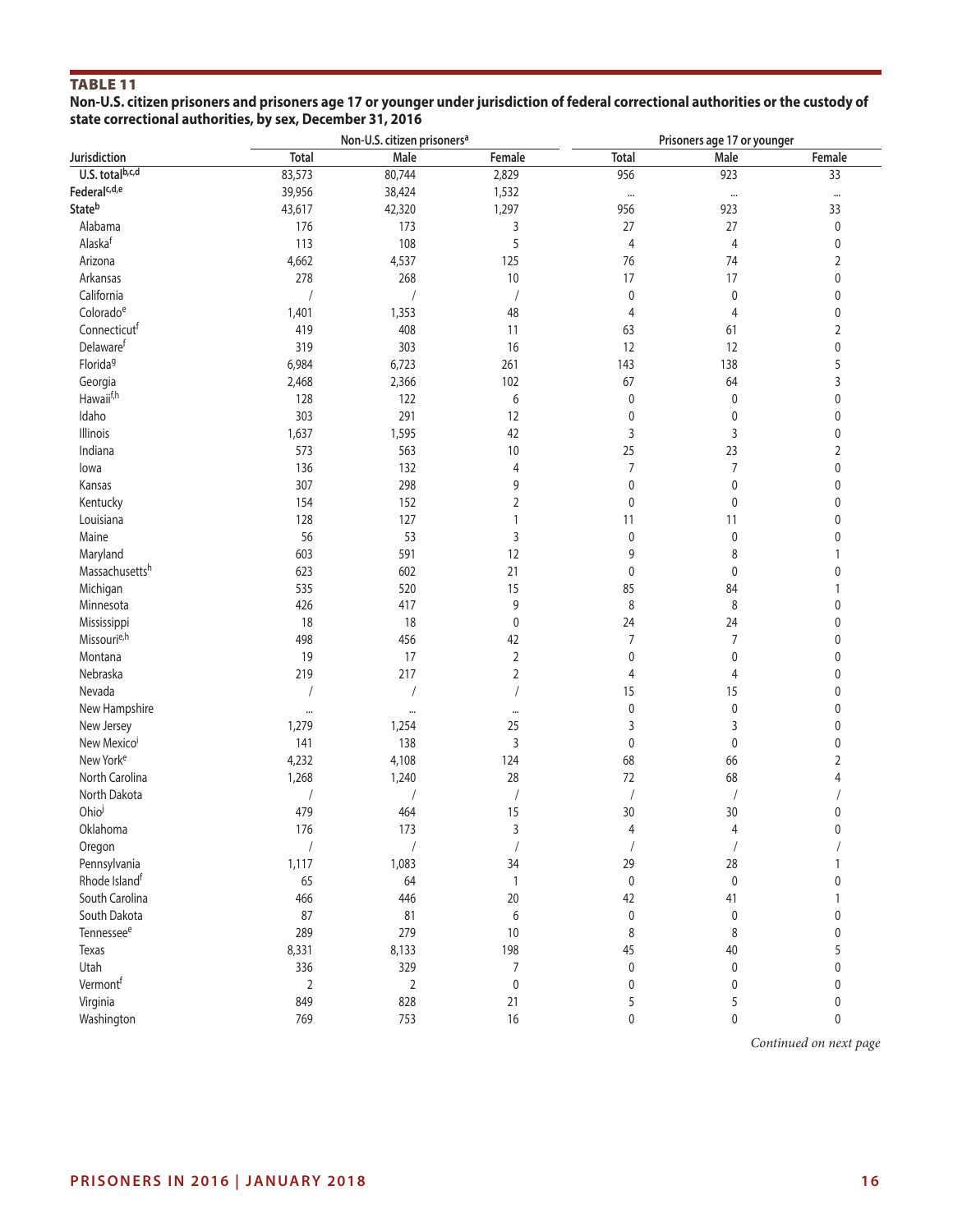# TABLE 11 (continued)

#### **Non-U.S. citizen prisoners and prisoners age 17 or younger under jurisdiction of federal correctional authorities or the custody of state correctional authorities, by sex, December 31, 2016**

|                     |       | Non-U.S. citizen prisoners <sup>a</sup> |        | Prisoners age 17 or younger |      |        |  |
|---------------------|-------|-----------------------------------------|--------|-----------------------------|------|--------|--|
| <b>Jurisdiction</b> | Total | Male                                    | Female | Total                       | Male | Female |  |
| West Virginia       |       |                                         |        |                             |      |        |  |
| Wisconsin           | 45    | 438                                     |        |                             | --   |        |  |
| Wyoming             | 49    | ΔQ                                      |        |                             |      |        |  |

Note: The definition of non-U.S. citizen varies across jurisdictions. Interpret data with caution. Totals include imputed counts for North Dakota and Oregon, which did not submit 2016 NPS data. See *Methodology*.

...Not available.

/Not reported.

aUnless otherwise noted, BJS assumes that non-U.S. citizens are identified by individual jurisdictions as persons with current citizenship of a country other than the United States as of December 31, 2016.

 $bT$ otal U.S. and state counts of non-U.S. citizen prisoners for 2016 are an undercount due to the exclusion or under reporting of data from several states.

c The Federal Bureau of Prisons (BOP) holds prisoners age 17 or younger in private contract facilities; 49 such prisoners were housed in contract facilities in 2016. dFederal counts include non-U.S. citizens held in BOP-managed, privately operated, and community corrections facilities.

eAs in previous versions of this report, non-U.S. citizens are defined as foreign born.

<sup>f</sup>Prisons and jails form one integrated system. Data include total jail and prison populations.

9In 2016, the Florida Department of Corrections revised its definition of non-U.S. citizen to include additional variables to determine a more accurate "confirmed alien" status. hCitizenship based on self-reported data.

i Includes all non-U.S. citizens, regardless of whether they are held in New Mexico state facilities, private facilities, local jails, or in other jurisdiction's facilities.

j Counts represent all prisoners under the jurisdiction of the Ohio Department of Rehabilitation and Correction with the exception of those held in privately operated halfway houses.

Source: Bureau of Justice Statistics, National Prisoner Statistics (NPS), 2016.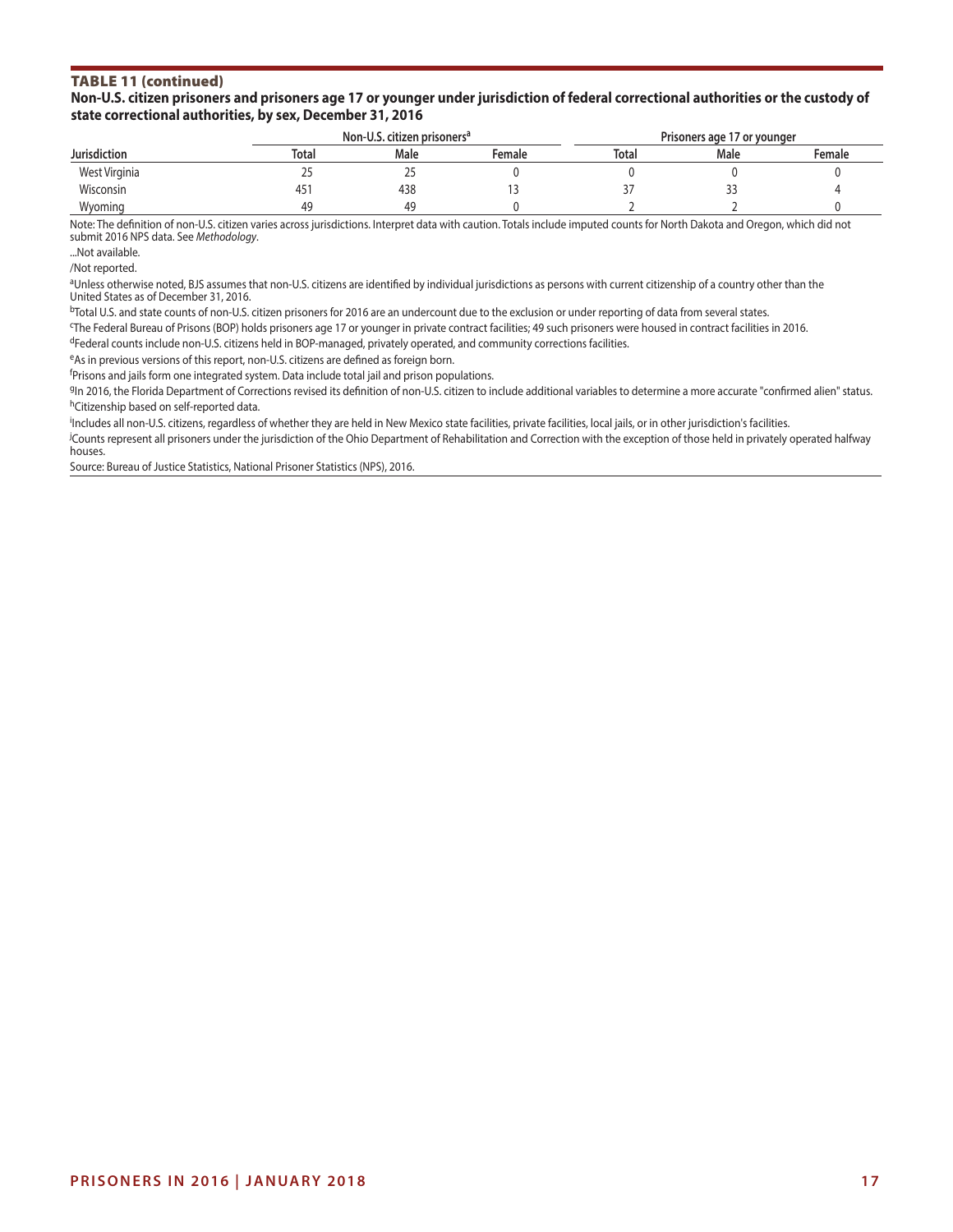# Table 12

**Percent of sentenced prisoners under jurisdiction of state correctional authority, by most serious offense, sex, race, and Hispanic origin, December 31, 2015**

| Most serious offense                                       | All prisoners <sup>a</sup> | Male      | Female | Whiteb  | <b>Black</b> b | Hispanic |
|------------------------------------------------------------|----------------------------|-----------|--------|---------|----------------|----------|
| <b>Total</b>                                               | 100%                       | 100%      | 100%   | 100%    | 100%           | 100%     |
| Violent                                                    | 54.5%                      | 55.9%     | 37.0%  | 47.1%   | 58.8%          | 60.2%    |
| Murder <sup>c</sup>                                        | 13.7                       | 13.8      | 11.6   | 10.2    | 15.6           | 15.3     |
| Manslaughter                                               | 1.3                        | 1.3       | 2.4    | 1.4     | 0.8            | 1.0      |
| Rape or sexual assault                                     | 12.5                       | 13.3      | 2.4    | 16.0    | 8.2            | 13.6     |
| Robbery                                                    | 13.2                       | 13.6      | 8.1    | 7.5     | 19.3           | 12.9     |
| Aggravated or simple assault                               | 10.5                       | 10.6      | 8.6    | 8.9     | 11.6           | 13.3     |
| Other                                                      | 3.4                        | 3.3       | 3.9    | 3.1     | 3.4            | 4.1      |
| Property                                                   | 18.0%                      | 17.3%     | 26.9%  | 24.0%   | 15.2%          | 12.8%    |
| Burglary                                                   | 9.7                        | 9.9       | 7.3    | 11.6    | 9.2            | 7.6      |
| Larceny-theft                                              | 3.7                        | 3.3       | 8.8    | 5.2     | 2.8            | 2.2      |
| Motor vehicle theft                                        | 0.7                        | 0.7       | 0.8    | 1.0     | 0.5            | 0.9      |
| Fraud                                                      | 1.9                        | 1.5       | 7.1    | 3.1     | 1.4            | 1.0      |
| Other                                                      | 2.0                        | 1.9       | 3.0    | 3.1     | 1.2            | 1.1      |
| Drug                                                       | 15.2%                      | 14.4%     | 24.9%  | 15.1%   | 14.4%          | 13.9%    |
| Drug possession                                            | 3.4                        | 3.2       | 6.8    | 3.7     | 3.2            | 3.1      |
| Other <sup>d</sup>                                         | 11.7                       | 11.3      | 18.1   | 11.4    | 11.1           | 10.8     |
| Public order                                               | 11.6%                      | 11.7%     | 10.2%  | 12.9%   | 11.2%          | 12.7%    |
| Weapons                                                    | 3.9                        | 4.1       | 1.7    | 2.6     | 5.3            | 5.0      |
| <b>DUI</b>                                                 | 1.9                        | 1.9       | 2.6    | 2.9     | 0.8            | 2.7      |
| Othere                                                     | 5.7                        | 5.7       | 5.9    | 7.4     | 5.1            | 4.9      |
| Other/unspecifiedf                                         | 0.7%                       | 0.7%      | 1.0%   | 0.9%    | 0.4%           | 0.4%     |
| <b>Total number of sentenced</b><br>prisoners <sup>9</sup> | 1,298,159                  | 1,204,799 | 93,360 | 403,600 | 429,000        | 278,600  |

Note: Jurisdiction refers to the legal authority of state or federal correctional officials over a prisoner, regardless of where the prisoner is held. Estimates are based on state prisoners with a sentence of more than 1 year. Detail may not sum to total due to rounding and missing offense data. See Methodology.

aIncludes American Indians and Alaska Natives; Asians, Native Hawaiians, or Other Pacific Islanders; and persons of two or more races.

bExcludes persons of Hispanic or Latino origin and persons of two or more races.

cIncludes nonnegligent manslaughter.

dIncludes trafficking and other drug offenses.

eIncludes court offenses; commercialized vice, morals, and decency offenses; liquor law violations; and other public order offenses.

<sup>f</sup>Includes juvenile offenses and other unspecified offense categories.

9Race and Hispanic origin totals are rounded to the nearest 100 to accommodate differences in data collection techniques between jurisdictions.

Source: Bureau of Justice Statistics, National Prisoner Statistics, 2015; National Corrections Reporting Program, 2015; Survey of Inmates in State Correctional Facilities, 2004; and Survey of Prison Inmates, 2016 (preliminary).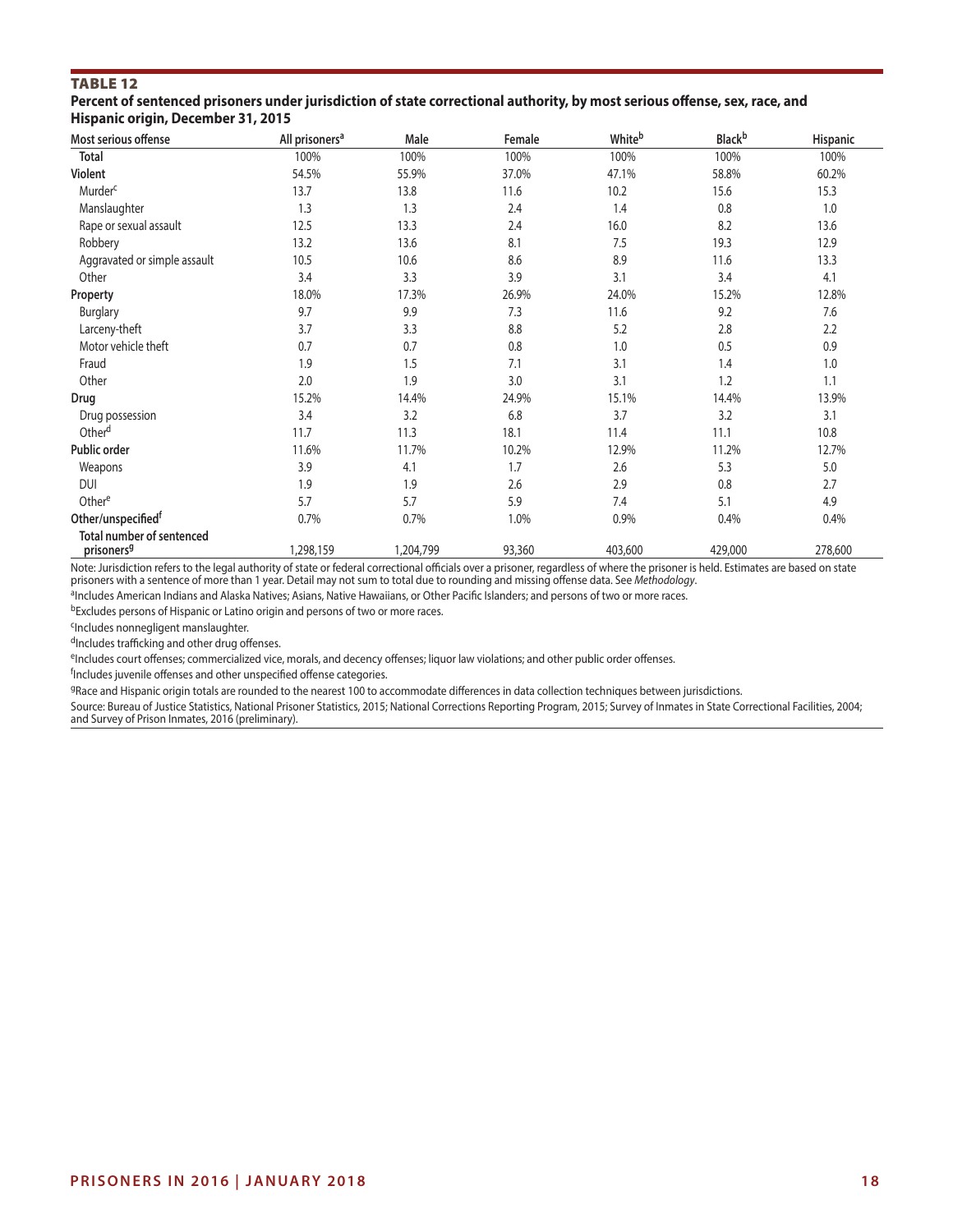### TABLE 13

**Number of sentenced prisoners under jurisdiction of state correctional authority, by most serious offense, sex, race, and Hispanic origin, December 31, 2015**

| Most serious offense           | All prisoners <sup>a</sup> | Male      | Female | Whiteb  | <b>Black</b> b | <b>Hispanic</b> |
|--------------------------------|----------------------------|-----------|--------|---------|----------------|-----------------|
| <b>Total<sup>c</sup></b>       | 1,298,159                  | 1,204,799 | 93,360 | 403,600 | 429,000        | 278,600         |
| Violent                        | 707,900                    | 673,400   | 34,500 | 190,100 | 252,300        | 167,700         |
| Murder <sup>d</sup>            | 177,600                    | 166,800   | 10,900 | 41,300  | 66,800         | 42,600          |
| Manslaughter                   | 17,500                     | 15,300    | 2,200  | 5,500   | 3,600          | 2,800           |
| Rape or sexual assault         | 161,900                    | 159,600   | 2,200  | 64,700  | 35,000         | 37,800          |
| Robbery                        | 171,400                    | 163,900   | 7,600  | 30,300  | 82,700         | 36,000          |
| Aggravated or simple assault   | 135,700                    | 127,600   | 8,100  | 35,900  | 49,600         | 37,200          |
| Other                          | 43,800                     | 40,200    | 3,600  | 12,300  | 14,600         | 11,300          |
| Property                       | 234,000                    | 208,900   | 25,100 | 96,900  | 65,000         | 35,700          |
| <b>Burglary</b>                | 126,000                    | 119,200   | 6,800  | 47,000  | 39,600         | 21,100          |
| Larceny-theft                  | 47,700                     | 39,500    | 8,200  | 21,000  | 12,000         | 6,100           |
| Motor vehicle theft            | 9,400                      | 8,700     | 700    | 4,000   | 2,300          | 2,500           |
| Fraud                          | 24,700                     | 18,100    | 6,600  | 12,400  | 6,000          | 2,800           |
| Other                          | 26,200                     | 23,400    | 2,800  | 12,500  | 5,100          | 3,200           |
| Drug                           | 197,200                    | 174,000   | 23,200 | 61,000  | 61,600         | 38,800          |
| Drug possession                | 44,700                     | 38,400    | 6,400  | 15,100  | 13,900         | 8,700           |
| Othere                         | 152,500                    | 135,600   | 16,900 | 45,900  | 47,700         | 30,100          |
| Public order                   | 150,100                    | 140,600   | 9,500  | 52,200  | 48,200         | 35,400          |
| Weapons                        | 50,500                     | 48,900    | 1,600  | 10,600  | 22,900         | 14,000          |
| <b>DUI</b>                     | 25,300                     | 22,900    | 2,400  | 11,600  | 3,300          | 7,600           |
| Other <sup>f</sup>             | 74,400                     | 68,800    | 5,500  | 29,900  | 22,100         | 13,800          |
| Other/unspecified <sup>9</sup> | 8,900                      | 7,900     | 1,000  | 3,500   | 1,900          | 1,100           |

Note: Jurisdiction refers to the legal authority of state or federal correctional officials over a prisoner, regardless of where the prisoner is held. Estimates are based on state prisoners with a sentence of more than 1 year. Detail may not sum to total due to rounding and missing offense data. See *Methodology*.

aIncludes American Indians and Alaska Natives; Asians, Native Hawaiians, or Other Pacific Islanders; and persons of two or more races.

bExcludes persons of Hispanic or Latino origin and persons of two or more races.

cRace and Hispanic origin totals are rounded to the nearest 100 to accommodate differences in data collection techniques between jurisdictions.

dIncludes nonnegligent manslaughter.

eIncludes trafficking and other drug offenses.

f Includes court offenses; commercialized vice, morals, and decency offenses; liquor law violations; and other public order offenses.

9Includes juvenile offenses and other unspecified offense categories.

Source: Bureau of Justice Statistics, National Prisoner Statistics, 2015; National Corrections Reporting Program, 2015; Survey of Inmates in State Correctional Facilities, 2004; and Survey of Prison Inmates, 2016 (preliminary).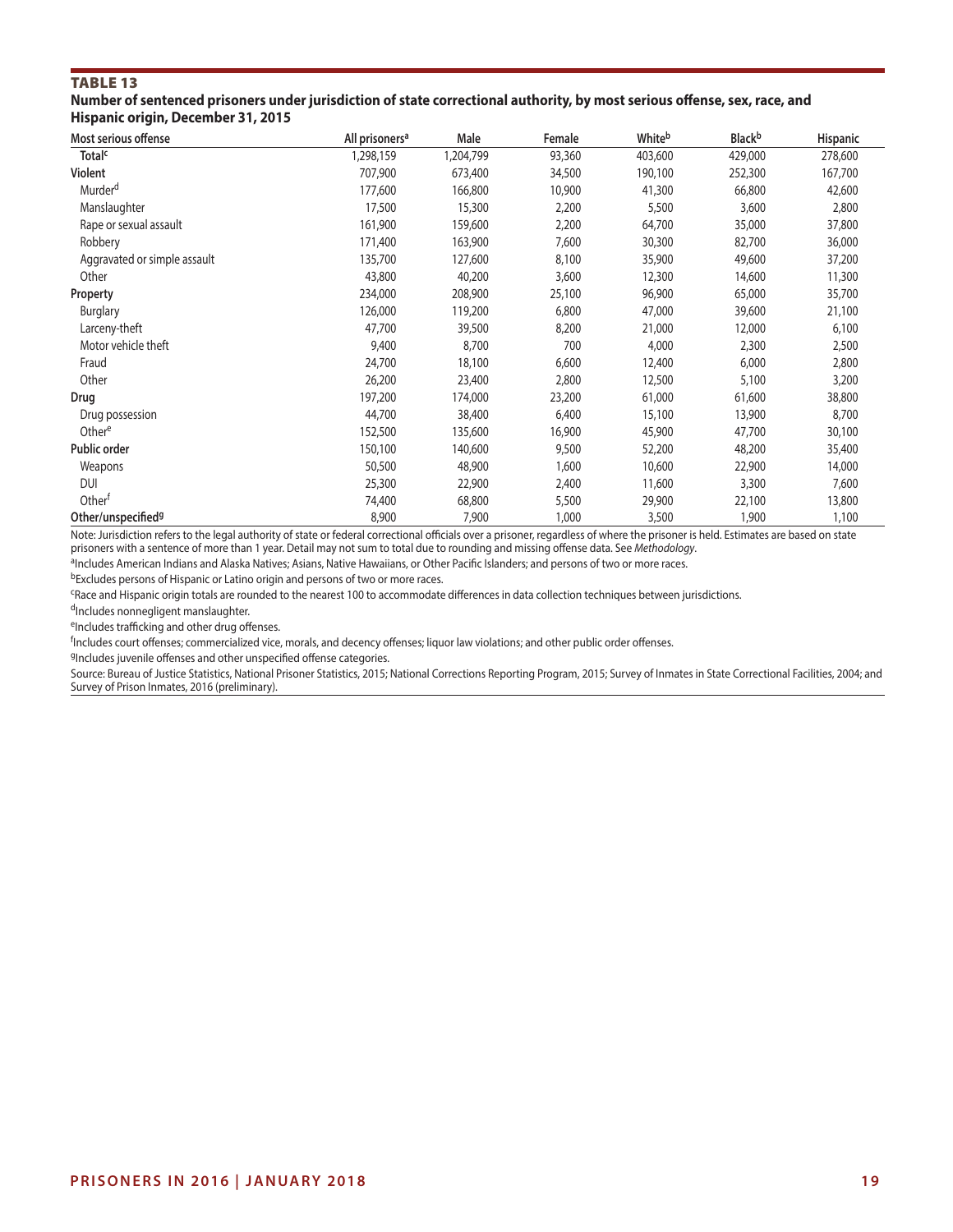# TABLE 14

#### **Percent of sentenced prisoners under jurisdiction of federal correctional authority, by most serious offense, sex, race, and Hispanic origin, September 30, 2016**

| Most serious offense                             | All prisoners <sup>a</sup> | Male    | Female | Whiteb,f | Black <sup>b,f</sup> | <b>Hispanic<sup>f</sup></b> |
|--------------------------------------------------|----------------------------|---------|--------|----------|----------------------|-----------------------------|
| Total                                            | 100%                       | 100%    | 100%   | 100%     | 100%                 | 100%                        |
| <b>Violent</b>                                   | 7.7%                       | 8.0%    | 4.5%   | 7.1%     | 10.4%                | 2.4%                        |
| Homicide <sup>c</sup>                            | 1.6                        | 1.6     | 1.4    | 0.7      | 2.6                  | 0.4                         |
| Robbery                                          | 3.8                        | 4.0     | 1.7    | 4.7      | 5.8                  | 1.0                         |
| Other                                            | 2.3                        | 2.4     | 1.4    | 1.7      | 2.1                  | 0.9                         |
| Property                                         | 6.1%                       | 5.2%    | 18.6%  | 9.1%     | 6.4%                 | 2.9%                        |
| Burglary                                         | 0.2                        | 0.2     | 0.2    | 0.1      | 0.4                  | 0.0                         |
| Fraud                                            | 4.8                        | 4.0     | 15.8   | 7.3      | 5.0                  | 2.4                         |
| Other                                            | 1.1                        | 1.0     | 2.7    | 1.8      | 1.1                  | 0.4                         |
| Drug <sup>d</sup>                                | 47.5%                      | 46.8%   | 56.4%  | 37.5%    | 48.5%                | 56.5%                       |
| <b>Public order</b>                              | 38.2%                      | 39.5%   | 19.7%  | 45.3%    | 34.4%                | 37.9%                       |
| Immigration                                      | 7.7                        | 8.0     | 3.3    | 0.8      | 0.3                  | 22.7                        |
| Weapons                                          | 16.7                       | 17.6    | 4.1    | 14.6     | 26.0                 | 8.2                         |
| Other                                            | 13.8                       | 13.9    | 12.3   | 29.9     | 8.0                  | 7.0                         |
| Other/unspecified <sup>e</sup>                   | 0.5%                       | 0.5%    | 0.7%   | 0.9%     | 0.3%                 | 0.3%                        |
| Total number of sentenced prisoners <sup>f</sup> | 172,554                    | 161,332 | 11,222 | 47,300   | 63,900               | 55,800                      |

Note: Jurisdiction refers to the legal authority of federal correctional officials over a prisoner, regardless of where the prisoner is held. Counts are based on sentenced prisoners of all sentence lengths under federal jurisdiction on September 30, 2016. Detail may not sum to total due to rounding. See *Methodology*.

aIncludes American Indians and Alaska Natives; Asians, Native Hawaiians, and Other Pacific Islanders; and persons of two or more races. bExcludes persons of Hispanic or Latino origin and persons of two or more races.

cIncludes murder and negligent and nonnegligent manslaughter.

dIncludes trafficking, possession, and other drug offenses. More than 99% of federal drug offenders are sentenced for trafficking.

eIncludes offenses not classified.

f Race and Hispanic origin totals are rounded to the nearest 100 to accommodate differences in data collection techniques between jurisdictions. Race and Hispanic origin data are not adjusted to self-report data.

Source: Bureau of Justice Statistics, Federal Justice Statistics Program, 2016 (preliminary).

#### TABLE 15

#### **Number of sentenced prisoners under jurisdiction of federal correctional authority, by most serious offense, that race, sex and Hispanic origin, September 30, 2016**

| Most serious offense           | All prisoners <sup>a</sup> | Male    | Female       | Whiteb,g | Black <sup>b,g</sup> | Hispanic <sup>9</sup> |
|--------------------------------|----------------------------|---------|--------------|----------|----------------------|-----------------------|
| <b>Total<sup>c</sup></b>       | 172,554                    | 161,332 | 11,222       | 47,300   | 63,900               | 55,800                |
| <b>Violent</b>                 | 13,400                     | 12,800  | 600          | 3,300    | 6,700                | 1,300                 |
| Homicide <sup>d</sup>          | 2,800                      | 2,600   | 200          | 300      | 1,700                | 200                   |
| Robbery                        | 6,600                      | 6,400   | 200          | 2,200    | 3,700                | 600                   |
| Other                          | 4,000                      | 3,800   | 200          | 800      | 1,300                | 500                   |
| Property                       | 10,600                     | 8,500   | 2,100        | 4,300    | 4,200                | 1,500                 |
| <b>Burglary</b>                | 400                        | 400     | $\mathbf{0}$ | 100      | 300                  | $\mathbf 0$           |
| Fraud                          | 8,300                      | 6,500   | ,800         | 3,400    | 3,200                | 1,300                 |
| Other                          | 1,900                      | 1,600   | 300          | 800      | 700                  | 200                   |
| Druge                          | 81,900                     | 75,600  | 6,300        | 17,700   | 31,000               | 31,600                |
| Public order                   | 65,900                     | 63,700  | 2,300        | 21,400   | 21,900               | 21,200                |
| Immigration                    | 13,300                     | 12,900  | 400          | 400      | 200                  | 12,700                |
| Weapons                        | 28,800                     | 28,300  | 500          | 6,900    | 16,600               | 4,600                 |
| Other                          | 23,800                     | 22,500  | 1,400        | 14,100   | 5,100                | 3,900                 |
| Other/unspecified <sup>t</sup> | 900                        | 800     | 100          | 400      | 200                  | 200                   |

Note: Jurisdiction refers to the legal authority of federal correctional officials over a prisoner, regardless of where the prisoner is held. Counts are based on sentenced prisoners of all sentence lengths under federal jurisdiction on September 30, 2016. Detail may not sum to total due to rounding.

aIncludes American Indians and Alaska Natives; Asians, Native Hawaiians, and Other Pacific Islanders; and persons of two or more races.

bExcludes persons of Hispanic or Latino origin and persons of two or more races.

cRace and Hispanic origin totals are rounded to the nearest 100 to accommodate differences in data collection techniques between jurisdictions.

dIncludes murder and negligent and nonnegligent manslaughter.

eIncludes trafficking, possession, and other drug offenses. More than 99% of federal drug offenders are sentenced for trafficking.

f Includes offenses not classified.

gRace and Hispanic origin data are not adjusted to self-report data

Source: Bureau of Justice Statistics, Federal Justice Statistics Program, 2016 (preliminary).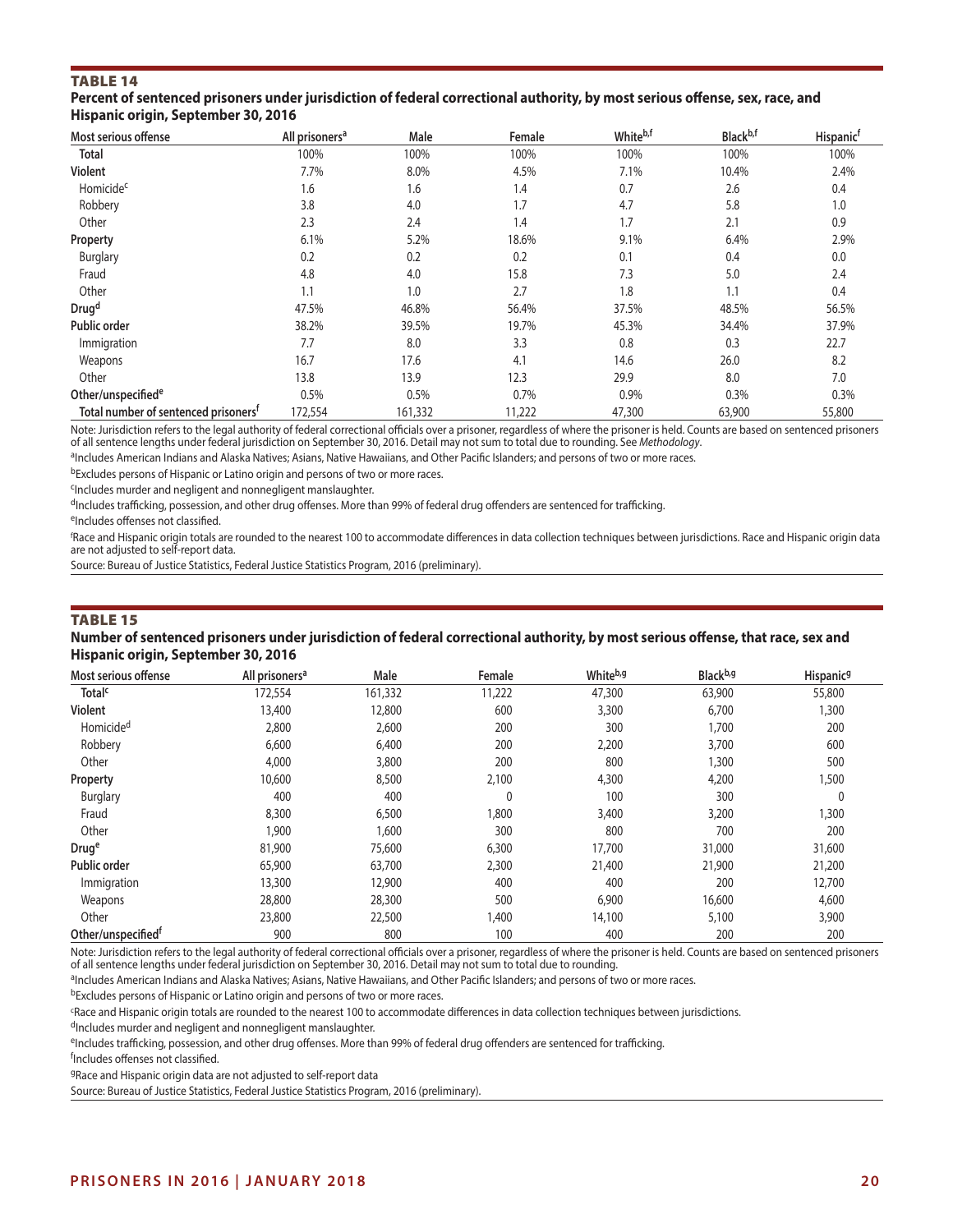# Table 16 **Prison facility capacity, custody population, and percent capacity, December 31, 2016**

|                             |                    | Type of capacity measure |               |                    | Custody population as a percent of- |                               |  |
|-----------------------------|--------------------|--------------------------|---------------|--------------------|-------------------------------------|-------------------------------|--|
| Jurisdiction                | Rated              | Operational              | <b>Design</b> | Custody population | Lowest capacity <sup>a</sup>        | Highest capacity <sup>a</sup> |  |
| Federal <sup>b</sup>        | 135,334            | $\cdots$                 |               | 154,339            | 114.0%                              | 114.0%                        |  |
| State                       |                    |                          |               |                    |                                     |                               |  |
| Alabama <sup>c</sup>        | $\cdots$           | 25,784                   | 13,318        | 23,397             | 175.7%                              | 90.7%                         |  |
| Alaska                      | 4,838              |                          |               | 4,378              | 90.5                                | 90.5                          |  |
| Arizonad                    | 38,895             | 44,831                   | 38,895        | 42,248             | 108.6                               | 94.2                          |  |
| Arkansas                    | 16,410             | 16,449                   | 15,626        | 15,833             | 101.3                               | 96.3                          |  |
| California <sup>c</sup>     |                    | 126,832                  | 89,763        | 117,557            | 131.0                               | 92.7                          |  |
| Colorado <sup>e</sup>       |                    | 14,582                   | 13,155        | 15,922             | 121.0                               | 109.2                         |  |
| Connecticut                 |                    |                          |               | 14,532             |                                     | $\sqrt{2}$                    |  |
| Delaware <sup>c</sup>       |                    |                          | 4,092         | 6,334              |                                     | 113.8                         |  |
| Florida                     | 5,514              | 5,566                    |               |                    | 154.8                               | 96.7                          |  |
|                             |                    | 88,738                   |               | 85,834             | 96.7                                |                               |  |
| Georgiad                    | 58,975             | 53,527                   | $\cdots$      | 53,433             | 99.8                                | 90.6                          |  |
| Hawaii                      |                    | 3,777                    | 3,527         | 3,777              | 107.1                               | 100.0                         |  |
| Idaho <sup>d</sup>          |                    | 7,005                    |               | 7,221              | 103.1                               | 103.1                         |  |
| <b>Illinois<sup>c</sup></b> | 31,661             | 26,584                   | 27,778        | 43,616             | 164.1                               | 137.8                         |  |
| Indiana                     |                    | 29,000                   | $\cdots$      | 25,143             | 86.7                                | 86.7                          |  |
| lowa                        | 7,288              | 7,288                    | 7,288         | 8,378              | 115.0                               | 115.0                         |  |
| Kansas                      | 9,180              | 9,654                    | 9,164         | 9,653              | 105.3                               | 100.0                         |  |
| Kentucky                    | 11,699             | 11,699                   | 11,954        | 11,867             | 101.4                               | 99.3                          |  |
| Louisiana <sup>t</sup>      | 18,121             | 16,124                   | 16,764        | 17,932             | 111.2                               | 99.0                          |  |
| Maine                       | 2,344              | 4,700                    | 4,700         | 2,356              | 100.5                               | 50.1                          |  |
| Maryland                    | $\cdots$           | 23,439                   | $\cdots$      | 20,211             | 86.2                                | 86.2                          |  |
| Massachusetts               |                    | 10,660                   | 7,728         | 9,038              | 117.0                               | 84.8                          |  |
| Michigan <sup>c</sup>       | 43,278             | 42,441                   | $\cdots$      | 41,122             | 96.9                                | 95.0                          |  |
| Minnesota                   |                    | 9,504                    |               | 9,509              | 100.1                               | 100.1                         |  |
| Mississippi <sup>d,f</sup>  |                    | 23,516                   |               | 13,720             | 58.3                                | 58.3                          |  |
| Missouric                   |                    | 32,223                   |               | 32,427             | 100.6                               | 100.6                         |  |
| Montana                     |                    | 1,689                    | $\cdots$      | 1,718              | 101.7                               | 101.7                         |  |
| Nebraskac                   |                    | 4,094                    | 3,275         | 5,167              | 157.8                               | 126.2                         |  |
| Nevada                      | 14,122             | $\cdots$                 | 13,491        | 13,932             | 103.3                               | 98.7                          |  |
| New Hampshire               | 2,583              | 2,700                    | 1,966         | 2,599              | 132.2                               | 96.3                          |  |
| New Jersey                  | 16,738             | 17,923                   | 23,016        | 16,738             | 100.0                               | 72.7                          |  |
| New Mexico                  | $\cdots$           | 7,055                    | 7,055         | 3,956              | 56.1                                | 56.1                          |  |
| New York                    | 51,163             | 51,473                   | 50,762        | 50,611             | 99.7                                | 98.3                          |  |
| North Carolina              |                    | 37,587                   |               | 35,970             | 95.7                                | 95.7                          |  |
| North Dakota <sup>g</sup>   |                    | 1,353                    | 1,353         | 1,379              | 101.9                               | 101.9                         |  |
| Ohio                        | $\sqrt{2}$         |                          | $\sqrt{2}$    | 45,913             | $\sqrt{2}$                          | $\sqrt{2}$                    |  |
| Oklahoma                    | 17,902             | 20,299                   | 17,902        | 19,218             | 107.4                               | 94.7                          |  |
| Oregon <sup>g</sup>         |                    |                          | 14,997        | 14,579             | 97.2                                | 97.2                          |  |
| Pennsylvania <sup>d</sup>   | $\cdots$<br>47,624 | $\cdots$<br>47,624       | 47,624        | 48,287             | 101.4                               | 101.4                         |  |
| Rhode Island                | 3,989              | 3,774                    | 3,973         | 2,887              | 76.5                                | 72.4                          |  |
| South Carolina              |                    | 22,380                   |               | 20,376             | 91.0                                | 91.0                          |  |
| South Dakotac,d             |                    | 3,795                    |               | 3,770              | 99.3                                | 99.3                          |  |
| Tennessee                   | 15,794             | 15,376                   |               | 14,106             | 91.7                                | 89.3                          |  |
| Texas <sup>c</sup>          |                    |                          | $\cdots$      |                    |                                     |                               |  |
|                             | 159,696            | 153,501                  | 159,696       | 137,584            | 89.6                                | 86.2                          |  |
| Utah                        |                    | 6,492                    | 6,699         | 4,502              | 69.3                                | 67.2                          |  |
| Vermont                     | 1,680              | 1,680                    | 1,668         | 1,471              | 88.2                                | 87.6                          |  |
| Virginia                    | $\cdots$           | 27,537                   | $\cdots$      | 29,882             | 108.5                               | 108.5                         |  |
| Washington                  | $\cdots$           | 16,755                   | $\cdots$      | 17,228             | 102.8                               | 102.8                         |  |
| West Virginia               | 5,214              | 5,989                    | 5,214         | 5,899              | 113.1                               | 98.5                          |  |
| Wisconsin                   | $\cdots$           | 22,991                   | 17,181        | 23,163             | 134.8                               | 100.7                         |  |
| Wyoming                     | 2,288              | 2,288                    | 2,407         | 2,083              | 91.0                                | 86.5                          |  |

Note: Jurisdiction refers to the legal authority of state or federal correctional officials over a prisoner, regardless of where the prisoner is held.

...Not available. Specific type of capacity is not measured by state.

aExcludes inmates held in local jails, other states, or private facilities, unless otherwise stated. Lowest capacity represents the minimum capacity estimate submitted by the jurisdiction, while highest capacity represents the maximum capacity estimate. When a jurisdiction could only provide a single capacity estimate, it was used as both lowest and highest capacities.

<sup>b</sup>Due to differences in the dates when data were extracted, the federal custody count reported for the calculation of capacity differs slightly from the year-end custody count reported in NPS and includes prisoners of all sentence lengths.

cState defines capacity differently than BJS. See *Jurisdiction notes*.

dPrivate facilities included in capacity and custody counts.

eCounts for 2016 are not comparable to prior years due to a change in reporting methodology. See *Jurisdiction notes*.

f Local facilities included in capacity and custody counts.

gState did not submit 2016 NPS custody or capacity data. Custody count was imputed. See *Methodology*.

Source: Bureau of Justice Statistics (BJS), National Prisoner Statistics (NPS), 2016.

<sup>/</sup>Not reported.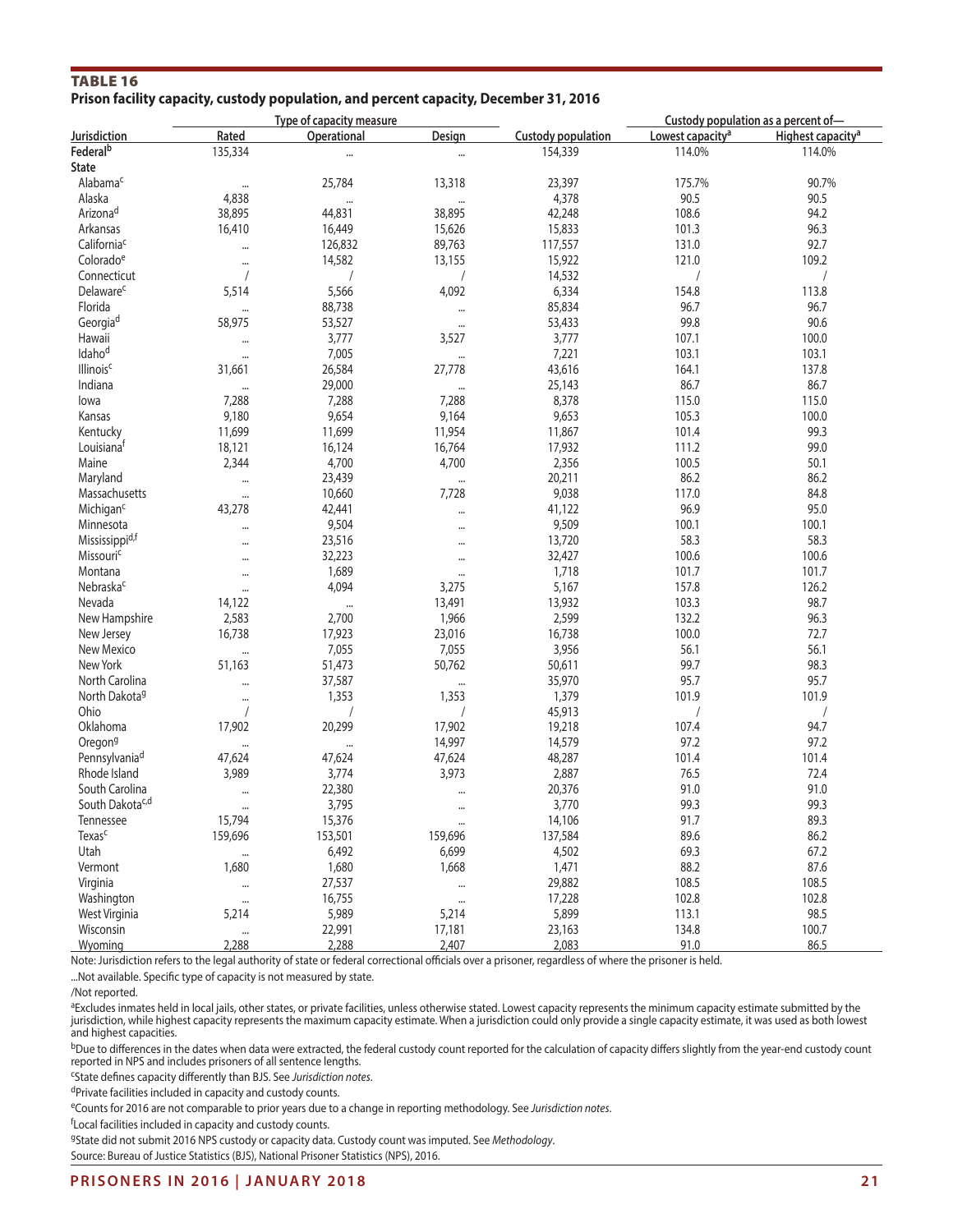# TABLE 17

**Prisoners under the jurisdiction of state or federal correctional authorities held in the custody of private prisons and local jails, December 31, 2015 and 2016**

|                           |              |              | Prisoners held in private prisons <sup>a</sup> |                                           | Prisoners held in local jails |             |                             |                                           |  |
|---------------------------|--------------|--------------|------------------------------------------------|-------------------------------------------|-------------------------------|-------------|-----------------------------|-------------------------------------------|--|
| Jurisdiction              | 2015         | 2016         | Percent change<br>2015-2016                    | Percentage of total<br>jurisdiction, 2016 | 2015                          | 2016        | Percent change<br>2015-2016 | Percentage of total<br>jurisdiction, 2016 |  |
| U.S. total                | 126,272      | 128,323      | 1.6%                                           | 8.5%                                      | 81,196                        | 83,679      | 3.1%                        | 5.6%                                      |  |
| Federal <sup>b</sup>      | 34,934       | 34,159       | $-2.2%$                                        | 18.1%                                     | 769                           | 832         | 8.2%                        | 0.4%                                      |  |
| State                     | 91,338       | 94,164       | 3.1%                                           | 7.2%                                      | 80,427                        | 82,847      | 3.0%                        | 6.3%                                      |  |
| Alabama                   | 398          | 348          | $-12.6$                                        | 1.2                                       | 1,788                         | 1,445       | $-19.2$                     | 5.0                                       |  |
| Alaska <sup>c</sup>       | 593          | 551          | $-7.1$                                         | 12.4                                      | 46                            | 40          | $-13.0$                     | 0.9                                       |  |
| Arizona                   | 6,471        | 8,285        | 28.0                                           | 19.6                                      | 439                           | $\mathbf 0$ | $-100.0$                    | 0.0                                       |  |
| Arkansas                  | 0            | 0            | $\thicksim$                                    | $\thicksim$                               | 1,923                         | 1,369       | $-28.8$                     | 7.8                                       |  |
| California                | 2,195        | 7,005        | 219.1                                          | 5.4                                       | 0                             | 1,651       | $\sim$                      |                                           |  |
| Colorado                  | 3,987        | 3,564        | $-10.6$                                        | 17.8                                      | 82                            | 376         | 358.5                       | 1.9                                       |  |
| Connecticut <sup>c</sup>  | 524          | 508          | $-3.1$                                         | 3.4                                       | 0                             | 0           | $\sim$                      | $\sim$                                    |  |
| Delaware <sup>c</sup>     | 0            | $\mathbf 0$  | $\thicksim$                                    | $\sim$                                    | 0                             | $\mathbf 0$ | $\sim$                      | $\thicksim$                               |  |
| Florida                   |              |              | $-2.5$                                         | 12.2                                      |                               |             |                             | 1.2                                       |  |
|                           | 12,487       | 12,176       |                                                |                                           | 1,073                         | 1,161       | 8.2                         |                                           |  |
| Georgia                   | 7,953        | 7,973        | 0.3                                            | 14.9                                      | 4,902                         | 5,066       | 3.3                         | 9.4                                       |  |
| Hawaiic                   | 1,340        | 1,405        | 4.9                                            | 25.1                                      | 0                             | 0           | $\sim$                      | $\thicksim$                               |  |
| Idaho                     | 545          | 420          | $-22.9$                                        | 5.1                                       | 814                           | 791         | $-2.8$                      | 9.6                                       |  |
| Illinois                  | $\mathbf 0$  | $\mathbf 0$  | $\sim$                                         | $\sim$                                    | 0                             | 0           | $\sim$                      | $\sim$                                    |  |
| Indiana                   | 4,204        | 3,927        | $-6.6$                                         | 15.4                                      | 596                           | 403         | $-32.4$                     | 1.6                                       |  |
| lowa                      | 0            | 0            | $\sim$                                         | $\sim$                                    | 0                             | 0           | $\sim$                      | $\thicksim$                               |  |
| Kansas                    | 0            | $\mathbf{0}$ | $\sim$                                         | $\sim$                                    | 78                            | 78          | 0.0                         | 0.8                                       |  |
| Kentucky                  | $\mathbf{0}$ | $\mathbf{0}$ | $\sim$                                         | $\sim$                                    | 9,738                         | 11,151      | 14.5                        | 48.4                                      |  |
| Louisiana                 | 3,152        | 0            |                                                |                                           | 17,930                        | 20,623      | 15.0                        | 57.8                                      |  |
| Maine                     | 0            | 0            | $\sim$                                         | $\sim$                                    | 20                            | 11          | $-45.0$                     | 0.5                                       |  |
| Maryland                  | 30           | 25           | $-16.7$                                        | 0.1                                       | 163                           | 94          | $-42.3$                     | 0.5                                       |  |
| Massachusetts             | 0            | $\mathbf 0$  | $\sim$                                         | $\sim$                                    | 431                           | 363         | $-15.8$                     | 3.9                                       |  |
| Michigan                  | $\mathbf{0}$ | $\mathbf{0}$ | $\sim$                                         | $\sim$                                    | 295                           | 0           | $-100.0$                    | 0.0                                       |  |
| Minnesota                 | $\mathbf{0}$ | 0            | $\sim$                                         | $\sim$                                    | 1,211                         | 1,023       | $-15.5$                     | 9.7                                       |  |
| Mississippi               | 3,946        | 3,078        | $-22.0$                                        | 16.0                                      | 4,933                         | 5,040       | 2.2                         | 26.3                                      |  |
| Missouri                  | 0            | 0            | $\thicksim$                                    | $\thicksim$                               | $\mathbf 0$                   | 0           | $\sim$                      | $\thicksim$                               |  |
| Montana                   | 1,490        | 1,481        | $-0.6$                                         | 38.8                                      | 491                           | 589         | 20.0                        | 15.4                                      |  |
| Nebraska                  | 0            | 0            | $\sim$                                         | $\sim$                                    | 218                           | 149         | $-31.7$                     | 2.8                                       |  |
| Nevada                    | $\mathbf 0$  | 0            | $\sim$                                         | $\sim$                                    | 102                           | 120         | 17.6                        | 0.9                                       |  |
| New Hampshire             | $\mathbf 0$  | 0            | $\sim$                                         | $\sim$                                    | 46                            | 44          | $-4.3$                      | 1.6                                       |  |
| New Jersey                | 2,863        | 2,720        | $-5.0$                                         | 13.7                                      | 101                           | 83          | $-17.8$                     | 0.4                                       |  |
| New Mexico                | 3,026        | 3,040        | 0.5                                            | 43.1                                      | 0                             | $\mathbf 0$ | $\thicksim$                 | $\sim$                                    |  |
| New York                  | $\mathbf{0}$ | 0            | $\sim$                                         | $\sim$                                    | 6                             | 13          | 116.7                       | 0.0                                       |  |
| North Carolina            | 29           | 30           | 3.4                                            | 0.1                                       | $\mathbf 0$                   | 0           | $\thicksim$                 | $\sim$                                    |  |
| North Dakota              | 427          |              | $\vdots$                                       | $\ddot{\cdot}$                            | 37                            |             |                             |                                           |  |
| Ohio                      | 6,050        | 6,259        | 3.5                                            | 12.0                                      | $\mathbf 0$                   | 0           | $\thicksim$                 | $\thicksim$                               |  |
| Oklahoma <sup>d</sup>     | 7,446        | 7,149        | $-4.0$                                         | 25.3                                      | 1,173                         | 316         | $-73.1$                     | 1.1                                       |  |
|                           |              |              |                                                |                                           |                               |             |                             |                                           |  |
| Oregon                    |              | 680          | $\ddot{\cdot}$                                 |                                           | 984                           |             |                             |                                           |  |
| Pennsylvania              | 605          |              | 12.4                                           | 1.4                                       |                               | 526         | $-46.5$                     | 1.1                                       |  |
| Rhode Island <sup>c</sup> | 0            | 0            | $\sim$                                         | $\sim$                                    | 0                             | 0           | $\sim$                      | $\thicksim$                               |  |
| South Carolina            | 14           | 12           | $-14.3$                                        | 0.1                                       | 332                           | 344         | 3.6                         | 1.6                                       |  |
| South Dakota              | 22           | 34           | 54.5                                           | 0.9                                       | 1                             | 0           | $-100.0$                    | $0.0\,$                                   |  |
| Tennessee                 | 5,172        | 7,433        | 43.7                                           | 26.4                                      | 8,416                         | 6,725       | $-20.1$                     | 23.8                                      |  |
| Texas                     | 14,293       | 13,692       | $-4.2$                                         | $8.4\,$                                   | 11,093                        | 12,051      | 8.6                         | $7.4\,$                                   |  |
| Utah                      | 0            | 0            | $\thicksim$                                    | $\thicksim$                               | 1,601                         | 1,618       | 1.1                         | 26.2                                      |  |
| Vermont <sup>c</sup>      | 241          | 264          | 9.5                                            | 15.2                                      | 0                             | 0           | $\sim$                      | $\thicksim$                               |  |
| Virginia                  | 1,568        | 1,576        | 0.5                                            | 4.2                                       | 7,973                         | 7,931       | $-0.5$                      | 21.0                                      |  |
| Washington                | 0            | 0            | $\sim$                                         | $\sim$                                    | 158                           | 178         | 12.7                        | $0.9\,$                                   |  |
| West Virginia             | $\pmb{0}$    | 0            | $\thicksim$                                    | $\sim$                                    | 1,193                         | 1,263       | 5.9                         | 17.6                                      |  |
| Wisconsin                 | $\pmb{0}$    | 0            | $\sim$                                         | $\sim$                                    | 27                            | 187         | 592.6                       | $0.8\,$                                   |  |
| Wyoming                   | 267          | 269          | 0.7                                            | 11.3                                      | 13                            | 7           | $-46.2$                     | 0.3                                       |  |

Note: Jurisdiction refers to the legal authority of state or federal correctional officials over a prisoner, regardless of where the prisoner is held. Totals include imputed counts for North Dakota and Oregon, which did not submit these data to the 2016 NPS.

: Not calculated.

~Not applicable.

/Not reported.

aIncludes prisoners held in private facilities in the jurisdiction and another state.

bIncludes federal prisoners held in nonsecure, privately operated facilities (9,211) and on home confinement (3,282). Excludes persons held in immigration detention facilities pending adjudication.

cPrisons and jails form one integrated system. Data include total jail and prison populations.

dOklahoma's reported count of prisoners held in local jails does not include 1,777 persons who had been sentenced to a term in prison, but had not yet been transferred out of county jails to prison.

Source: Bureau of Justice Statistics, National Prisoner Statistics (NPS), 2015–2016.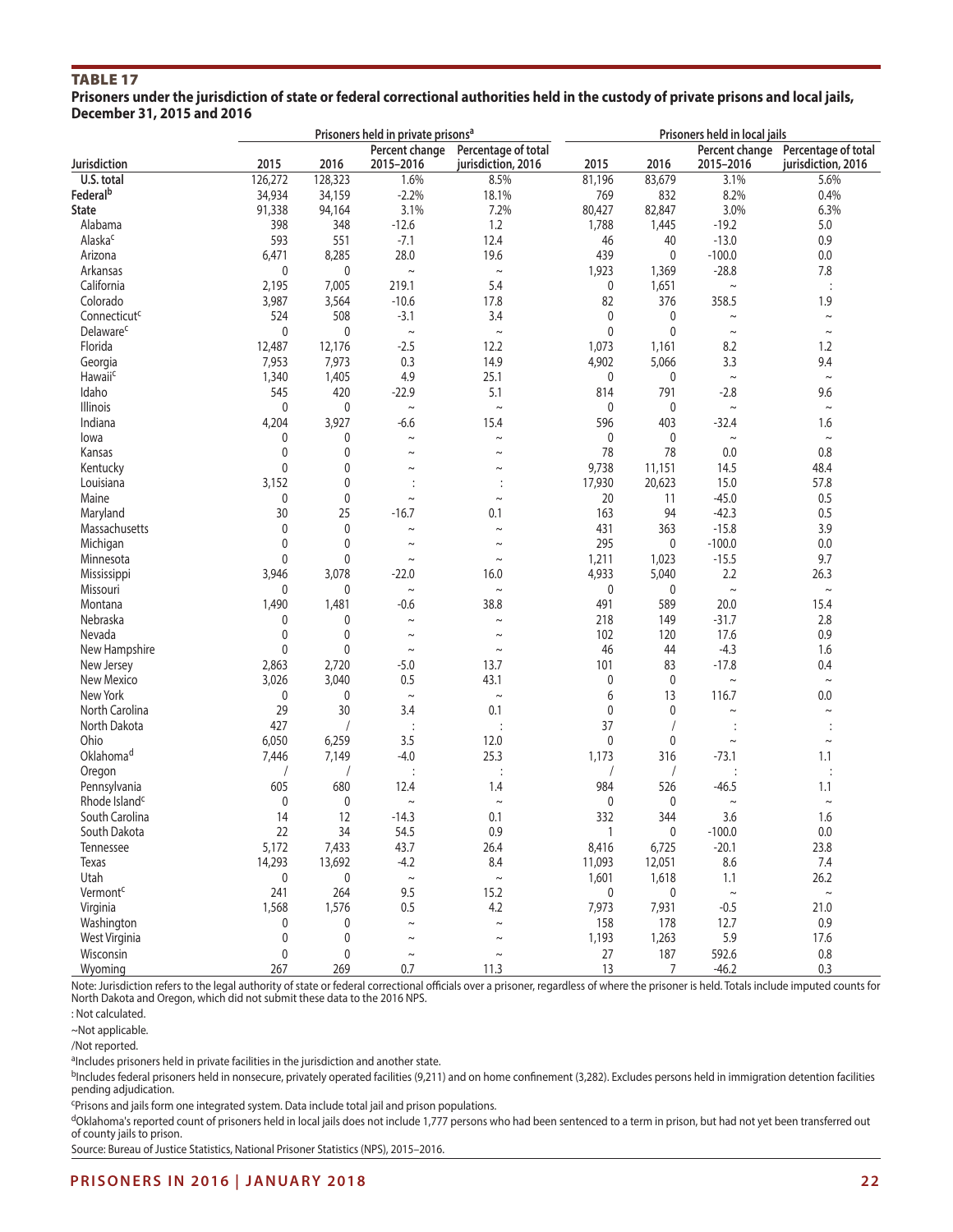## Table 18

#### **Prisoners under military jurisdiction, by branch of service, December 31, 2015 and 2016**

|                            | Total population <sup>a</sup> |       |                | Sentenced population <sup>b</sup> |       |                |  |
|----------------------------|-------------------------------|-------|----------------|-----------------------------------|-------|----------------|--|
|                            |                               |       | Percent change |                                   |       | Percent change |  |
| <b>Jurisdiction</b>        | 2015                          | 2016  | 2015-2016      | 2015                              | 2016  | 2015-2016      |  |
| Total number of prisoners  | 1,398                         | 1,338 | $-4.3%$        | 1.092                             | 1,084 | $-0.7%$        |  |
| Military branch of service |                               |       |                |                                   |       |                |  |
| Air Force                  | 250                           | 236   | $-5.6%$        | 187                               | 192   | 2.7%           |  |
| Army                       | 668                           | 646   | $-3.3$         | 589                               | 577   | $-2.0$         |  |
| <b>Marine Corps</b>        | 255                           | 245   | $-3.9$         | 157                               | 153   | $-2.5$         |  |
| Navy                       | 202                           | 191   | $-5.4$         | 141                               | 145   | 2.8            |  |
| Coast Guard                | 23                            | 20    | $-13.0$        | 18                                | 17    | $-5.6$         |  |
| In custody of-             |                               |       |                |                                   |       |                |  |
| Air Force                  | 33                            | 27    | $-18.2%$       | $\mathfrak z$                     | 5     | ÷              |  |
| Army                       | 802                           | 781   | $-2.6$         | 736                               | 713   | $-3.1%$        |  |
| Marine Corps               | 80                            | 109   | 36.3           | 13                                | 27    | 107.7          |  |
| Navy                       | 483                           | 421   | $-12.8$        | 341                               | 339   | $-0.6$         |  |

: Not calculated.

aIncludes all prisoners under military jurisdiction, regardless of conviction status or sentence length.

bIncludes prisoners sentenced to more than 1 year under military jurisdiction.

Source: Bureau of Justice Statistics, based on data from the Office of the Under Secretary for Defense for Personnel and Readiness, U.S. Department of Defense, 2015–2016.

#### Table 19

**Percent of prisoners under jurisdiction of military correctional authority, with sentences of any length, by most serious offense and branch of service, December 31, 2016**

| Most serious offense             | Total <sup>a</sup> | Air Force | Army  | <b>Marine Corps</b> | Navy  |
|----------------------------------|--------------------|-----------|-------|---------------------|-------|
| Total                            | 100%               | 100%      | 100%  | 100%                | 100%  |
| <b>Violent offenses</b>          | 42.9%              | 41.8%     | 44.7% | 41.7%               | 39.6% |
| Nonviolent offenses              | 57.1%              | 58.25%    | 55.3% | 58.3%               | 60.4% |
| <b>Total</b>                     | 100%               | 100%      | 100%  | 100%                | 100%  |
| Sexual                           | 65.5%              | 70.5%     | 66.4% | 55.7%               | 64.5% |
| Violent                          | 27.9               | 31.8      | 26.4  | 29.2                | 26.0  |
| Nonviolent <sup>b</sup>          | 37.5               | 38.6      | 39.9  | 26.6                | 38.5  |
| Other violent                    | 15.0%              | 10.0%     | 18.2% | 12.5%               | 13.6% |
| Murder <sup>c</sup>              | 6.4                | 5.0       | 8.0   | 5.2                 | 4.1   |
| Manslaughter                     | 0.5                | 0.5       | 0.3   | 0.0                 | 1.8   |
| Robbery                          | 0.5                | 0.0       | 0.8   | 0.5                 | 0.0   |
| Aggravated/simple assualt        | 6.8                | 4.1       | 8.0   | 6.3                 | 7.1   |
| Other                            | 0.8                | 0.5       | 1.1   | 0.5                 | 0.6   |
| Property                         | 4.2%               | 2.3%      | 4.2%  | 6.3%                | 4.7%  |
| <b>Burglary</b>                  | 0.6                | 0.5       | 0.3   | 1.6                 | 0.6   |
| Larceny-theft                    | 0.0                | 0.9       | 2.2   | 4.2                 | 3.0   |
| Motor vehicle theft              | 0.0                | 0.0       | 0.0   | 0.0                 | 0.0   |
| Fraud                            | 0.7                | 0.9       | 0.9   | 0.0                 | 0.6   |
| Other                            | 0.6                | 0.0       | 0.8   | 0.5                 | 0.6   |
| Drug <sup>d</sup>                | 6.4%               | 11.8%     | 2.7%  | 9.4%                | 10.1% |
| Public order                     | 0.3%               | 0.5%      | 0.3%  | 0.0%                | 0.6%  |
| <b>Military</b>                  | 5.2%               | 3.6%      | 2.5%  | 15.1%               | 5.3%  |
| Other/unspecified                | 3.5%               | 1.4%      | 5.7%  | 1.0%                | 1.2%  |
| <b>Total number of prisoners</b> | 1,236              | 220       | 636   | 192                 | 169   |

Note: Counts are based on prisoners sentenced to any length of time under military correctional authority. Excludes pretrial detainees. Coast Guard offense distribution not shown due to too few cases.

<sup>a</sup>Includes prisoners who served in the Coast Guard (not shown separately).

bIncludes sexual harassment, indecent exposure and other acts, prostitution, stalking, and other nonviolent sexual misconduct.

cIncludes nonnegligent manslaughter.

dIncludes possession, use, trafficking, and other drug crimes.

Source: Bureau of Justice Statistics, based on data from the Office of the Under Secretary for Defense for Personnel and Readiness, U.S. Department of Defense, 2016.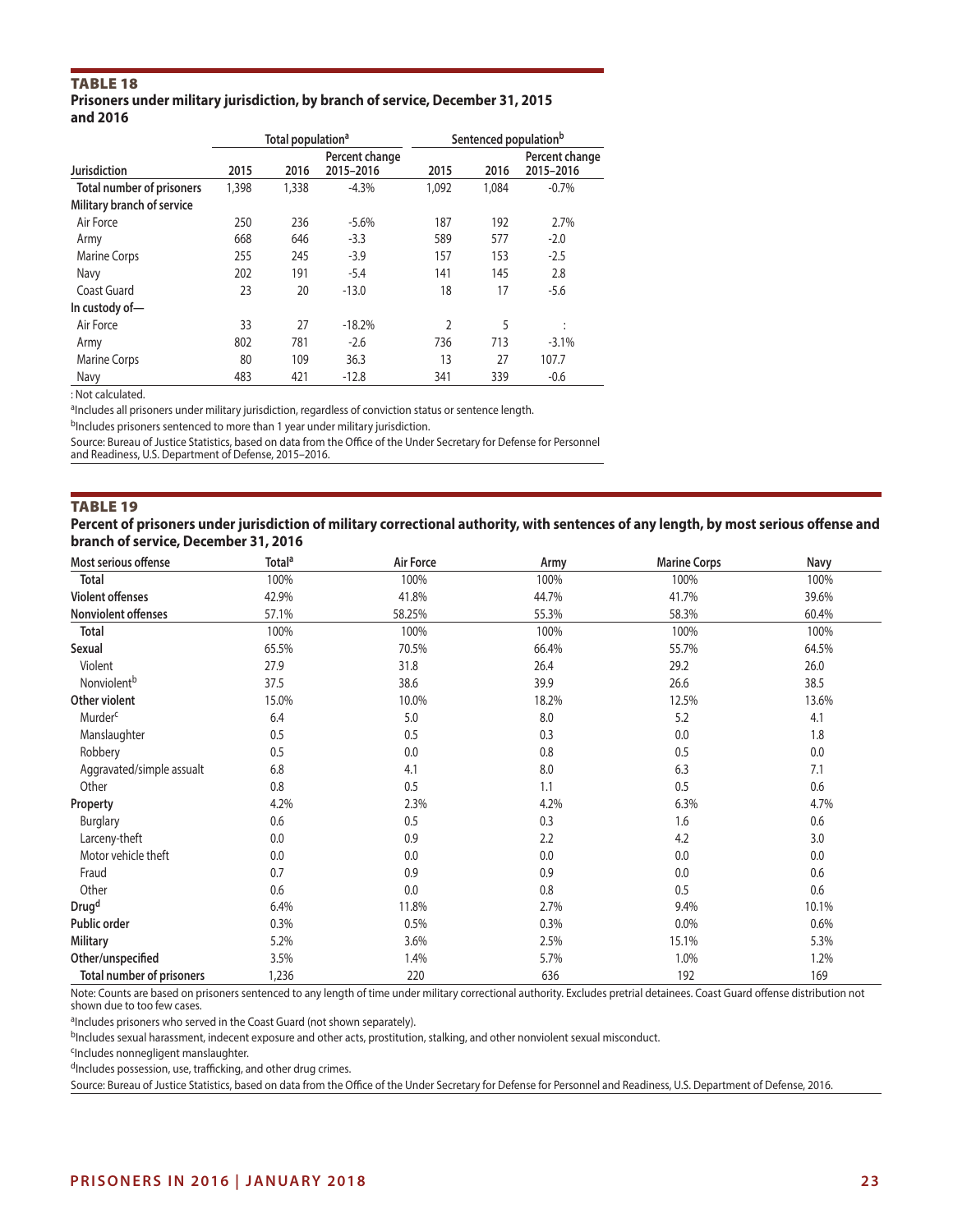# Table 20

**Prisoners under jurisdiction or in custody of correctional authorities in U.S. territories and commonwealths, by prison facility capacity, December 31, 2016**

|                                                 |                    | Jurisdiction population       |                      |          |                    |        |  |  |
|-------------------------------------------------|--------------------|-------------------------------|----------------------|----------|--------------------|--------|--|--|
|                                                 |                    | Sentenced to                  | <b>Total custody</b> | Capacity |                    |        |  |  |
| <b>Jurisdiction</b>                             | Total <sup>a</sup> | more than 1 year <sup>a</sup> | population           | Rated    | <b>Operational</b> | Design |  |  |
| Total                                           | 10,613             | 9,560                         | 12,266               |          |                    |        |  |  |
| American Samoa <sup>b</sup>                     |                    |                               | 189                  |          |                    |        |  |  |
| Guam <sup>c</sup>                               | 752                | 358                           | 738                  | 443      | $\cdots$           | 443    |  |  |
| Commonwealth of the Northern<br>Mariana Islands | 262                | 169                           | 262                  | 559      | 272                | 559    |  |  |
| Commonwealth of Puerto Rico                     | 8,930              | 8,655                         | 10,500               | 14,511   | 14,632             | 14,632 |  |  |
| U.S. Virgin Islands <sup>d</sup>                | 669                | 378                           | 577                  | 468      | 355                | 550    |  |  |

Note: Jurisdiction refers to the legal authority of state or federal correctional officials over a prisoner, regardless of where the prisoner is held. Custody refers to the physical location where the prisoner is held.

...Not available. Specific type of capacity is not measured by territory.

/Not reported.

aExcludes counts for American Samoa.

bAmerican Samoa has not submitted NPS data since 2011. Custody data were located in the 2015 American Samoa Statistical Yearbook (http://doc.as.gov/wp-content/ uploads/2011/06/2015-Statistical-Yearbook.pdf) and represent the number of persons in custody as of December 2015.

cGuam did not submit 2016 NPS data. Population data represent populations on January 1, 2017, and were located in a Guam Department of Corrections report (http://doc. guam.gov/wp-doc-content/uploads/2016/09/Guam-DOC-Population-Report-for-January-01-2017.pdf). Capacity data are from 2014, the last time Guam submitted NPS data. dU.S. Virgin Islands did not submit NPS data from 2014 to 2016 and had inconsistent 2013 data. Data are from 2012.

Source: Bureau of Justice Statistics, National Prisoner Statistics (NPS), 2016.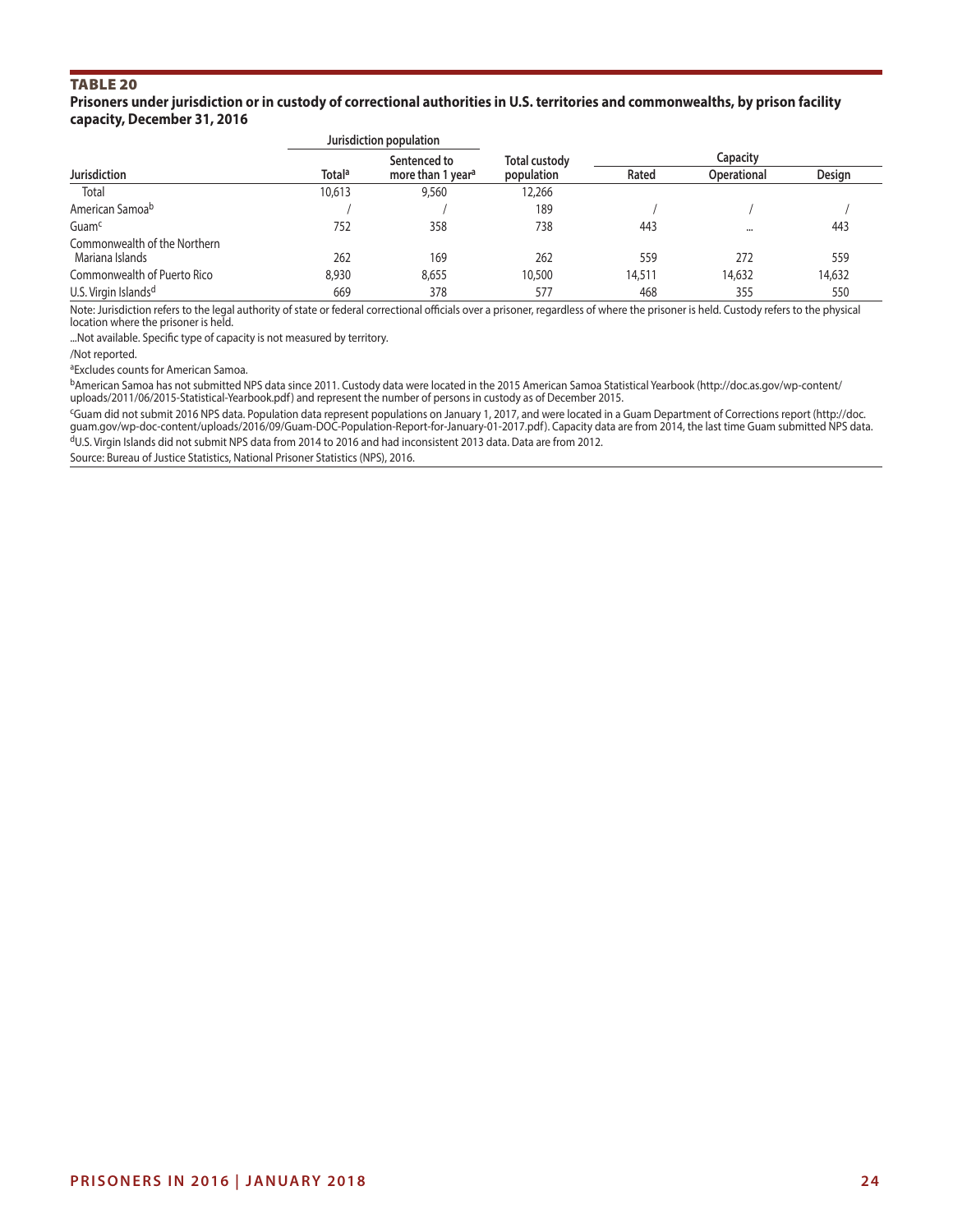# TABLE<sub>21</sub>

**Prisoners under jurisdiction of state or federal correctional authorities, by state and federal reported not self-identified race and Hispanic origin, December 31, 2016**

| Jurisdiction              | <b>Total</b> | White <sup>a</sup> | <b>Black<sup>a</sup></b> | <b>Hispanic</b> | American<br>Indian or<br>Alaska Native <sup>a</sup> | Asian <sup>a</sup> | <b>Native</b><br>Hawaiian or<br><b>Other Pacific</b><br><b>Islander<sup>a</sup></b> | Two or<br>more races <sup>a</sup> | Othera         | Unknown      | Did not     |
|---------------------------|--------------|--------------------|--------------------------|-----------------|-----------------------------------------------------|--------------------|-------------------------------------------------------------------------------------|-----------------------------------|----------------|--------------|-------------|
| Federal <sup>b,c</sup>    | 189,192      | 51,873             | 70,019                   | 61,210          | 3,540                                               | 2,550              |                                                                                     | $\sim$                            | $\sim$         |              | report<br>0 |
| <b>State</b>              |              |                    |                          |                 |                                                     |                    |                                                                                     |                                   |                |              |             |
| Alabama                   | 28,883       | 12,704             | 16,040                   | 0               |                                                     | 2                  | $\mathbf{0}$                                                                        | $\mathbf{0}$                      | 0              | 136          | 0           |
| Alaska                    | 4,434        | 1,965              | 454                      | 136             | 1,609                                               | 140                | 56                                                                                  | $\sim$                            | $\sim$         | 34           | 40          |
| Arizona                   |              |                    | 5,874                    |                 |                                                     | 175                | $\mathbf 0$                                                                         | $\mathbf{0}$                      | 659            | 20           | 72          |
|                           | 42,320       | 16,462             |                          | 16,835<br>555   | 2,223<br>58                                         | 64                 | 6                                                                                   | 0                                 | 15             | 0            |             |
| Arkansas<br>California    | 17,537       | 9,591              | 7,248                    |                 |                                                     |                    |                                                                                     |                                   |                |              | 0           |
|                           | 130,390      | 28,102             | 37,193                   | 56,123          | 1,394                                               | 1,333              | 338                                                                                 | 0                                 | 5,907          | 0            | 0           |
| Colorado                  | 19,981       | 9,268              | 3,541                    | 6,238           | 599                                                 | 210                |                                                                                     |                                   |                | 6            | 119         |
| Connecticut               | 14,957       | 4,806              | 6,132                    | 3,908           | 37                                                  | 72                 | $\mathbf 0$                                                                         | $\mathbf{0}$                      | $\mathbf 0$    | 2            | 0           |
| Delaware                  | 6,585        | 2,565              | 3,722                    | 286             | $\overline{\phantom{a}}$                            | 8                  | $\mathbf 0$                                                                         | $\mathbf{0}$                      | 0              | 3            | 0           |
| Florida <sup>d</sup>      | 99,974       | 39,689             | 47,419                   | 12,525          | 85                                                  | 20                 | 9                                                                                   | $\mathbf 0$                       | 224            | 3            | 0           |
| Georgia                   | 53,627       | 18,814             | 32,571                   | 1,961           | 28                                                  | 182                | 1                                                                                   | 62                                | $\sim$         | 8            | 0           |
| Hawaii                    | 5,602        | 1,221              | 261                      | 145             | 26                                                  | 1,078              | 2,433                                                                               | $\mathbf 0$                       | 120            | 318          | 0           |
| Idaho                     | 8,252        | 6,173              | 221                      | 1,349           | 308                                                 | 32                 | 1                                                                                   | $\mathbf{0}$                      | 0              | 168          | 0           |
| <b>Illinois</b>           | 43,657       | 13,236             | 24,598                   | 5,522           | 60                                                  | 163                |                                                                                     | 17                                | 0              | 20           | 41          |
| Indiana                   | 25,546       | 15,592             | 8,651                    | 1,077           | 45                                                  | 69                 | 7                                                                                   | 80                                | $\sim$         | 25           | 0           |
| lowa                      | 9,031        | 5,925              | 2,271                    | 608             | 151                                                 | 76                 | 0                                                                                   | $\mathbf{0}$                      | $\pmb{0}$      | $\mathbf{0}$ | 0           |
| Kansas                    | 9,920        | 5,581              | 2,844                    | 1,174           | 207                                                 | 99                 | $\mathbf 0$                                                                         | $\mathbf{0}$                      | $\overline{2}$ | 13           | 0           |
| Kentucky                  | 23,022       | 17,514             | 4,903                    | 302             | 17                                                  | 30                 | $\mathbf 0$                                                                         | 240                               | $\sim$         | 12           | 4           |
| Louisiana                 | 35,682       | 11,631             | 23,895                   | 43              | 20                                                  | 45                 | 46                                                                                  | $\sim$                            | $\overline{2}$ | 0            | 0           |
| Maine                     | 2,404        | 1,989              | 190                      | 110             | 69                                                  | 11                 | $\mathbf{0}$                                                                        | 15                                | $\mathbf 0$    | 20           | 0           |
| Marylande                 | 19,994       | 5,202              | 13,746                   | 635             | 105                                                 | 44                 | 12                                                                                  |                                   | 221            | 29           | 0           |
| Massachusetts             | 9,403        | 4,144              | 2,578                    | 2,379           | 59                                                  | 132                | $\mathbf{0}$                                                                        | $\mathbf{0}$                      | 111            | 0            | 0           |
| Michigane                 | 41,122       | 18,101             | 21,999                   | 411             | 374                                                 | 107                | 2                                                                                   | $\mathbf 0$                       | $\mathbf 0$    | 128          | 0           |
| Minnesota                 | 10,592       | 4,943              | 3,577                    | 776             | 996                                                 | 282                |                                                                                     |                                   |                | 18           | 0           |
| Mississippi               | 19,192       | 6,761              | 12,171                   | 175             | 26                                                  | 42                 | $\mathbf 0$                                                                         | 0                                 | 0              | 8            | 9           |
| Missouri                  | 32,461       | 20,565             | 11,138                   | 527             | 106                                                 | 71                 |                                                                                     |                                   |                | 54           | 0           |
| Montana <sup>t</sup>      | 3,814        | 2,811              | 115                      | $\thicksim$     | 872                                                 | 16                 | $\mathbf 0$                                                                         | $\mathbf{0}$                      | 0              | 0            | 0           |
| Nebraska                  | 5,302        | 2,857              | 1,467                    | 676             | 226                                                 | 38                 | $\overline{4}$                                                                      |                                   | 22             | 12           | 0           |
| Nevada                    | 13,757       | 5,910              | 4,132                    | 2,813           | 253                                                 | 385                | 88                                                                                  | 13                                | 0              | 43           | 120         |
| New Hampshire             | 2,818        | 2,570              | 123                      | 81              | 3                                                   | 17                 | 1                                                                                   | $\sim$                            | 23             | 0            | $\pmb{0}$   |
| New Jersey                | 19,786       | 4,323              | 12,021                   | 3,167           | 10                                                  | 119                | $\mathbf{0}$                                                                        |                                   | $\thicksim$    | 146          | 0           |
| New Mexico                | 7,055        | 1,741              | 497                      | 4,141           | 485                                                 | 20                 | 15                                                                                  | 0                                 | 0              | 156          | 0           |
| New York                  | 50,716       | 12,391             | 24,370                   | 12,284          | 446                                                 | 264                |                                                                                     |                                   | 663            | 298          | 0           |
| North Carolina            | 35,697       | 13,825             | 18,892                   | 1,831           | 900                                                 | 106                | 18                                                                                  | $\sim$                            | $\sim$         | 125          | 0           |
| North Dakota <sup>g</sup> | 1,791        | 1,179              | 140                      | 101             | 357                                                 | 8                  | 0                                                                                   | 6                                 | $\mathbf 0$    | 0            | 0           |
| Ohio                      | 52,175       | 27,345             | 23,142                   | 1,311           | 66                                                  | 75                 |                                                                                     |                                   | 236            | 0            | 0           |
| Oklahoma                  | 28,231       | 14,463             | 7,039                    | 1,950           | 2,939                                               | $77 \,$            | 28                                                                                  | $\sim$                            | 50             | 0            | 1,685       |
| Oregon <sup>g</sup>       | 15,166       | 11,299             | 1,389                    | 1,862           | 386                                                 | 226                | 4                                                                                   | 0                                 | $\pmb{0}$      | 0            | 0           |
| Pennsylvania              | 49,244       | 20,775             | 23,137                   | 4,986           | 46                                                  | 131                | $\thicksim$                                                                         | $\mathbf 0$                       | 0              | 169          | 0           |
| Rhode Island <sup>c</sup> | 3,103        | 1,286              | 915                      | 794             | 19                                                  | 47                 | $\tilde{}$                                                                          | $\sim$                            | 37             | 5            | 0           |
| South Carolina            | 20,858       | 7,607              | 12,602                   | 461             | 28                                                  | 22                 | 0                                                                                   | $\sim$                            | 137            | 1            | 0           |
| South Dakota              | 3,831        | 2,179              | 302                      | 140             | 1,178                                               | 23                 | 3                                                                                   | $\sim$                            | 6              | 0            | 0           |
| Tennessee                 | 28,203       | 15,335             | 12,195                   | 567             | 41                                                  | 65                 |                                                                                     |                                   | $\sqrt{2}$     | 0            | 0           |
| Texas                     | 163,703      | 53,918             | 54,544                   | 54,329          | 128                                                 | 539                | 0                                                                                   | 0                                 | 245            | 0            | 0           |
| Utah                      | 6,182        | 3,956              | 413                      | 1,192           | 306                                                 | 69                 | 134                                                                                 | 0                                 | 0              | 112          | 0           |

*Continued on next page*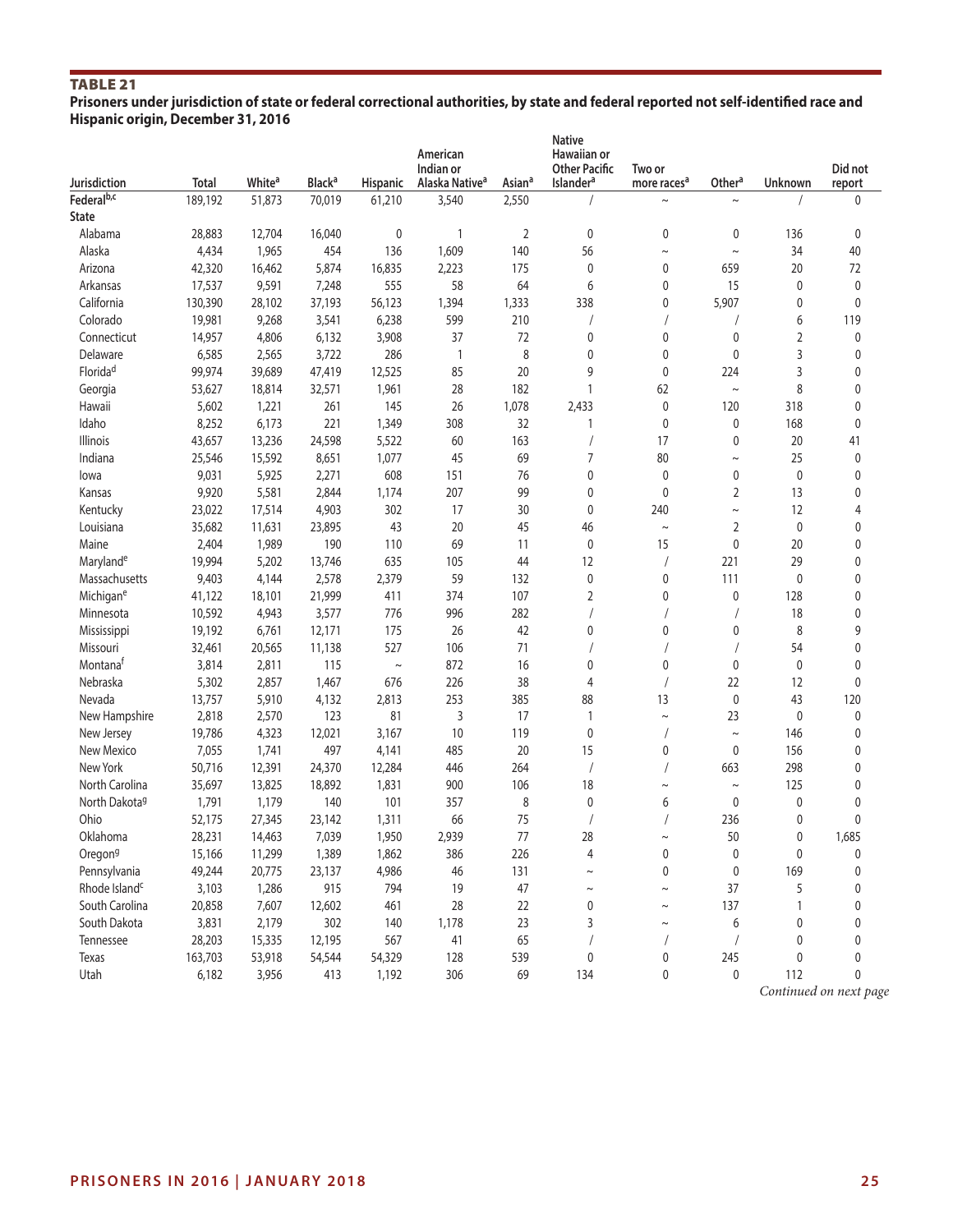#### TABLE 21 (continued) **Prisoners under jurisdiction of state or federal correctional authorities, by state and federal reported not self-identified race and Hispanic origin, December 31, 2016**

| <b>Jurisdiction</b>   | Total  | White <sup>a</sup> | <b>Black<sup>a</sup></b> | <b>Hispanic</b> | American<br>Indian or<br>Alaska Native <sup>a</sup> | <b>Asian<sup>a</sup></b> | <b>Native</b><br><b>Hawaiian or</b><br><b>Other Pacific</b><br><b>Islander<sup>a</sup></b> | Two or<br>more races <sup>a</sup> | Other <sup>a</sup> | <b>Unknown</b> | Did not<br>report |
|-----------------------|--------|--------------------|--------------------------|-----------------|-----------------------------------------------------|--------------------------|--------------------------------------------------------------------------------------------|-----------------------------------|--------------------|----------------|-------------------|
| Vermont               | 1,735  | .491               | 175                      |                 | 23                                                  |                          | 0                                                                                          |                                   |                    | 28             |                   |
| Virginia <sup>c</sup> | 37,813 | 15,060             | 21,587                   | 977             | 24                                                  | 150                      | $\sim$                                                                                     | $\sim$                            | $\sim$             | 15             |                   |
| Washington            | 19,104 | 11,486             | 3,410                    | 2,451           | 877                                                 | 718                      |                                                                                            |                                   | 56                 | 106            |                   |
| West Virginia         | 7.162  | 6.190              | 886                      | 21              | 10                                                  |                          |                                                                                            | 49                                |                    |                |                   |
| Wisconsin             | 23,377 | 10,625             | 9,622                    | 2,027           | 839                                                 | 252                      |                                                                                            |                                   |                    | 12             |                   |
| Wyoming               | 2,374  | .80 <sup>°</sup>   | 127                      | 291             | 138                                                 |                          |                                                                                            |                                   |                    |                |                   |

Note: Jurisdiction refers to the legal authority of state or federal correctional officials over a prisoner, regardless of where the prisoner is held. Federal data include prisoners held in nonsecure, privately operated community corrections facilities and juveniles held in contract facilities. Estimates provided by state and federal departments of corrections' administrative record systems and may not reflect prisoners' self-identification of race or Hispanic origin. State, federal, and national totals by race and Hispanic origin differ from other tables in this report due to adjustments made by BJS to correct for differences between administrative records and prisoner self-reported data of race and Hispanic origin.

~Not applicable. State does not track this race or Hispanic origin.

/Not reported.

aExcludes persons of Hispanic or Latino origin.

<sup>b</sup>The Federal Bureau of Prisoners includes persons of Hispanic origin in the individual racial categories when reporting to NPS. BJS used data from 2016 FJSP (preliminary) to disaggregate race and Hispanic origin.

cAsians, Native Hawaiians, and Other Pacific Islanders combined in a single category and reported as Asian.

dCounts from 2016 are not comparable to counts from prior years due to a change in reporting methodology. See *Jurisdiction notes*.

eNumber of persons of Hispanic origin may be undercounted due to ongoing changes in information systems.

<sup>f</sup>Prisoners of Hispanic origin are included in the individual racial categories.

gState did not submit 2016 NPS data on race or Hispanic origin. Counts were imputed. See *Methodology*.

Source: Bureau of Justice Statistics (BJS), National Prisoner Statistics (NPS), 2016; and Federal Justice Statistics Program (FJSP), 2016 (preliminary).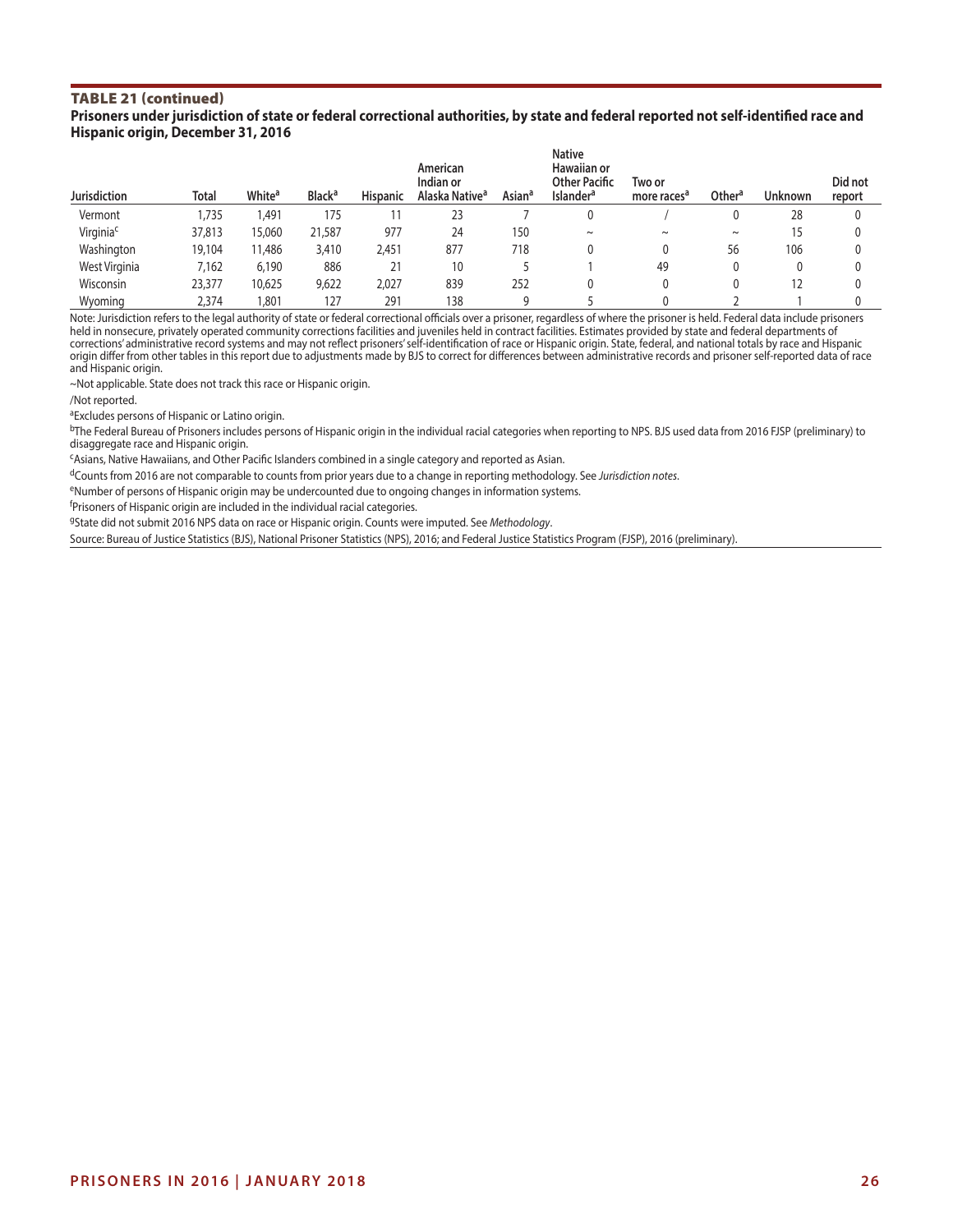# **Methodology**

The National Prisoner Statistics (NPS) program started in 1926. The Bureau of Justice Statistics (BJS) sponsors the survey, and Abt Associates, Inc., currently serves as the data collection agent. BJS depends entirely on voluntary participation by state departments of corrections (DOC) and the Federal Bureau of Prisons (BOP) for NPS data.

The NPS distinguishes between prisoners in custody and prisoners under jurisdiction. To have custody of a prisoner, a state or the BOP must hold the prisoner in one of its facilities. To have jurisdiction over a prisoner, the state or BOP must have legal authority over that prisoner, regardless of where the prisoner is incarcerated or supervised. Some states were unable to provide counts that distinguish between custody and jurisdiction. (See *Jurisdiction notes* to determine which states did not distinguish between custody and jurisdiction counts.)

The NPS jurisdiction counts include persons held in prisons, penitentiaries, correctional facilities, halfway houses, boot camps, farms, training or treatment centers, and hospitals. Counts also include prisoners who were temporarily absent (fewer than 30 days), in court, or on work release; housed in privately operated facilities, local jails, or other state or federal facilities; and serving concurrent sentences for more than one correctional authority.

The NPS custody counts include all prisoners held within a respondent's facility, including prisoners housed for other correctional authorities. The custody counts exclude prisoners held in local jails and other jurisdictions. With a few exceptions, the NPS custody counts exclude prisoners held in privately operated facilities.

Respondents to NPS surveys are permitted to update prior counts of prisoners held in custody and under jurisdiction. Some statistics on jurisdiction and sentenced prison populations for prior years have been updated in this report. All tables showing data based on jurisdiction counts, including tables of imprisonment rates, were based on the updated and most recently available data that respondents provided.

Admissions include new court commitments; returned prisoners for parole, probation, or other conditional release violations; transfers from other jurisdictions; returned prisoners who were absent without leave (AWOL) (with or without a new sentence); returned escapees (with or without a new sentence); returned prisoners from appeal or bond; and other admissions. For reporting purposes, BJS admission counts exclude transfers from other jurisdictions, AWOL returns, and escape returns.

Releases include unconditional releases (e.g., expirations of sentence or commutations), conditional releases (e.g., probations, supervised mandatory releases, or discretionary paroles), deaths, AWOLs, escapes from confinement, transfers to other jurisdictions, releases to appeal or bond, and other releases. For reporting purposes, BJS release counts exclude AWOLs, escapes, and transfers to other jurisdictions.

The NPS has historically included counts of prisoners in the combined jail and prison systems in Alaska, Connecticut, Delaware, Hawaii, Rhode Island, and Vermont. The District of Columbia has not operated a prison system since year-end 2001. Felons sentenced under the District of Columbia criminal code are housed in federal facilities. Jail inmates in the District of Columbia are included in the Annual Survey of Jails. Some previously published prisoner counts and the percentage change in population include jail prisoners in the District of Columbia for 2001, the last year of collection. Additional information about the NPS, including the data collection instrument, is available on the BJS website.

#### **Nonreporting states**

The North Dakota and Oregon state DOCs did not respond to the 2016 NPS survey. BJS imputed all 2016 responses for North Dakota's custody, jurisdiction, admission, and release counts using the state's online report ([http://www.nd.gov/docr/media/](http://www.nd.gov/docr/media/stats/factsheet/2016_FACT_SHEET.pdf) [stats/factsheet/2016\\_FACT\\_SHEET.pdf\)](http://www.nd.gov/docr/media/stats/factsheet/2016_FACT_SHEET.pdf). BJS assumed that the sentence length distributions of the custody and jurisdiction population, the race and Hispanic origin distribution of the prison population, and the types of admissions and releases in 2016 were the same as those reported by the North Dakota DOC in 2015. In addition, BJS assumed that the proportions of North Dakota prisoners age 18 or younger and those who were non-U.S. citizens in 2016 had not changed from 2015 and that the state's prison capacity was the same as in 2015.

Because the Oregon DOC did not report NPS data in 2015 or 2016, BJS used published reports from the DOC website and the 2014 NPS data to impute 2016 counts. BJS obtained prison custody counts from the state report and assumed that the distribution of sentence length for offenders in custody was the same as in 2014 ([http://www.oregon.gov/doc/OC/docs/](http://www.oregon.gov/doc/OC/docs/pdf/IB-53-Quick%20Facts.pdf) [pdf/IB-53-Quick%20Facts.pdf](http://www.oregon.gov/doc/OC/docs/pdf/IB-53-Quick%20Facts.pdf)). The Oregon DOC did not report jurisdiction counts on its website, so BJS used the ratio of custody to jurisdiction population from 2014 to impute the 2016 custody population from the report. The Oregon DOC report also provided the race and Hispanic origin distribution of prisoners and total number of admissions and releases for the state in 2016. BJS assumed that the distribution of admissions, release types, overall prison capacity, and proportion of the custody population who were age 17 or younger or non-U.S. citizens remained the same as in 2014.

# **Estimating year-end counts of prison population by sex, race, Hispanic origin, and age**

National-level estimates of the number of persons by race under the jurisdiction of state prisons on December 31, 2016, were based on an adjustment of NPS counts to comply with the Office of Management and Budget (OMB) definitions of race and Hispanic origin. OMB defines persons of Hispanic or Latino origin as a separate category, and racial categories are defined exclusive of Hispanic origin. OMB adopted guidelines for collecting these data in 1997.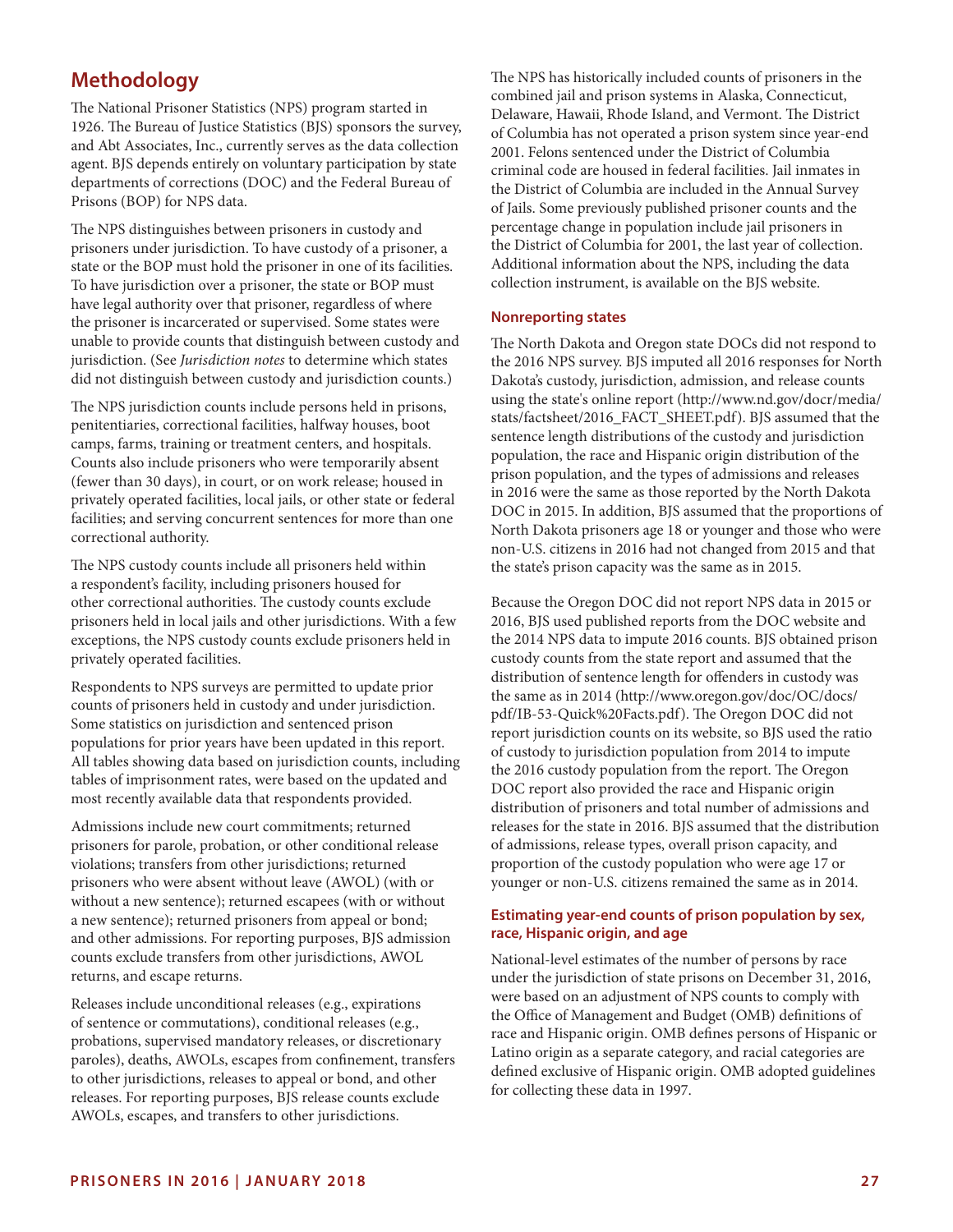Not all NPS providers' information systems categorize race and Hispanic origin in this way. BJS adjusted reported NPS race and Hispanic origin data separating for state and federal prisoners. For state prisoners, BJS calculated the ratio of the distribution of state prisoners by race and Hispanic origin in self-reported prisoner surveys, which use OMB categories for race, to the distribution of prisoners by race and Hispanic origin in NPS data for the year closest to the fielding of the survey. BJS then multiplied this ratio by the distribution of state prisoners' race and Hispanic origin using the current year's NPS. The percentage of persons self-reporting to the NPS as non-Hispanic and two or more races was assumed to be equal to that of the self-reported prisoner survey. The final percentage distribution of race and Hispanic origin was multiplied by the total of sentenced state prisoners to obtain counts for each category.

The distribution of race and Hispanic origin for federal prisoners used the same adjustment methodology, but limited self-reported prisoner survey data to federal prisoners. BJS summed state and federal estimates for race and Hispanic origin to get the total counts published in table 3 and for detailed counts of prisoners by sex, age, and offense.

In previous reports, BJS used the race and Hispanic origin from the 2004 Survey of Inmates in State Correctional Facilities (SISCF) to calculate the ratio for the adjusted state distribution. In 2016, BJS conducted the Survey of Prison Inmates (SPI), which allowed for adjustments to be updated with more recent data. To obtain 10-year estimates of race and Hispanic origin, BJS calculated ratio adjustments for each year twice, once using the 2004 SISCF and once using the 2016 SPI. BJS then weighted the ratios to reflect the number of years between the survey and estimate year. The ratios calculated using SISCF data received higher weights for years closer to 2004, while those calculated using SPI data had higher weights for years closer to 2016. BJS then used the average of these weighted ratios.

For federal estimates, the adjusted NPS was multiplied by the ratio of the age category count within the sex and race combination in the Federal Jurisdiction Statistics program (FJSP) to the FJSP total count within the sex and race combination (e.g., FJSP white males ages 18 to 19 divided by FJSP white males). The resulting product yielded FJSP-adjusted NPS counts for each sex and race combination by age group (e.g., white male prisoners ages 18 to 19 in the federal prison system). State prison age distributions for the NPS use a similar sex and race ratio adjustment based on individual-level data from the National Corrections Reporting Program (NCRP). State and federal estimates were added together to obtain national estimates for year-end prison populations.

BJS provides the unadjusted jurisdiction-level counts of prisoners by race and Hispanic origin (see table 21). These data are administrative or operational in nature and do not necessarily reflect how individual prisoners may choose to

report their race or Hispanic origin. National-level estimates have been adjusted to more accurately reflect the distributions among race and Hispanic origin as reported by prisoners in BJS prisoner surveys (see table 10). Historical adjusted counts of prisoners by race are archived through the National Archive of Criminal Justice Data [\(http://www.icpsr.umich.edu/](http://www.icpsr.umich.edu/icpsrweb/NACJD/studies/36281) [icpsrweb/NACJD/studies/36281](http://www.icpsr.umich.edu/icpsrweb/NACJD/studies/36281)).

# **Estimating imprisonment rates by sex, race, Hispanic origin, and age**

BJS calculated age-specific imprisonment rates for each sex, adjusted racial and Hispanic origin group, and age by dividing the estimated number of sentenced prisoners within each age group under jurisdiction on December 31, 2016, by the estimated number of U.S. residents in each age group on January 1, 2017. BJS multiplied the result by 100,000 and rounded to the nearest whole number. Totals by sex include all prisoners and U.S. residents, regardless of race or Hispanic origin.

#### **Non-U.S. citizen prisoners**

BOP and some DOCs reported the number of non-U.S. citizens under their jurisdiction or in their custody on December 31, 2016. While the intention is for jurisdictions to report based on prisoners' current citizenship status, some jurisdictions may have instead reported country of birth to NPS. Non-U.S. citizens held in private prison facilities or local jails under the jurisdiction of state correctional authorities are not included, unless otherwise noted, but federal prisoners held privately are included.

#### **Estimating offense distribution in the state and federal prison populations by sex, race, Hispanic origin, and age**

BJS employed a ratio adjustment method to weight the individual-level offense data from the NCRP to the state prison control totals for sex and the estimated race or Hispanic origin from the NPS, which yielded a national offense distribution for state prisoners. Prisoners missing offense data were excluded from the analysis prior to the weighting. Because data submission for the NCRP typically lags behind that of the NPS, state offense distribution estimates are published for the previous calendar year.

Data presented in tables 14 and 15 are obtained from the FJSP and include all prisoners in federal custody, regardless of sentence length. Data are limited to prisoners sentenced on U.S. district court commitments; District of Columbia superior court commitments; and those returned to federal custody following violations of probation (both federal and District of Columbia), parole, supervised release, or mandatory release. Estimates in tables 14 and 15 differ from previously published federal offense distributions presented in the FJSP web tool [\(https://www.bjs.gov/fjsrc/](https://www.bjs.gov/fjsrc/)) or Federal Justice Statistics bulletins and statistical tables on the BJS website because these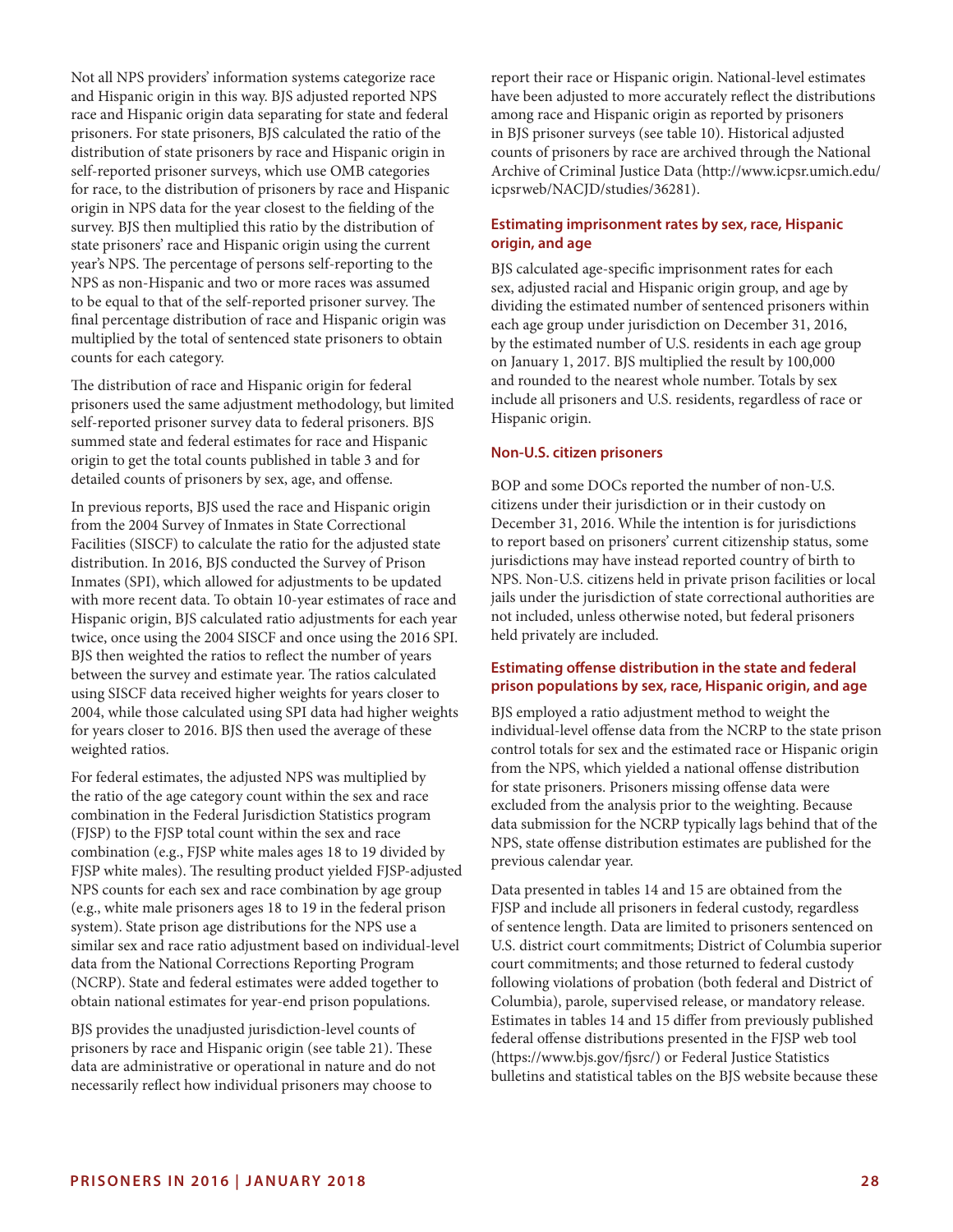publications exclude District of Columbia prisoners. Because FJSP is a custody collection, the total count of prisoners in tables 14 and 15 differ from the jurisdiction count of prisoners reported to the NPS. The race and Hispanic origin distribution for tables 14 and 15 have not been adjusted to self-report distributions because the adjustment to the total population made in earlier tables is based on prisoners sentenced to more than 1 year.

#### **Prison capacities**

State and federal correctional authorities provide three measures of their facilities' capacity: design, operational, and rated capacity. Prison population estimates as a percentage of capacity are based on a state or federal custody population. In general, state capacity and custody counts exclude prisoners held in private facilities, although seven states include prisoners held in private or local facilities as part of the capacity of their prison systems: Arizona, Georgia, Idaho, Louisiana, Mississippi, Pennsylvania, and South Dakota. For these states, prison population as a percentage of capacity includes prisoners held in the states' private facilities.

#### **Military correctional data**

BJS obtains an annual aggregate count of service personnel under military jurisdiction and limited demographic and offense data from the Office of the Under Secretary of Defense for Personnel and Readiness. The Department of Defense disaggregates these data by the branch in which prisoners served, the branch having physical custody of the prisoner, and whether the prisoner was an officer or enlisted.

#### **U.S. territories**

Data on prisoners under the jurisdiction of U.S. territorial correctional authorities are collected separately from state and federal NPS data, and U.S. totals in this report exclude territorial counts. Three territories (American Samoa, Guam, and the U.S. Virgin Islands) did not provide 2016 data for NPS. Data from prior years and alternate sources are shown in table 19.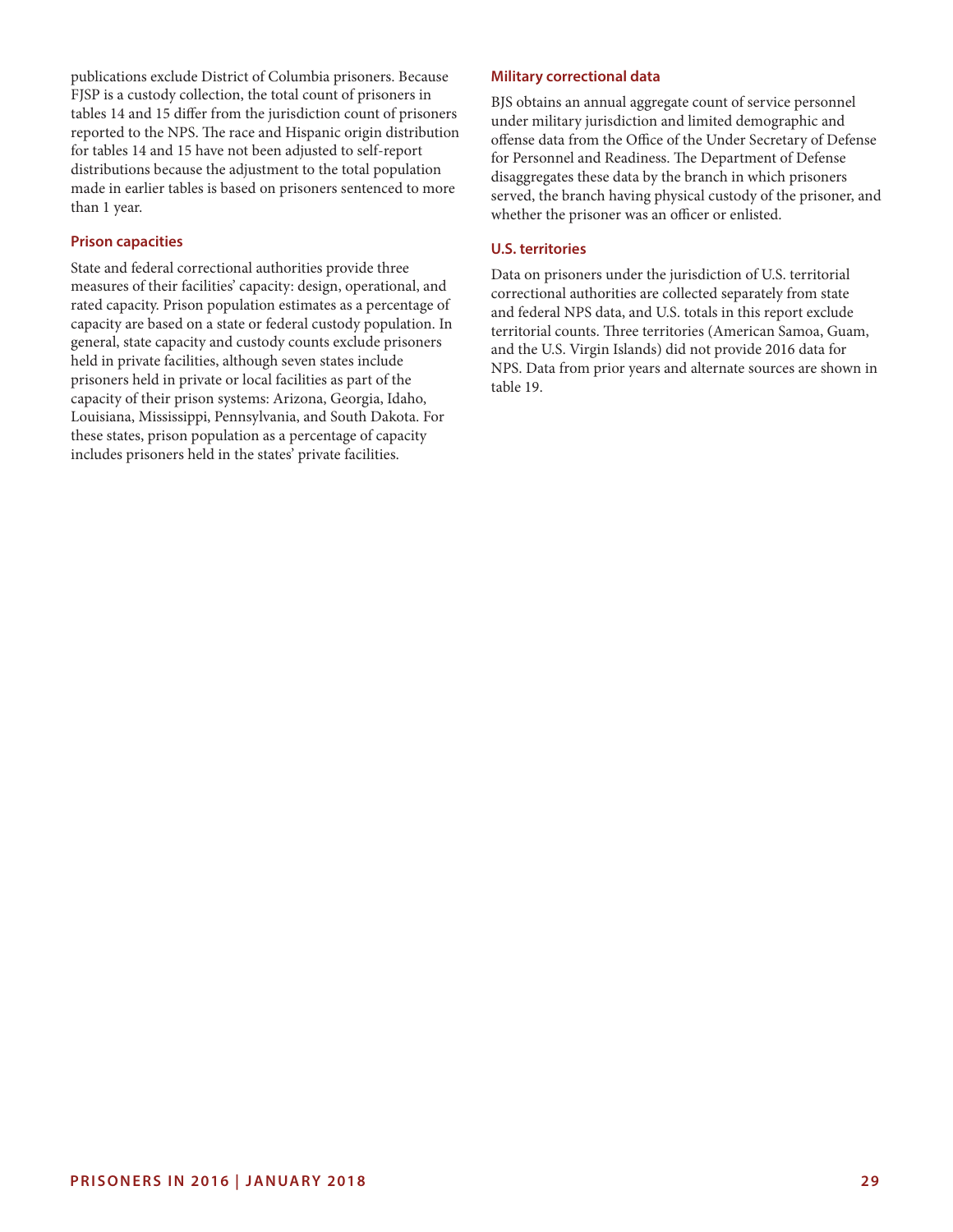# **National Prisoner Statistics program jurisdiction notes**

These notes are provided to the Bureau of Justice Statistics (BJS) by state departments of corrections (DOC) and the Federal Bureau of Prisons (BOP) as part of the National Prisoner Statistics (NPS-1B) data collection. Notes are presented verbatim and are only edited for misspellings and to order comments per NPSI-B questions. Not all jurisdictions comment on every question. Respondents are encouraged to describe other types of admissions and releases specific to their system, and these are summarized in the jurisdiction notes and included in the totals in table 8.

**Alabama**—Other admissions included reopened cases. Prisons were not recently rated for official capacity. The majority of Alabama prisons were overcrowded. As of 2016, a total of 25,784 beds were in operation, which represented the physical capacity for prisoners but was not based on staffing, programs, and services. The operating capacity differed from BJS's definition.

**Alaska**—The 2015 and 2016 admission and release counts are not comparable because Alaska did not report these counts in 2015, and BJS estimated the number of admissions of offenders with sentences of more than 1 year for 2015 based on the total number of admissions (regardless of sentence length) provided by the Alaska DOC's 2015 Offender Profile (http:// www.correct.state.ak.us/admin/docs/2015profile.pdf). The 2015 percentage of admissions for offenders with sentences of more than 1 year were based on Alaska's reported admission records from the 2014 National Corrections Reporting Program (NCRP) data collection. The 2015 number of released offenders with sentences of more than 1 year was estimated as the difference between year-end 2015 and 2014 populations plus 2015 admissions. BJS assumed the distribution of releases by type was identical to the distribution of release type for offenders sentenced to more than 1 year as reported by Alaska in the 2014 NCRP release file.

**Arizona**—Jurisdiction counts were based on custody data and prisoners in contracted beds. These counts excluded prisoners held in other jurisdictions because Arizona receives an equal number of prisoners to house from other jurisdictions. Arizona abolished parole in 1994, so only prisoners released prior to 1994 were on parole. Because community supervision prisoners were supervised as parolees, both parolees and community supervision violators were included in admissions as parole violators. Other admissions included persons returned from deportation. Other unconditional releases included prisoners released by the court. Other conditional releases included those onto other community supervision programs. Other releases included persons released to deportation. Prison capacities included the capacity of private prisons in Arizona.

**Arkansas**—Other conditional releases included offenders released to boot camps.

**California**—Custody counts included out-of-state correctional facility contracted beds, community correctional facility

private contract beds, and private work furlough prisoners. Other releases included prisoners discharged by the courts and released after erroneous admission. Changes in design capacity were based on information from an annual facilities planning and management report.

**Colorado**—Jurisdiction and custody counts included a small, undetermined number of prisoners with a maximum sentence of 1 year or less and 205 males and 5 females who were part of the Youthful Offender System. Prisoners reported as housed in privately operated correctional facilities were under Federal Transfer and Interstate Compact programs and not reported in the department's population and capacity counts. Jurisdictional population included a small number of prisoners from other states admitted under the interstate compact agreement. Release counts excluded prisoners who were absent without leave (AWOL) or had escaped. Other releases included discharges from youthful offender systems. Prison design capacity reported in 2016 was based on figures from the Colorado DOC's annual statistical report. Previous years' design capacity figures were set equal to operational capacity.

**Connecticut**—Prisons and jails formed one integrated system. All NPS data included jail and prison populations. New court commitment admissions included prisoners who were admitted on accused status but received a sentence later in 2016. Other admissions included persons returned to prison without prejudice. Counts of other types of admissions and releases included persons with legitimate types of prison entries and exits that did not match BJS categories. Legislation in July 1995 abolished the capacity law, making a facility's capacity a fluid number based on the needs of the department. The needs were dictated by security issues, populations, court decrees, legal mandates, staffing, and physical plant areas of facilities that served other purposes or had been decommissioned. The actual capacity of a facility was subject to change.

**Delaware**—Prisons and jails formed one integrated system. All NPS data included jail and prison populations. Capacity counts included the halfway houses under the DOC. Releases included offenders who received a combined sentence (prison and parole) of more than 1 year.

**Federal Bureau of Prisons (BOP)**—Data reflected prisoners under BOP jurisdiction on December 24, 2016. Jurisdiction counts included prisoners housed in secure private facilities where the BOP had a direct contract with a private operator and prisoners housed in secure facilities where there was a subcontract with a private provider at a local government facility. Jurisdiction counts also included prisoners housed in jail or short-term detention and others held in state-operated or other nonfederal secure facilities. Counts included 9,211 prisoners (7,985 males and 1,226 females) held in nonsecure, privately operated community corrections centers or halfway houses and 3,774 offenders on home confinement (3,282 males and 492 females).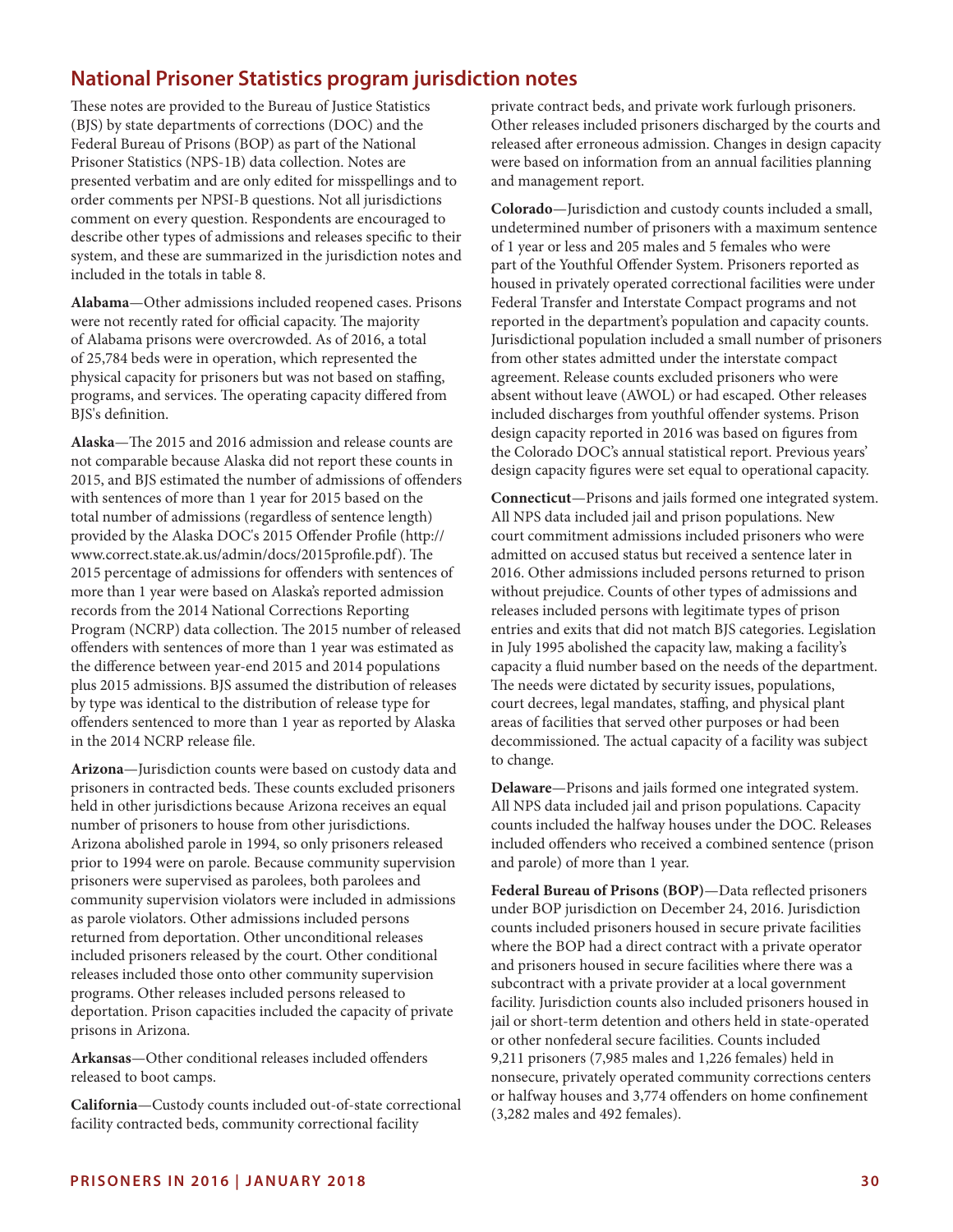A total of 49 juveniles (47 males and 2 females) were held in contract facilities. These juvenile prisoners were included in the jurisdiction totals but excluded from the counts of private, locally, or federally operated facilities. Some of these juveniles were under the jurisdiction of U.S. probation but housed in the custody of the BOP in contract facilities. Due to information system configuration, Asians, Native Hawaiians, or Other Pacific Islanders were combined, and prisoners of Hispanic origin were included in the racial categories. On December 24, 2016, the BOP held 59,187 male and 4,011 female prisoners of Hispanic origin.

Parole violation counts included those with and without a new sentence. Other admissions included hospitalization and treatment. Expiration of sentence included good conduct releases that usually had a separate and distinct term of supervision and releases from the residential drug abuse treatment program. Other releases included clemencies, court-ordered terminations, compassionate release, tribal removals, and those based on the amount of time served. On December 31, 2016, the BOP custody population was 154,399 prisoners (excluding contracted and private facilities) and the rated capacity was 135,334. The crowding rate was 14%.

**Florida**—The Florida DOC did not adopt a new way to record race or Hispanic origin in its offender management system, but in 2016 it began reporting race and Hispanic origin using BJS definitions. Data on race and Hispanic origin from 2016 were not comparable to previous years' data. Florida reported admissions for prisoners with new sentences, which did not count admissions of prisoners on technical violations. Other admissions included program supervision violations. Other conditional releases included provisional release supervision, conditional medical release, program supervision, mandatory conditional, and parole reinstatement. Florida revised the variables used to determine citizenship of prisoners. Therefore, estimates of non-U.S. citizens from 2016 were not comparable to previous years.

**Georgia**—Custody populations included both state prisons and county correctional institutions. Subtotals of race, sex, sentence length for jurisdiction, and the Georgia DOC adjusted custody counts using interpolation to match the overall totals. Counts of admissions and releases were adjusted using interpolation to balance the jurisdictional populations on January 1, 2016, and December 31, 2016. Females were not housed in privately operated correctional facilities in Georgia. Counts of other admissions included eight males admitted under special circumstances. Capacity counts included state, county, and private prisons.

**Hawaii**—Prisons and jails formed one integrated system. All NPS data included jail and prison populations. In custody and jurisdiction counts, sentenced felon probationers and probation violators were included with the counts of prisoners with a total maximum sentence of 1 year or less. Jurisdiction counts included dual-jurisdiction (state of Hawaii or federal) prisoners currently housed in federal facilities and contracted federal detention center beds. Other unconditional releases included one dismissal. Other releases included prisoners

released due to status change and on their own recognizance. Hawaii did not have a rated capacity for its integrated prison and jail system. Information on foreign nationals held in correctional facilities was based on self-reported data by prisoners.

**Idaho**—Counts were estimates based on live data with some changing variability over time due to the movement and processing of offenders. Other admissions and releases included offenders under administrative processes.

**Illinois**—Beginning in December 2015 and continuing into 2016, the Illinois DOC initiated a major information technology transition, moving to a web-based offender tracking system. During the transition, some traditional population counts and other measures were not collected or could not be internally validated, including the jurisdiction population and those housed in local facilities. Based on previous years' NPS data from the Illinois DOC, BJS imputed the jurisdiction population to equal the custody population and no prisoners housed in local jails.

Jurisdiction, custody population, admission, and release counts for prisoners with maximum sentences of more than 1 year included an undetermined number of prisoners with a 1-year sentence. Admissions included short-term movements of prisoners of fewer than 30 days. Counts of admissions and releases included escapes that occurred from adult transition centers where prisoners leave and return for work assignments. Parole violation admissions with and without new sentences included those who committed violations while on mandatory supervised release. The Illinois DOC did not apply the term AWOL to prisoners. These were included under parole violation admissions or conditional releases. Other unconditional releases included court orders.

The Illinois DOC defined rated capacity as the number of prisoners that a correctional facility may house without overcrowding. The Illinois DOC provided the ceiling operational capacity and defined this as the total number of beds in a facility multiplied by 95% for nonminimumsecurity facilities and 98% for minimum-security facilities to manage transfers and disturbances in the population. For design capacity, the Illinois DOC provided its ideal capacity, which described the number of beds the correctional facility was originally designed to hold but later adjusted for planned modifications.

**Indiana**—Custody, jurisdiction, admissions, release, and capacity counts included prisoners in two facilities owned by the state of Indiana but staffed by employees of a private correctional company. In 2014, Indiana underwent a major criminal code overhaul, resulting in the reduction of the prison population observed in 2016. Other types of admissions included prisoners on active supervision or admitted for prior charges.

**Iowa**—In 2009, the Iowa DOC began including offenders on work release in the operating-while-intoxicated population. Iowa prisoners housed in out-of-state prisons were also included in its jurisdiction counts. Iowa data included in BJS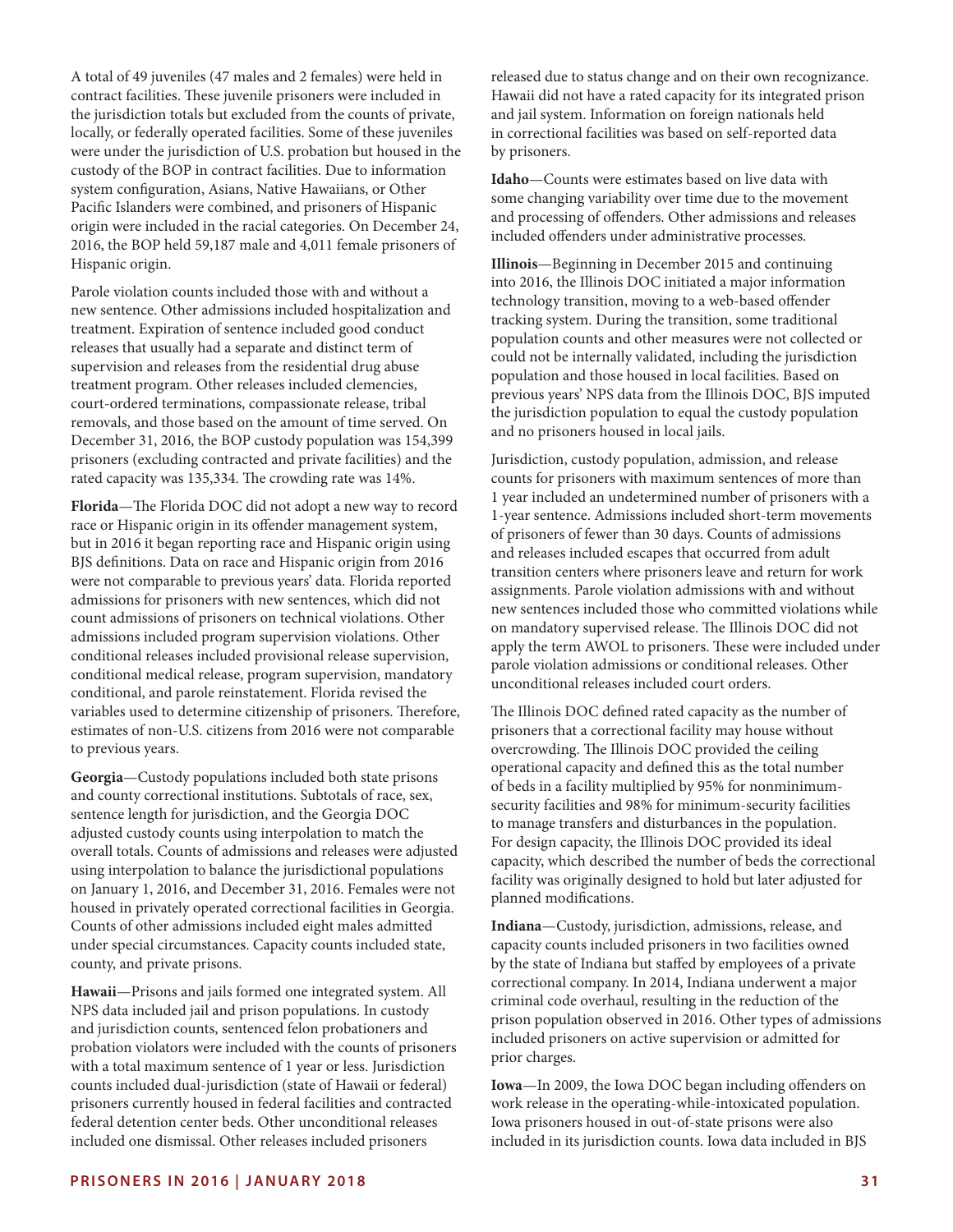reports prior to 2009 were custody counts only. The number of sentenced prisoners under Iowa jurisdiction who were transferred from other jurisdictions between January 1, 2016, and December 31, 2016, included offenders transferring from other jurisdictions with an Iowa sentence. Counts of AWOL admissions and releases were of the work release and operating-while-intoxicated populations. Escape admissions and releases were of the prison population only. Other admissions and releases included some unknown types. Other conditional releases included special sentence supervision.

**Kansas**—Other admissions included sanctions from probation for 30 to 180 days. Other unconditional releases included court appearance releases and other final releases by court order. Other conditional releases included both unsupervised and supervised releases.

**Kentucky**—Other types of admissions included special admissions and return from active release. Other types of conditional prison releases included exits to home incarceration. Other releases included release from jail and active release.

**Louisiana**—Jurisdiction and capacity counts were correct as of December 28, 2016. In August 2016, the Louisiana Correctional Institute for Women flooded, which caused some female prisoners to be transferred to local facilities and reduced the number of females in state custody. Two private facilities in Louisiana were reclassified as local facilities in July 2016. Other types of unconditional releases included court orders and releases for good time with no supervision. Other types of conditional release included reinstatement to probation. Other types of release included compassionate and unsatisfactory releases.

#### **Maine**—No notes.

**Maryland**—The number of prisoners with a maximum sentence of more than 1 year for the jurisdiction, custody, admission, and release measures was estimated by taking the percentage of prisoners with a maximum sentence of more than 1 year from the automated data and applying it to the manual headcounts for the measure of interest (December 31 jurisdiction population, December 31 custody population, annual admissions, and annual releases). Any sentenced prisoners housed at the Baltimore City Detention Center or the Baltimore Central Booking and Intake Center were included in the jurisdiction and custody counts. Pretrial prisoners at these facilities were excluded.

The unsentenced prisoners in Maryland's custody on December 31, 2016, were all federal prisoners housed contractually at the Chesapeake Correctional Facility. The reported prisoners under Maryland's jurisdiction that were housed in facilities operated by a county or local authority were sentenced to state prison by local jurisdictions and waiting to be transferred to DOC custody. No sentence or demographic information was known for these prisoners, and they were excluded in the total jurisdictional number. Three additional male prisoners to the number of prisoners housed

in local facilities operated by a county or local authority were part of a special program to serve the end of their prison sentence in a local facility, and they were included in the total jurisdiction.

Hispanic or Latino origin was captured in the information system, but it may have been underreported because records for existing prisoners were still being updated. Due to implementation issues with a new information system, admissions and releases for 2016 were estimates. The total number of new court commitments may have included a small, undetermined number of returns from appeal or bond. Mandatory release violators were included with parole violators. Maryland did not distinguish between AWOLs and escapees. Other admissions included returns from courtordered release. Other unconditional releases included court order releases and a small, undetermined number of released to appeal or bond. Other releases were coded as "other, permanent exit." Operational capacities included beds used for some Maryland pretrial prisoners that were not counted in year-end counts.

**Massachusetts**—By law, offenders in Massachusetts may be sentenced to terms of up to 2.5 years in locally operated jails and correctional institutions. This population was excluded from the state count but was included in published population counts and rates for local jails and correctional institutions. Jurisdiction counts excluded approximately 2,154 prisoners (2,062 males and 92 females) in the county system (local jails and houses of correction) who were serving a sentence of more than 1 year, but these prisoners were included in imprisonment rate calculations at the request of the Massachusetts DOC. Jurisdiction and custody counts may have included a small but undetermined number of prisoners who were remanded to court; transferred to the custody of another state, federal, or locally operated system; or subsequently released.

There was a continued increase in prisoners transferred to local jails prior to their release from prison as part of a step-down initiative for reentry. Two juveniles under the jurisdiction of the Massachusetts DOC and housed in a Massachusetts Department of Youth Services facility were included in the count of prisoners housed in other arrangements. Other admissions included returns from court-ordered release, and other unconditional releases included those ordered by courts. One male prisoner did not report citizenship or place of birth and could not be classified as a noncitizen.

**Michigan**—During the 2016 reporting year, the Michigan DOC's major data system was under transition to a new data platform. As a result, statistical techniques were modified to obtain much of the reported survey data. However, reported numbers were in line with previous trends, which have remained stable. For example, percentages for racial breakdown and admissions from new court commitments stayed constant for several years. Therefore, BJS calculated racial breakdowns and admissions from new court commitments based on previous trends. Data recorded for Hispanics were treated as an ethnicity rather than a race, and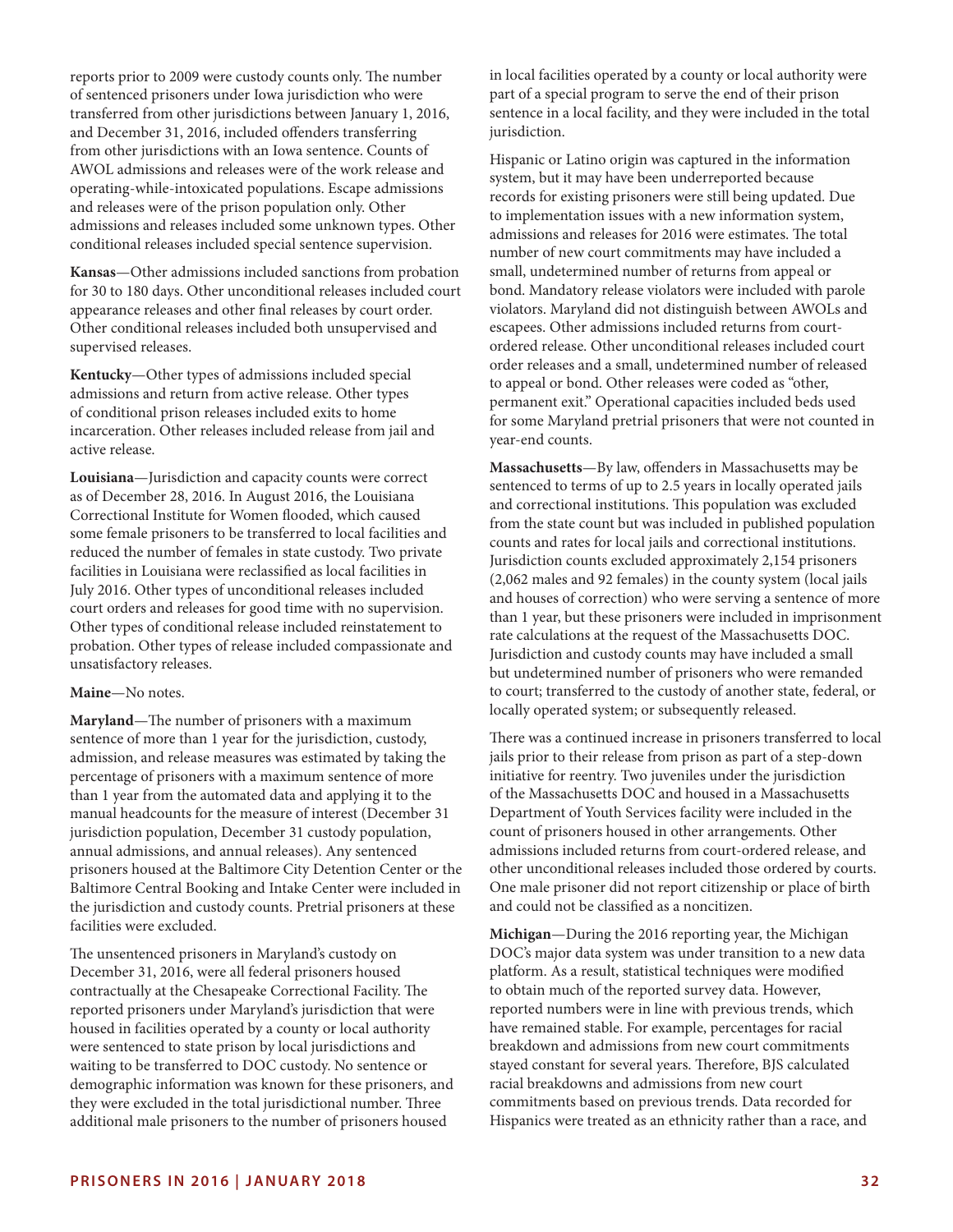reporting was optional. Therefore, the numbers for Hispanics were significantly underreported. Rather than reporting an incorrect number, BJS included the relatively small number of cases recorded as Hispanic under the "white" category.

Releases to appeal or bond and admissions of prisoners returning from appeal or bond were not disaggregated by length of time out to court. These counts represented the net difference between all movements to and from court. Operational capacity was institutional net capacity.

**Minnesota**—Due to data issues, the jurisdictional total of admissions and releases did not match year-end numbers. Minnesota measured only operational capacity.

**Mississippi**—Jurisdiction counts of local facilities included both local county jails and county regional facilities. Violators of parole and conditional release were not distinguished by their sentence status in the Mississippi file. Other types of admission and release data included corrections because of a lag in processing. Other conditional releases included earned release, house arrest, and medical release. Total operational capacity on December 31, 2016, was 23,516. This capacity included private prisons, county jails, and county regional facilities.

**Missouri**—Other types of unconditional releases included those after erroneous commitments, reversals, discharges from remand, and court-ordered discharges. Other types of conditional releases included parole board holdover returns. Other releases included revocations or remands of convictions. The Missouri DOC did not have the design capacity of its older prisons or update design capacity for prison extensions or improvements. Missouri did not use a rated capacity. The state defined operational capacity as the number of beds available, including those temporarily offline. Non-U.S. citizen data were based on self-reported place of birth.

**Montana**—The Montana DOC did not record Hispanic origin. Therefore, the number of Hispanics was not reported to NPS.

**Nebraska**—Other unconditional releases included vacated sentences. Nebraska defined operational capacity as its stress capacity, which was 125% of design capacity for designated facilities. The total design and operational capacities for institutions that house females included one female multicustody facility. The department operated two coed facilities, which represented a design capacity of 290 and counted in the male design and operational capacities.

**Nevada**—BJS imputed data for the Nevada DOC in 2015 because the state did not submit NPS data in 2016. Therefore, the 2016 jurisdiction, custody, admission, and release counts reported by the Nevada DOC should not be compared to the imputed 2015 counts. Other admissions included persons committed to the Nevada DOC through the Intermediate Sanction Probation; Safe Keeper-Boot Camp; Safe Keeperpretrial detainee, which includes local jail inmates admitted to the Nevada DOC because of medical, behavioral, protective,

or local staffing issues; persons who were ordered by judges to served 6 months or less in prison prior to actual sentencing for felonies; and prisoners serving consecutive sentences in Nevada and another state but are not physically in the custody of Nevada. Other unconditional releases included those made to the committing authority.

**New Hampshire**—Due to a change in its data coding system, the New Hampshire DOC was no longer able to report the number of non-U.S. citizens in custody to the NPS.

**New Jersey**—Population counts for prisoners with a maximum sentence of more than 1 year included prisoners with sentences of 1 year. The New Jersey DOC had no jurisdiction over prisoners with sentences of less than 1 year or unsentenced prisoners. Reporting of other conditional releases included offenders in intensive supervision programs. Other types of unconditional releases included vacated and amended sentences and court-ordered releases. New Jersey data for escapes did not differentiate between prisoners who disappeared from confined walls and those who disappeared while out of institutions. Other releases included prisoners transferred early from county jails into the state prison system, then released back to county jails, and other transfers.

**New Mexico**—Totals for admissions and releases included all entries and exits to New Mexico prisons, regardless of sentence length. New Mexico did not include its prisoners housed in other states under the interstate compact agreement in its total jurisdiction count. According to BJS definitions, these prisoners should be included in the total state jurisdiction and were in this report. The count of non-U.S. citizens included prisoners in both state-run and private facilities.

**New York**—Other admissions included persons who returned to prison after they were erroneously discharged and those admitted for parole supervision. Other releases included errors, releases to parole supervision, and other discharges.

**North Carolina**—As of December 1, 2011, North Carolina prisons no longer housed misdemeanor offenders with sentences of fewer than 180 days. Captured escapees were not considered a prison admission type in North Carolina, and escape was not considered a type of prison release. Other admission types included direct receipt of offenders through an interstate compact. Other types of unconditional releases included court orders. Supervised mandatory releases were post-release offenders. Post-release supervision was defined as a reintegration program for serious offenders who served extensive prison terms. This form of supervision was created by the Structured Sentencing Act of 1993. Other unconditional releases included court-ordered interstate compact releases. Rated capacity was not available.

**North Dakota**—State did not submit data for NPS in 2016. BJS imputed all 2016 responses for North Dakota's custody, jurisdiction, admission, and release figures from the state's online report ([http://www.nd.gov/docr/media/stats/](http://www.nd.gov/docr/media/stats/factsheet/2016_FACT_SHEET.pdf) [factsheet/2016\\_FACT\\_SHEET.pdf\)](http://www.nd.gov/docr/media/stats/factsheet/2016_FACT_SHEET.pdf). See *Methodology* for nonreporting state imputation strategy.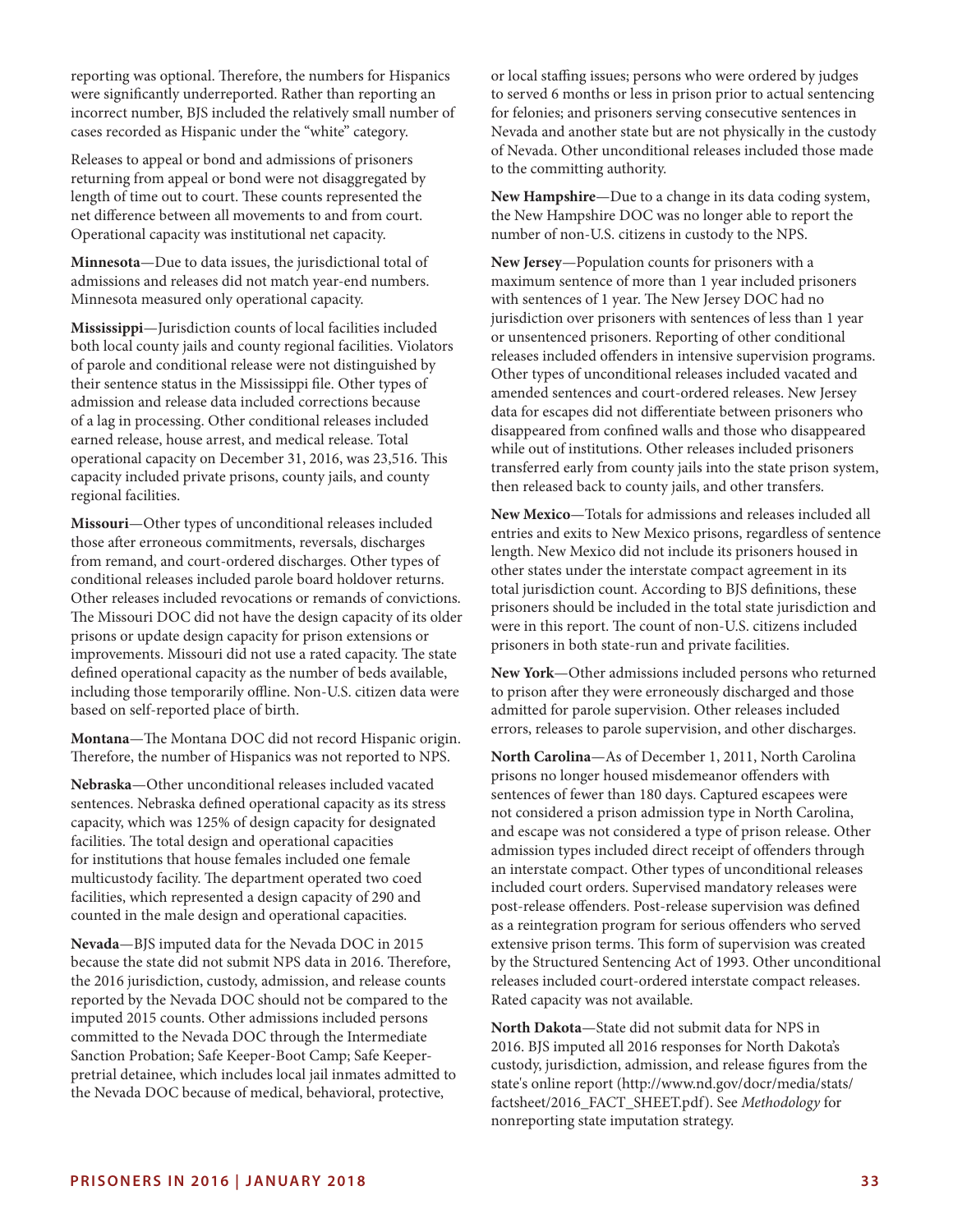**Ohio**—Population counts for prisoners with a maximum sentence of more than 1 year included an undetermined number of prisoners with a sentence of 1 year or less. Admissions and releases reported by the Ohio DOC included all offenders regardless of sentence length. Returns and conditional releases involving transitional control prisoners were reported after movement from confinement to a terminal release status occurred. Admissions of parole violators without a new sentence included only formally revoked violators.

Escapes included nonconfinement escapes. Other unconditional releases included vacated sentences. Counts of non-U.S. citizens and prisoners age 17 or younger excluded prisoners housed in privately operated facilities.

**Oklahoma**—Most prisoners with sentences of less than 1 year were part of the Oklahoma Delayed Sentencing Program for Young Adults. On December 31, 2016, the number of prisoners under their jurisdiction with a maximum sentence of more than 1 year included 286 males and 39 females who were waiting in county jails to be moved to state prisons. Prisoners held by Oklahoma for other states were excluded from all jurisdiction counts. Jurisdiction counts included offenders in a DOC jail program, those in court, and escapees in the custody of local jails. Jurisdiction counts excluded offenders who had been sentenced to the Oklahoma DOC but not yet taken into custody. Numbers reported in "escapes from confinement" represented escapes from state-run prisons. Only DOC facilities were included in the capacity counts. Non-U.S. citizen status was based on self-reported data and confirmed by Immigration and Customs Enforcement.

**Oregon**—State did not submit data for NPS in 2016. BJS obtained prison custody counts from the state report and assumed that the distribution of sentence length for offenders in custody was the same as in 2014 ([http://www.oregon.](http://www.oregon.gov/doc/OC/docs/pdf/IB-53-Quick%20Facts.pdf) [gov/doc/OC/docs/pdf/IB-53-Quick%20Facts.pdf](http://www.oregon.gov/doc/OC/docs/pdf/IB-53-Quick%20Facts.pdf)). See *Methodology* for nonreporting state imputation strategy.

**Pennsylvania**—Other admissions included those from the state hospital and unspecified reasons. Other types of unconditional releases included vacated sentences and convictions. Other releases included transfers to other states and hospitals and those due to program changes. Capacity counts included state correctional institutions, community corrections centers, community contract facilities, and contracted county jails. Community contract facilities were contracted out by the Pennsylvania DOC to private service providers, and the DOC maintained contracted housing services with certain Pennsylvania county jails.

**Rhode Island**—Prisons and jails formed one integrated system. All NPS data included jail and prison populations. The Rhode Island data system recorded Hispanic origin as a race rather than an ethnicity and did not capture Native Hawaiians, Other Pacific Islanders, or persons identifying as two or more races, including those who may have identified themselves as Hispanic second to another race. Prison admissions classified as escape returns included admissions under home

confinement, offenders serving out of state, and minimumsecurity facilities. The Rhode Island DOC's data system could not differentiate between parole violation admissions with and without new sentences. Other types of unconditional releases consisted of court-ordered discharges. Other types of conditional releases included discharge to the Institute for Mental Health.

**South Carolina**—The December 31, 2016, custody count of unsentenced prisoners included seven unsentenced males. All persons housed in private facilities in South Carolina were in privately operated medical facilities. Prisoners held in local facilities for the South Carolina DOC were housed in designated facilities or considered absent with leave to local or county facilities. South Carolina did not have a specific race code to designate persons identifying as two or more races. These individuals were included in other specific race groups or labeled as "other race." Other types of admissions included resentenced Youthful Offender Act (YOA) conversion admissions and prisoners who were resentenced. Other types of unconditional releases consisted of remands and releases by court order. Other release types included persons who were resentenced. There were two paroling authorities within the adult correctional system in South Carolina: the Intensive Supervision Administrative Release Authority paroled 655 offenders under the YOA in 2016, while the South Carolina Department of Probation, Parole, and Pardon Services paroled 668 non-YOA offenders.

**South Dakota**—Custody and jurisdiction counts of prisoners serving a maximum sentence of 1 year or less included those under a probation sentence who, as a condition of probation, must serve up to 180 days in state prison. The reporting system for the South Dakota DOC did not have a category for prisoners of two or more races. These prisoners were labeled as "other race." Other admissions included parole or supervised release detainees. South Dakota did not separate discretionary and presumptive parole releases. Parole detainees were included in counts of other release types. The operational capacity reported was planned capacity and included some offenders housed in contractual beds at halfway houses.

**Tennessee**—Other conditional releases included offenders who were released to community corrections.

**Texas**—Offenders in custody were all those serving time in a facility owned and operated by the Texas Department of Criminal Justice at the time of data collection. Jurisdiction counts included offenders in custody and those held in privately operated prisons, intermediate-sanction facilities, substance abuse felony punishment facilities, and halfway houses; temporarily released to a county for fewer than 30 days; and awaiting paperwork for transfer to state-funded custody. Capacities excluded county jail beds because they did not have a minimum or maximum number of beds available for paper-ready and bench-warrant prisoners. Admissions and releases included offenders received into an intermediatesanction facility, which was a sanction in lieu of revocation. These offenders were counted in the parole violator category,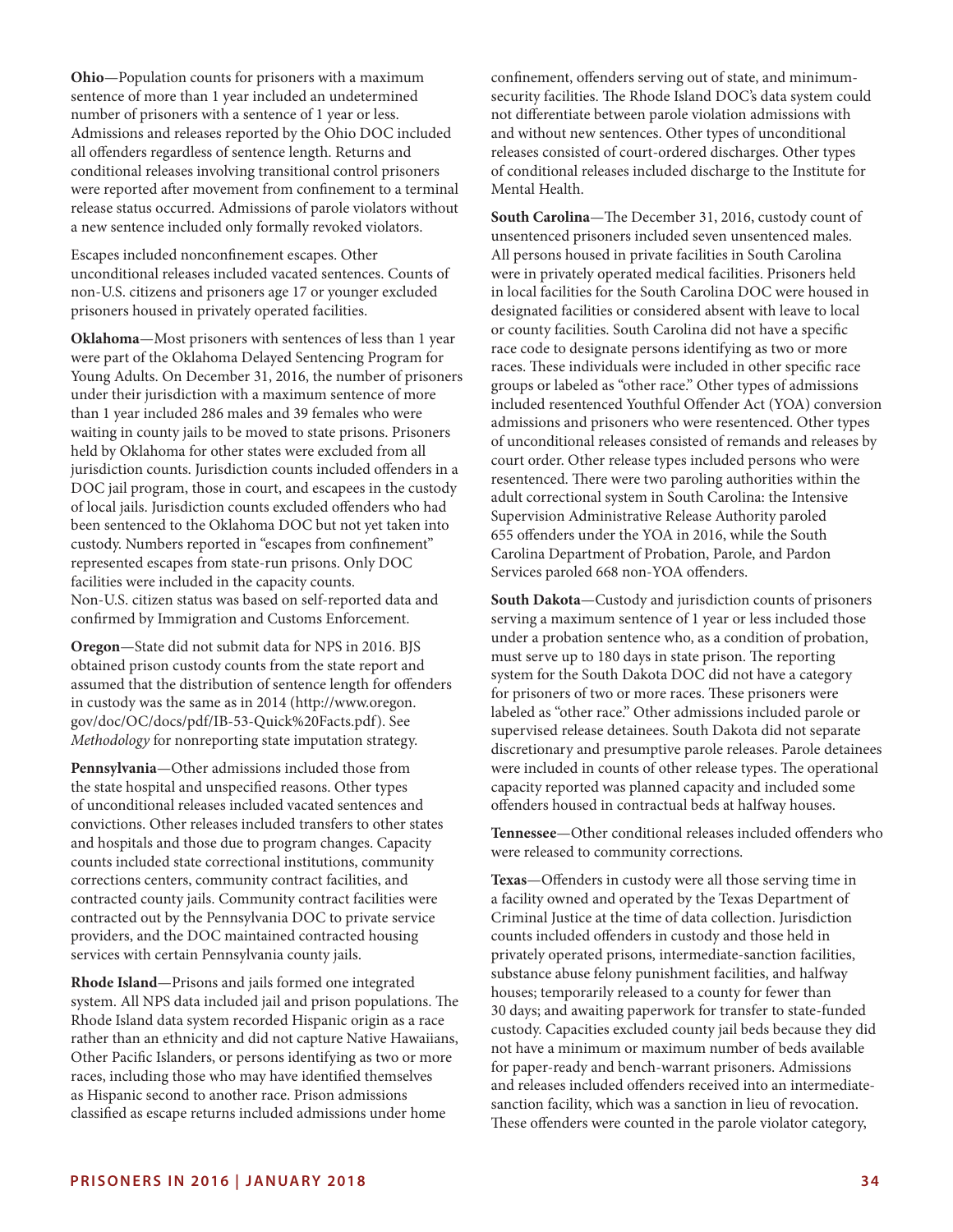although these were not revocations. Other conditional releases included discretionary mandatory releases. Executions were included in releases due to death. Other admissions and other release types included transfers between divisions.

**Utah**—Other types of unconditional release included court orders and discharges of cases or prisoner holds.

**Vermont**—Prisons and jails formed one integrated system. The Vermont DOC did not report data on admissions and releases in 2015 or 2016. BJS assumed the number of admissions in 2016 was equal to the number in 2014, the last time admission counts were reported and that the decrease in the jurisdiction population was due solely to an increase in releases in 2016. Admission and release type distributions were assumed to be the same in 2016 as 2014.

**Virginia**—Jurisdiction counts were for December 31, 2016. As of September 1, 1998, the state was responsible for prisoners with a sentence of 1 year or more or a sentence of 12 months plus 1 day. Prior to September 1, 1998, the state had been responsible for a 1-year sentence, while local authorities were responsible for sentences of 12 months or fewer. Prior to 2013, the count of prisoners housed in local facilities was taken from Compensation Board reports. Starting in 2013, these counts were obtained from DOC data. Native Hawaiians and Other Pacific Islanders were included in the Asian racial category. Admissions and releases were preliminary fiscal year 2016 figures. The Virginia DOC revised its method of reporting prison capacity in 2014 to match BJS definitions. As a result, comparisons should not be made to estimates before 2014. The counts excluded beds assigned to institutional hospitals that may not be designated as male or female only and detention and diversion centers.

**Washington**—Admission and release counts for conditional releases included offenders who did not receive sentences of more than 1 year. Admissions and release counts of conditional release violators included offenders who received probation sentences and were sent to county jails for a term of fewer than 30 days for violating their probation conditions. Other unconditional releases included vacated sentences.

**West Virginia**—Other types of admissions and releases included those to and from the Anthony Center for Young Adults and Diagnostics. Other types of unconditional releases included court-ordered releases.

**Wisconsin**—Consistent with the method used to generate population estimates in 2015, the Wisconsin DOC used the time between a prisoner's admission date and their maximum discharge date to determine sentence length for year-end counts. If a maximum discharge date was not recorded, the mandatory release date was used. If this date was not recorded, the prisoner's release date was used. Therefore, this may not accurately reflect whether the prisoner was initially sentenced to 1 year or less or more than 1 year.

Custody measures included prisoners without Wisconsin sentences who were physically housed in a Wisconsin prison. Jurisdiction measures included prisoners with Wisconsin sentences, regardless of where they were physically located. Unsentenced prisoners were those who had not yet had data entered reflecting their mandatory release date and maximum discharge date and some offenders temporarily held in the Milwaukee facility. An offender on a temporary hold who was on probation did not have a mandatory release date or maximum discharge date.

To determine sentence length for admissions totals, the time between a prisoner's admission date and their maximum discharge date was used. If a maximum discharge date was not recorded, the mandatory release date was used. If this date was not recorded, the prisoner's release date was used. Therefore, this may not accurately reflect whether the prisoner was initially sentenced to 1 year or less or more than 1 year. Other admissions included alternatives to revocation and returns to prison from supervision without violation. To determine sentence length for the releases total, the time between a prisoner's admission date and release date was used. This may not accurately reflect whether a prisoner was initially sentenced to 1 year or less or more than 1 year. Other conditional releases included alternatives to revocation. Other types of releases included those from probation or parole holds and due to special circumstances.

**Wyoming**—No notes.